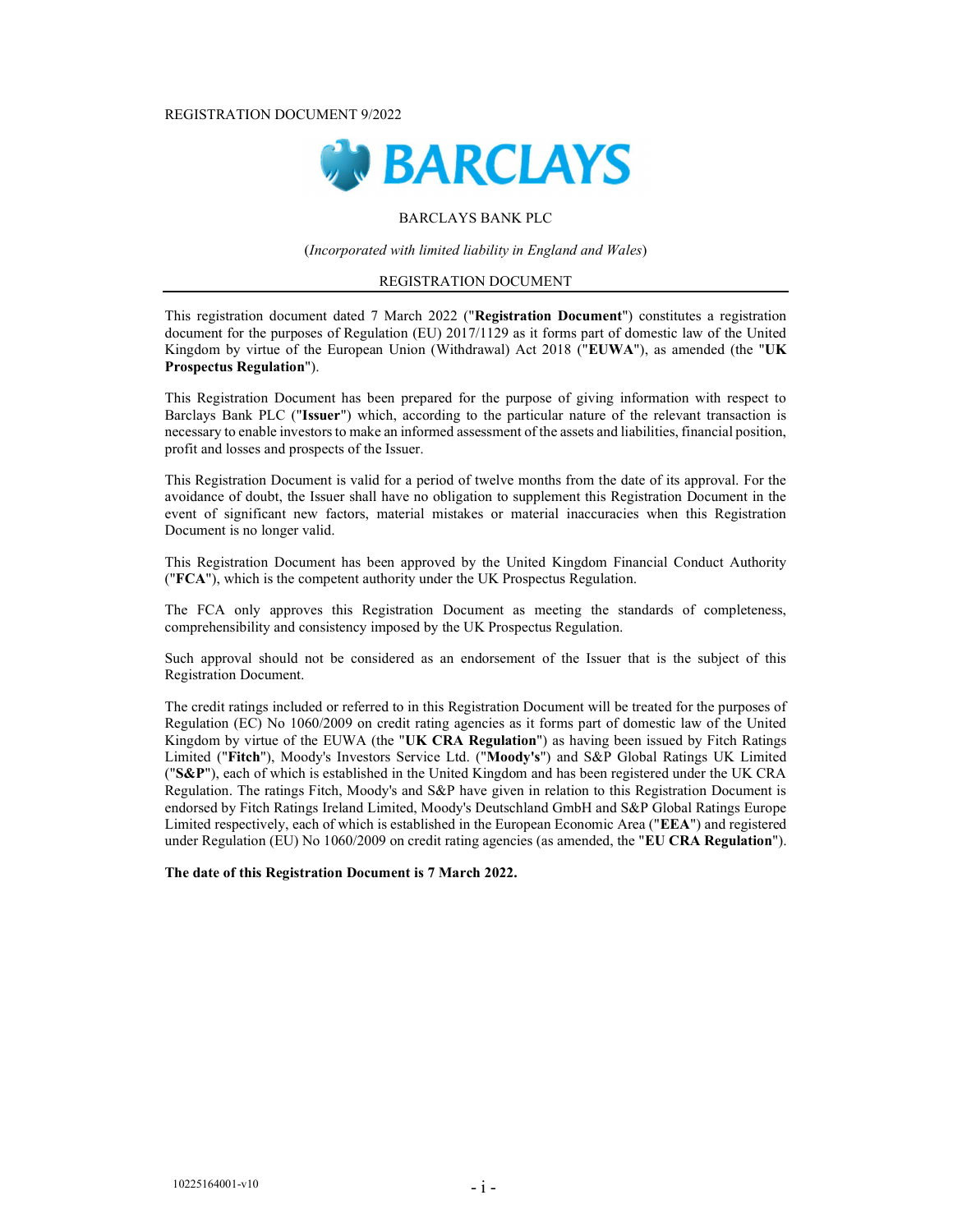#### IMPORTANT NOTICES

The Issuer accepts responsibility for the information contained in this Registration Document and declares that, to the best of the knowledge of the Issuer, the information contained in this Registration Document, is in accordance with the facts and that the Registration Document makes no omission likely to affect its import.

This Registration Document is to be read and construed with all documents incorporated by reference into it.

No person has been authorised to give any information or to make any representation not contained in or not consistent with this Registration Document, including any documents incorporated by reference herein, and, if given or made, such information or representation must not be relied upon as having been authorised by the Issuer, any trustee or any dealer appointed in relation to any issue of debt or derivative securities by the Issuer.

This Registration Document, including any documents incorporated by reference herein, should not be considered as a recommendation by the Issuer, any trustee or any dealer appointed in relation to any issue of debt or derivative securities by the Issuer that any recipient of this Registration Document, including any document incorporated by reference herein, should purchase any debt or derivative securities issued by the Issuer.

The Issuer confirms that any information from third party sources has been accurately reproduced and that, so far as it is aware and is able to ascertain from information published by such third party source, no facts have been omitted which would render the reproduced information inaccurate or misleading.

Each prospective investor contemplating subscribing for or purchasing debt or derivative securities issued by the Issuer should consider the terms and conditions of such debt or derivative securities, as set out in the relevant prospectus or other offering document, independently (or at the advice of its own professional advisers), in addition to making its own independent investigation of the financial condition and affairs, and its own appraisal of the creditworthiness, of the Issuer. No part of this Registration Document including any documents incorporated by reference herein constitutes an offer or invitation by or on behalf of the Issuer, any trustee or any dealer appointed in relation to any issue of debt or derivative securities by the Issuer or any of them to any person to subscribe for or to purchase any of the debt or derivative securities issued by the Issuer.

None of the delivery of this Registration Document or any documents incorporated by reference herein or any prospectus, other offering document referring to this Registration Document or any relevant Final Terms or Pricing Supplement or the offering, sale or delivery of any debt or derivative securities shall, in any circumstances, create any implication that there has been no change in the affairs of the Issuer since the date hereof, or that the information contained in this Registration Document including any documents incorporated by reference herein, is correct at any time subsequent to the date hereof or that any other written information delivered in connection herewith or therewith is correct as of any time subsequent to the date indicated in such document. Any dealer or trustee appointed in relation to any issue of debt or derivative or securities by the Issuer expressly does not undertake to review the financial condition or affairs of the Issuer or its subsidiary undertakings during the life of such securities.

The distribution of this Registration Document, including any document incorporated by reference herein, and the offer or sale of securities issued by the Issuer may be restricted by law in certain jurisdictions. Persons into whose possession this Registration Document or any document incorporated by reference herein or any securities issued by the Issuer come must inform themselves about, and observe, any such restrictions. For a description of certain restrictions on offers, sales and deliveries of securities issued by the Issuer and on the distribution of this Registration Document, including any document incorporated by reference herein, see the applicable description of arrangements relating to subscription and sale of the relevant debt or derivative securities in the relevant prospectus or other offering document.

In this Registration Document and in relation to any securities issued by the Issuer, references to the "relevant dealers" are to whichever of the dealers enters into an agreement for the issue of such securities issued by the Issuer as described in the applicable description of arrangements relating to subscription and sale of the relevant debt or derivative securities in the relevant prospectus or other offering document and references to the "relevant Final Terms" are to the Final Terms or Pricing Supplement relating to such securities.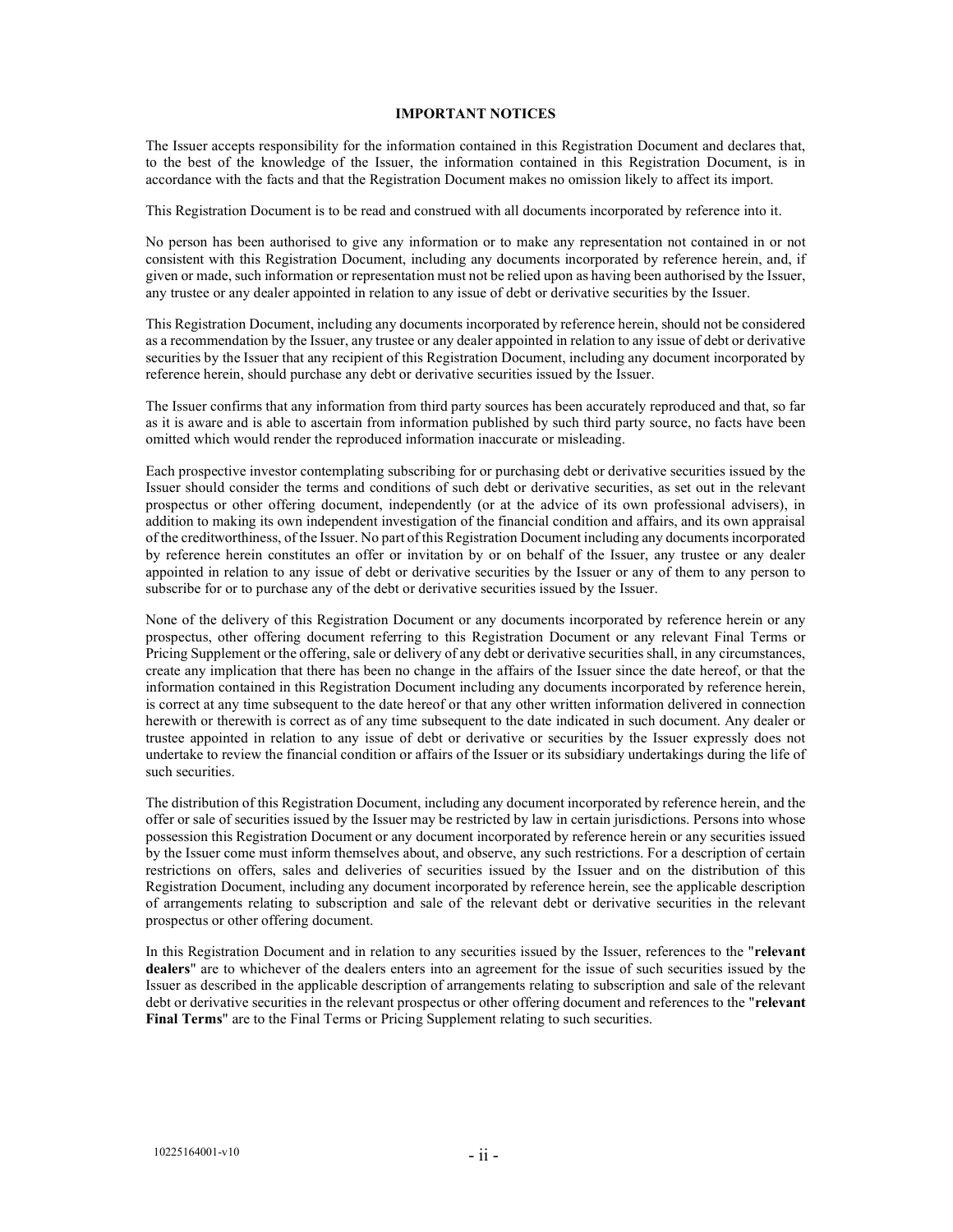### INTRODUCTION

### What is this document?

This Registration Document contains information describing the Issuer's business activities as well as certain financial information and material risks faced by the Issuer and the Barclays Bank Group, which, according to the particular nature of the Issuer and the Barclays Bank Group and the securities which the Issuer may offer to the public or apply to have admitted to trading on a regulated market, is necessary to enable you to make an informed assessment of the assets and liabilities, financial position, profit and losses and prospects of the Issuer and the Barclays Bank Group. Some of this information is incorporated by reference into this Registration Document.

### How do I use this Registration Document?

You should read and understand fully the contents of this Registration Document, including any documents incorporated by reference. This Registration Document contains important information about the Issuer and the Barclays Bank Group, as well as describing certain risks relating to the Issuer, the Barclays Bank Group and their business. An overview of the various sections comprising this Registration Document is set out below.

- The Risk Factors section describes the principal risks and uncertainties which could have a material adverse effect on the business, operations, financial condition or prospects of the Issuer and/or the Barclays Bank Group, and could have a material adverse effect on the return on the Securities.
- The *Information Incorporated by Reference* section sets out the information that is deemed to be incorporated by reference into this Registration Document. This Registration Document should be read together with all information which is deemed to be incorporated into this Registration Document by reference.
- The *Issuer, the Barclays Bank Group and the Group* section provides certain information about the Issuer, the Barclays Bank Group and the Group, as well as details of litigation, investigations and reviews that the Issuer and the Barclays Bank Group are party to and the subject of.
- The *General Information* section sets out further information on the Issuer and the Barclays Bank Group which the Issuer is required to include under applicable rules (including details of where you can inspect documents which are relevant to you in conjunction with this Registration Document).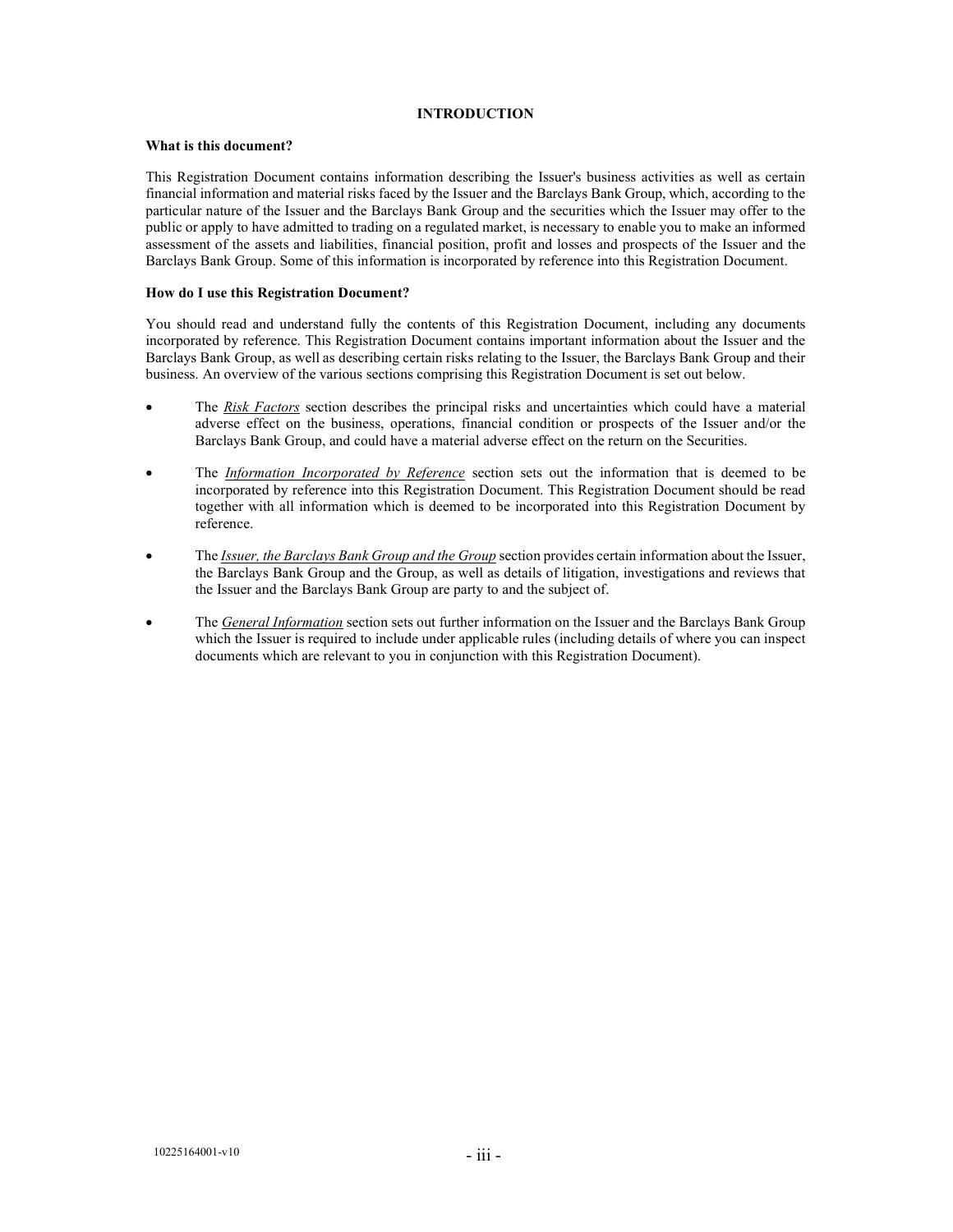### DEFINITIONS AND INTERPRETATION

The terms the "Group" or "Barclays" mean Barclays PLC together with its subsidiaries and the term "Barclays Bank Group" means Barclays Bank PLC together with its subsidiaries.

In this Registration Document, the abbreviations " $\mathbf{f}m$ " and " $\mathbf{f}bn$ " represent millions and thousands of millions of pounds sterling, respectively.

"Securities" means any securities issued by the Issuer described in any securities note and, if applicable, summary, which when read together with this Registration Document comprise a prospectus for the purposes of Article 6(3) of the UK Prospectus Regulation or in any base prospectus for the purposes of Article 8 of the UK Prospectus Regulation or other offering document into which this Registration Document may be incorporated by reference.

"UK Bail-in Power" means any write-down, conversion, transfer, modification and/or suspension power existing from time to time under any laws, regulations, rules or requirements relating to the resolution of banks, banking group companies, credit institutions and/or investment firms incorporated in the United Kingdom in effect and applicable in the United Kingdom to the Issuer or other members of the Group (as the same has been or may be amended from time to time) pursuant to which obligations of a bank, banking group company, credit institution or investment firm or any of its affiliates can be reduced, cancelled, amended, transferred and/or converted into shares or other securities or obligations of the obligor or any other person.

Where the context so requires, capitalised terms used will be defined in this Registration Document and are referenced in the Index of Abbreviations to this Registration Document.

Any reference in this Registration Document to any legislation (whether primary legislation or other subsidiary legislation made pursuant to primary legislation) shall be construed as a reference to such legislation as the same may have been, or may from time to time be, amended, superseded or re-enacted.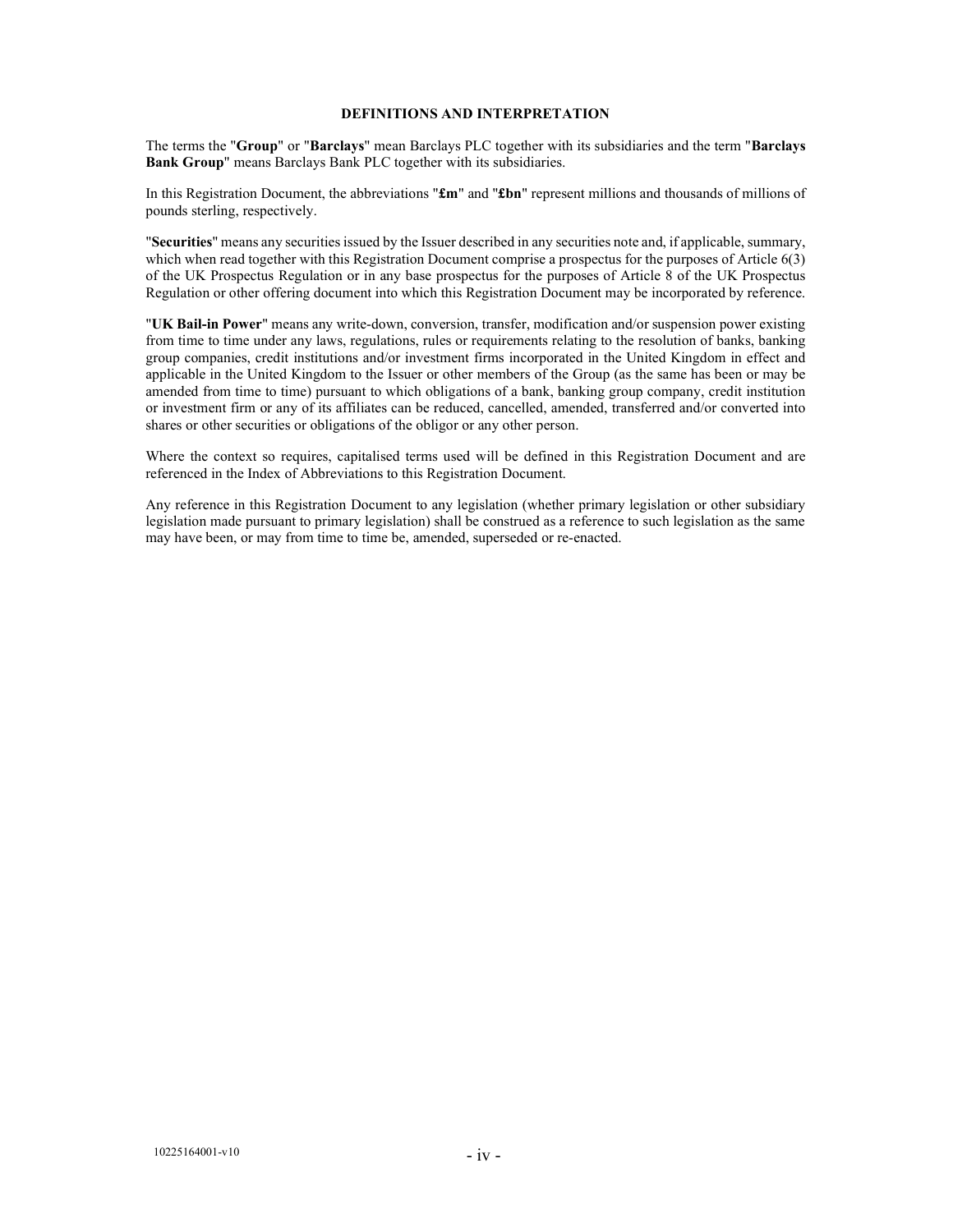# **TABLE OF CONTENTS**

# Page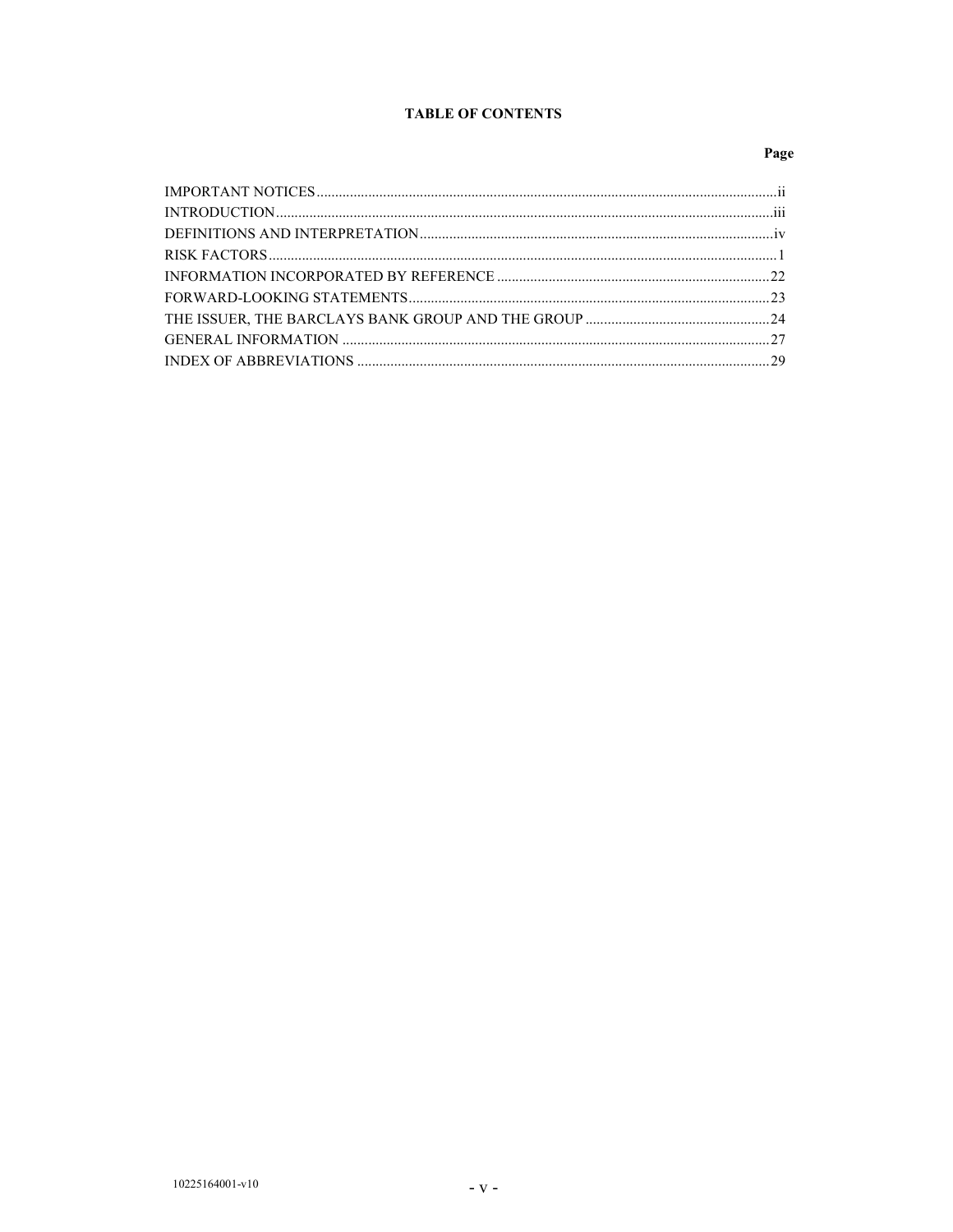#### RISK FACTORS

Prospective investors should consider carefully the risks set forth and referred to below and the other information contained in this Registration Document (including any information incorporated by reference herein) prior to making any investment decision with respect to the Securities.

Each of the risks described below could have a material adverse effect on the Issuer's business, operations, financial condition or prospects, which, in turn, could have a material adverse effect on the return on the Securities. Prospective investors should only invest in the Securities after assessing these risks. More than one risk factor may have a simultaneous or a compounding effect which may not be predictable. No assurance can be given as to the effect that any combination of risk factors may have on the return on the Securities. The risks below are not exhaustive and there may be additional risks and uncertainties that are not presently known to the Issuer or that the Issuer currently believes to be immaterial but that could have a material impact on the business, operations, financial condition or prospects of the Issuer.

Prospective investors should note that the risks described below are not the only risks the Issuer faces. The Issuer has described only those risks relating to its operations that it considers to be material. There may be additional risks that the Issuer currently considers not to be material or of which it is not currently aware, and any of these risks could have the effects set forth above.

#### Principal Risks relating to the Issuer

The Barclays Bank Group has identified a broad range of risks to which its businesses are exposed. Material risks are those to which senior management pay particular attention and which could cause the delivery of the Barclays Bank Group's strategy, results of operations, financial condition and/or prospects to differ materially from expectations. Emerging risks are those which have unknown components, the impact of which could crystallise over a longer time period. In addition, certain other factors beyond the Barclays Bank Group's control, including escalation of terrorism or global conflicts, natural disasters, pandemics and similar events, although not detailed below, could have a similar impact on the Barclays Bank Group.

#### Material existing and emerging risks potentially impacting more than one principal risk

#### 1. Risks relating to the impact of COVID-19

The COVID-19 pandemic has had, and continues to have, a material impact on businesses around the world and the economic environments in which they operate. Additionally, the impacts of the economic downturn resulting from the COVID-19 pandemic and post-recovery environment, from a commercial, regulatory and risk perspective, could be significantly different to past crises and persist for a prolonged period. As a result, there are a number of factors associated with the COVID-19 pandemic and its impact on global economies that have had and could continue to have a material adverse effect on the profitability, capital and liquidity of the Barclays Bank Group.

The COVID-19 pandemic has caused disruption to the Barclays Bank Group's customers, suppliers and staff globally. Most jurisdictions in which the Barclays Bank Group operates implemented severe restrictions on the movement of their respective populations, with a resultant significant impact on economic activity in those jurisdictions. While a number of restrictions have been eased with the roll-out of COVID-19 vaccination programmes, others still remain in place and future developments are highly uncertain. In some jurisdictions, restrictions that had been previously lifted were re-imposed in response to a resurgence in cases. These decisions are being taken by the governments of individual jurisdictions (including through the implementation of emergency powers) and impacts (including any subsequent lifting, extension or reimposition of restrictions) may vary from jurisdiction to jurisdiction and/or within jurisdictions. It remains unclear how the COVID-19 pandemic will evolve through 2022 (including whether there will be further waves of the COVID-19 pandemic, whether COVID-19 vaccines continue to prove effective, whether further new strains of COVID-19 will emerge and whether, and in what manner, additional restrictions will be imposed and/or existing restrictions extended) and the Barclays Bank Group continues to monitor the situation closely. However, despite the COVID-19 contingency plans established by the Barclays Bank Group, the ability to conduct business may be adversely affected by disruptions to infrastructure and supply chains, business processes and technology services, resulting from the unavailability of staff due to illness or the failure of third parties to supply services. This may cause significant customer detriment, costs to reimburse losses incurred by the Barclays Bank Group's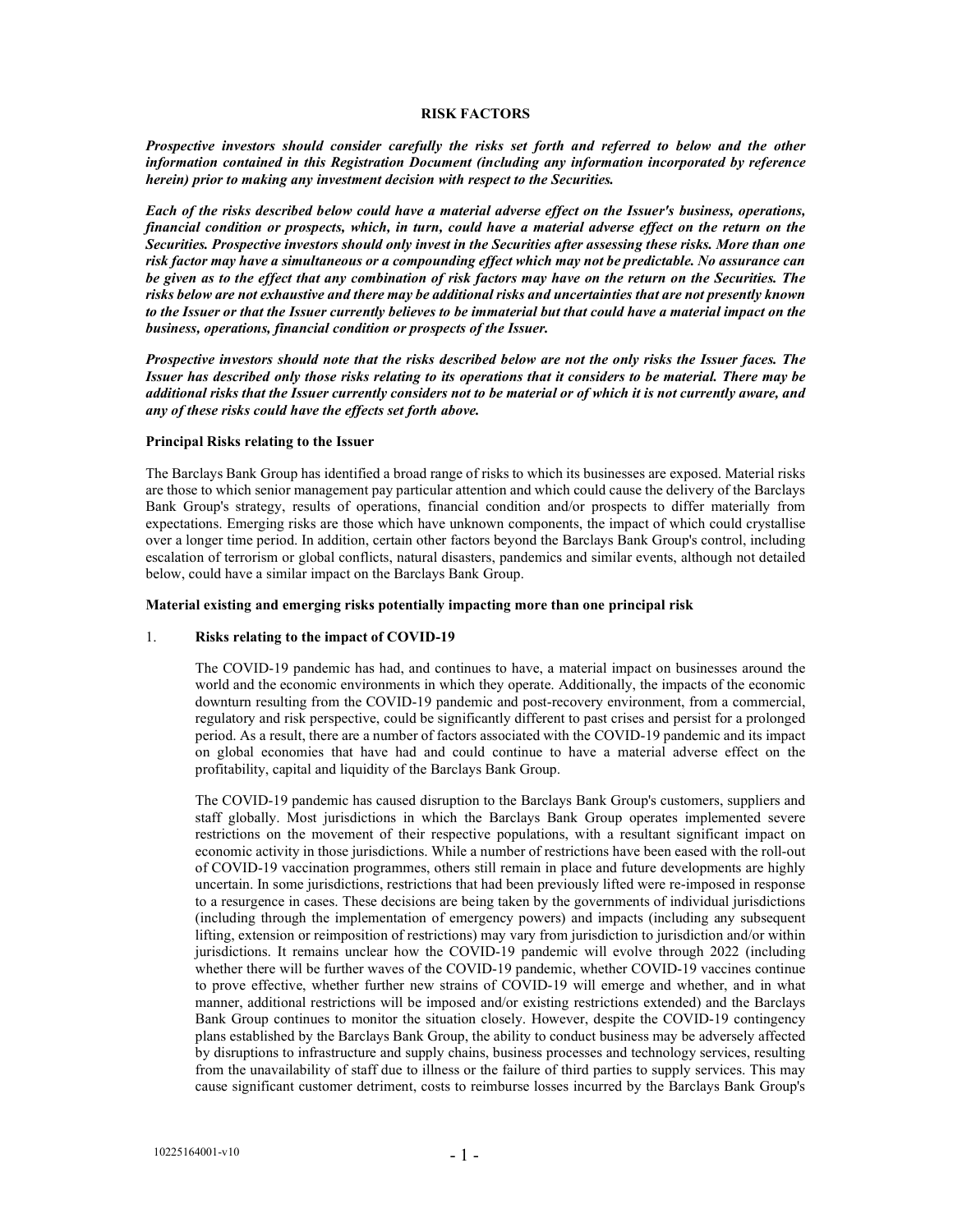customers, potential litigation costs (including regulatory fines, penalties and other sanctions), and reputational damage.

In many of the jurisdictions in which the Barclays Bank Group operates, schemes were initiated by central banks, national governments and regulators to provide financial support to parts of the economy most impacted by the COVID-19 pandemic. The rapid introduction and varying nature of these support schemes, as well as customer expectations, required the Barclays Bank Group to implement large-scale changes in a short period of time, leading to an increase in certain risks faced by the Barclays Bank Group, including operational risk, conduct risk, reputation risk and fraud risk. These risks are likely to be heightened further as and when those government and other support schemes expire, are withdrawn or are no longer supported. Furthermore, the impact from participating in government and central banksupported loan and other financing schemes may be exacerbated if the Barclays Bank Group is required by any government or regulator to offer forbearance or additional financial relief to borrowers or if the Barclays Bank Group is unable to rely on guarantees provided by governments in connection with financial support schemes.

As these schemes and other financial support schemes provided by national governments (such as job retention and furlough schemes, payment deferrals and mass lending schemes) expire, are withdrawn or are no longer supported, there is a risk that economic growth and employment may be negatively impacted which may, in turn, impact the Barclays Bank Group's results of operations and profitability. In addition, the Barclays Bank Group may experience a higher volume of defaults and delinquencies in certain portfolios which may negatively impact the Barclays Bank Group's risk weighted assets ("RWAs"), level of impairment and, in turn, capital position, and may initiate collection and enforcement actions to recover defaulted debts. The inception of large scale collections and recovery programmes (including the use of third party debt collection agents) may also create significant risk if (because of the complexity, speed and scale of these programmes) defaulting borrowers are harmed by the Barclays Bank Group's conduct which may also give rise to civil legal proceedings, including class actions, regulatory censure, potentially significant fines and other sanctions, and reputational damage. Other legal disputes may also arise between the Barclays Bank Group and defaulting borrowers relating to matters such as breaches or enforcement of legal rights or obligations arising under loan and other credit agreements. Adverse findings in any such matters may result in the Barclays Bank Group's rights not being enforced as intended.

Changes in macroeconomic variables such as gross domestic product ("GDP") and unemployment have a significant impact on the modelling of expected credit losses ("ECLs") by the Barclays Bank Group. As a result, the Barclays Bank Group experienced higher ECLs in 2020 compared to prior periods though this trend was reversed in 2021 as economic conditions partially recovered. The economic environment remains uncertain and future impairment charges may be subject to further volatility (including from changes to macroeconomic variable forecasts) depending on the longevity of the COVID-19 pandemic and related containment measures and the continued efficacy of any COVID-19 vaccines, as well as the longer term effectiveness of central bank, government and other support measures. In addition, ECLs may be adversely impacted by increased levels of default for single name exposures in certain sectors directly impacted by the COVID-19 pandemic (such as the retail, airline, and hospitality and leisure sectors).

Furthermore, the Barclays Bank Group relies on models to support a broad range of business and risk management activities, including informing business decisions and strategies, measuring and limiting risk, valuing exposures (including the calculation of impairment), conducting stress testing and assessing capital adequacy. Models are, by their nature, imperfect and incomplete representations of reality because they rely on assumptions and inputs, and so they may be subject to errors affecting the accuracy of their outputs and/or misused. This may be exacerbated when dealing with unprecedented scenarios, such as the COVID-19 pandemic, due to the lack of reliable historical reference points and data. For further details on model risk, refer to "Model risk" below.

There can be no assurance that economic activity will return to pre-pandemic levels and, accordingly, there could be further adverse impacts on the Barclays Bank Group's income and profitability caused by lower lending and transaction volumes due to volatility or weakness in the capital markets. Furthermore, in order to support lending activity to promote economic growth, governments and/or regulators may limit management's flexibility in managing its business, require the deployment of capital in particular business lines or otherwise restrict or limit capital distributions and capital allocation.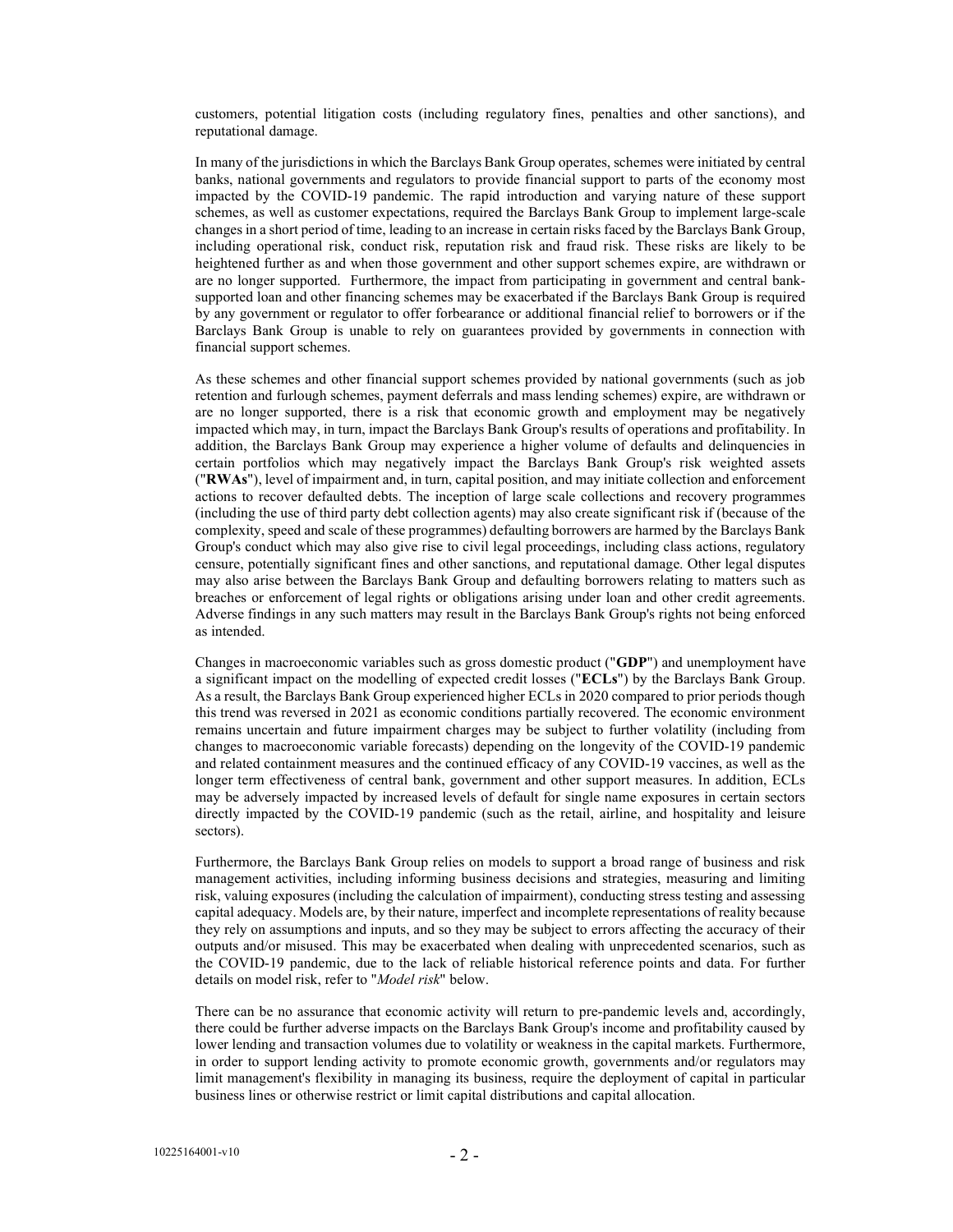Any and all such events mentioned above could have a material adverse effect on the Barclays Bank Group's business, results of operations, financial condition, prospects, liquidity, capital position and credit ratings (including potential credit rating agency changes of outlooks or ratings), as well as on the Barclays Bank Group's customers, employees and suppliers.

### 2. Business conditions, general economy and geopolitical issues

The Barclays Bank Group's operations are subject to potentially unfavourable global and local economic and market conditions, as well as geopolitical developments, which may have a material effect on the Barclays Bank Group's business, results of operations, financial condition and prospects.

A deterioration in global or local economic and market conditions may lead to (among other things): (i) deteriorating business, consumer or investor confidence and lower levels of fixed asset investment and productivity growth, which in turn may lead to lower client activity, including lower demand for borrowing from creditworthy customers; (ii) higher default rates, delinquencies, write-offs and impairment charges as borrowers struggle with the burden of additional debt; (iii) subdued asset prices and payment patterns, including the value of any collateral held by the Barclays Bank Group; (iv) markto-market losses in trading portfolios resulting from changes in factors such as credit ratings, share prices and solvency of counterparties; and (v) revisions to calculated ECLs leading to increases in impairment allowances. In addition, the Barclays Bank Group's ability to borrow from other financial institutions or raise funding from external investors may be affected by deteriorating economic conditions and market disruption.

Geopolitical events may lead to further financial instability and affect economic growth. In particular:

- Global GDP growth recovered in 2021 from the severe contraction in 2020 as a result of the COVID-19 pandemic. While government support packages, accommodative monetary policy and the lifting of certain restrictions on movement bolstered economic growth and confidence in 2021, the global outlook remains highly uncertain especially regarding: (a) ongoing concerns about how the COVID-19 pandemic may develop; (b) the disruptive impact of the COVID-19 pandemic on supply chains; and (c) how long inflationary pressures will persist and whether central banks will succeed in normalising monetary policy. These factors could adversely affect economic growth, affect specific industries or countries or affect the Barclays Bank Group's employees and business operations in affected countries. See "Risks relating to the impact of COVID-19" above for further details.
- In the UK, the UK Government's subsidised job retention and furlough schemes, which were implemented as a response to the COVID-19 pandemic, came to an end on 30 September 2021. Prior to the end of the job retention and furlough schemes, the UK labour market performed more favourably than initially predicted at the start of the COVID-19 pandemic, with low unemployment rates and the number of employees on UK company payrolls surpassing prepandemic levels. However, the end of the job retention and furlough schemes, exacerbated by further uncertainty arising from the impact of new strains of COVID-19 (including the Omicron variant), may cause upward pressure on unemployment which may result in higher impairment charges.
- Recent increases in inflation have been partly driven by a rebalancing of supply and demand, following the relaxation of restrictions on movement that were imposed during the COVID-19 pandemic. Monetary policy remains highly accommodative, increasing the risk that more abrupt government action will be necessary later if inflation does not prove transitory. A prolonged period of rising inflation may develop into slow or stagnant economic growth if combined with slowing economic expansion and elevated unemployment. Inflation may be further driven by supply chain disruptions and labour shortages, the imposition of further restrictions on movement due to the failure to contain the spread of COVID-19, and structural changes in the UK economy after the UK's exit from the European Union.
- A significant proportion of the Barclays Bank Group's portfolio is located in the US, including a major credit card portfolio and a range of corporate and investment banking exposures. The possibility of significant continued changes in US policy in certain sectors (including trade, healthcare and commodities) may have an impact on the Barclays Bank Group's associated portfolios. Stress in the US economy, weakening GDP and the associated exchange rate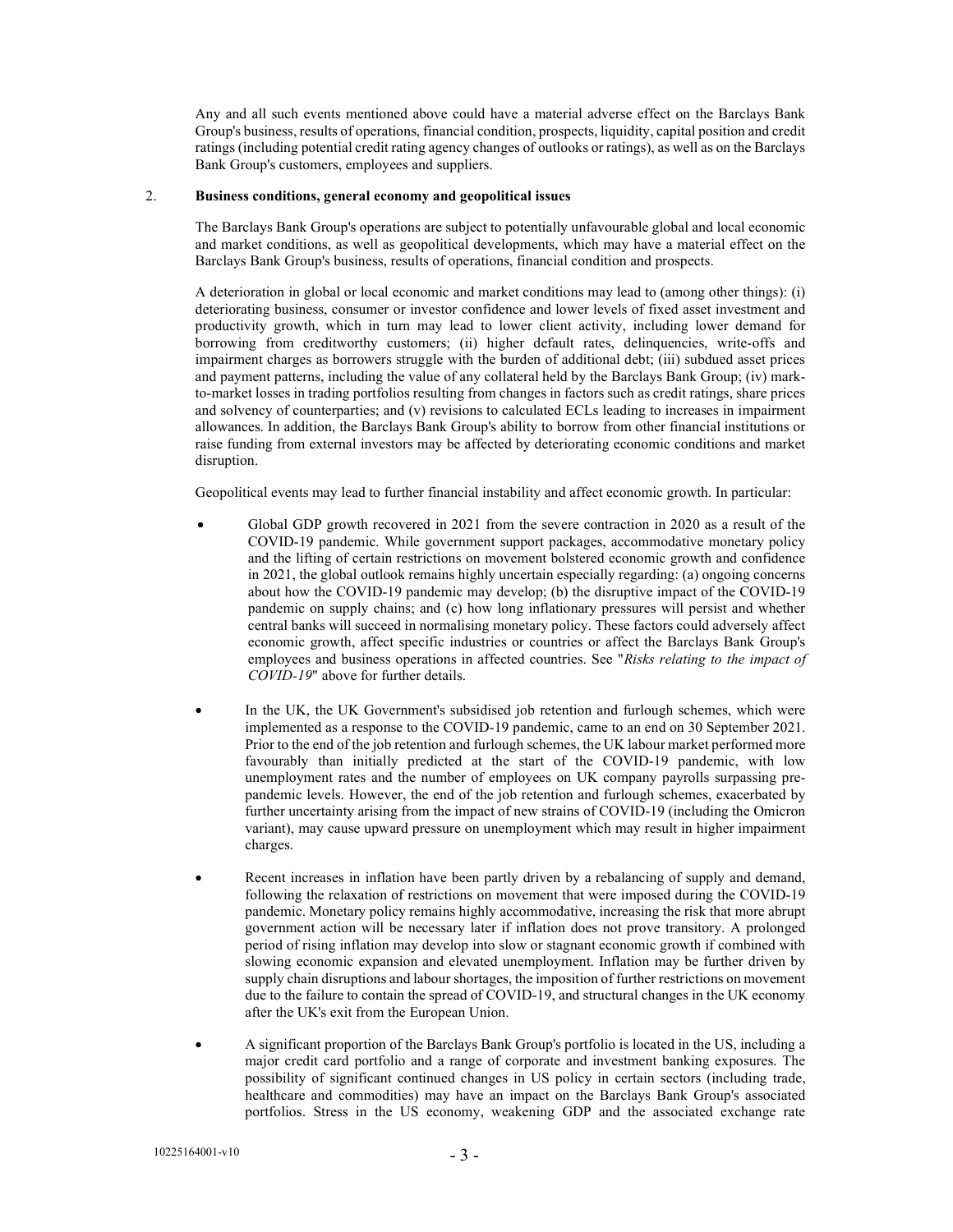fluctuations, heightened trade tensions (such as between the US and China), an unexpected rise in unemployment and/or an increase in interest rates could lead to increased levels of impairment, which may have a material adverse effect on the Barclays Bank Group's results of operations and profitability.

- An escalation in geopolitical tensions or increased use of protectionist measures may have a material adverse effect on the Barclays Bank Group's business in the affected regions.
- In China the pace of credit growth remains a concern, given the high level of leverage and despite government and regulatory action. A stronger than expected slowdown could result if authorities fail to manage growth appropriately during the transition from manufacturing towards services and the end of the investment and credit-led boom. Deterioration in emerging markets could have a material adverse effect on the Barclays Bank Group's results of operations if contagion results in higher impairment charges via sovereign or counterparty defaults.
- Trading disruption between the EU and the UK may have a significant impact on economic activity in the EU and the UK which, in turn, could have a material adverse effect on the Barclays Bank Group's business, results of operations, financial condition and prospects. Unstable economic conditions could result in (among other things):
	- a recession in the UK and/or one or more member states of the EEA in which it operates, with lower growth, higher unemployment and falling property prices, which could lead to increased impairments in relation to a number of the Barclays Bank Group's portfolios (including, but not limited to, its unsecured lending portfolio and commercial real estate exposures);
	- increased market volatility (in particular in currencies and interest rates), which could impact the Barclays Bank Group's trading book positions and affect the underlying value of assets in the banking book and securities held by the Barclays Bank Group for liquidity purposes;
	- a credit rating downgrade for one or more members of the Barclays Bank Group (either directly or indirectly as a result of a downgrade in the UK sovereign credit ratings), which could significantly increase the Barclays Bank Group's cost of and/or reduce its access to funding, widen credit spreads and materially adversely affect the Barclays Bank Group's interest margins and liquidity position; and/or
	- a widening of credit spreads more generally or reduced investor appetite for the Barclays Bank Group's debt securities, which could negatively impact the Barclays Bank Group's cost of and/or access to funding.

### 3. The impact of interest rate changes on the Barclays Bank Group's profitability

Changes to interest rates are significant for the Barclays Bank Group, especially given the uncertainty as to the direction of interest rates and the pace at which they may change particularly in the Barclays Bank Group's main markets of the UK and the US.

A period of low interest rates and flat yield curves, including any rate cuts and/or negative interest rates, may affect and continue to put pressure on the Barclays Bank Group's net interest margins (the difference between its lending income and borrowing costs) and could adversely affect the profitability and prospects of the Barclays Bank Group.

Interest rate rises could positively impact the Barclays Bank Group's profitability as retail and corporate business income increases due to margin decompression. However, further increases in interest rates, if larger or more frequent than expected, could lead to generally weaker than expected growth, reduced business confidence and higher unemployment. This, combined with the impact interest rate rises may have on the affordability of loan arrangements for borrowers, could cause stress in the lending portfolio and underwriting activity of the Barclays Bank Group with resultant higher credit losses driving an increased impairment charge which would most notably impact retail unsecured portfolios and wholesale non-investment grade lending and could have a material effect on the Barclays Bank Group's business, results of operations, financial condition and prospects.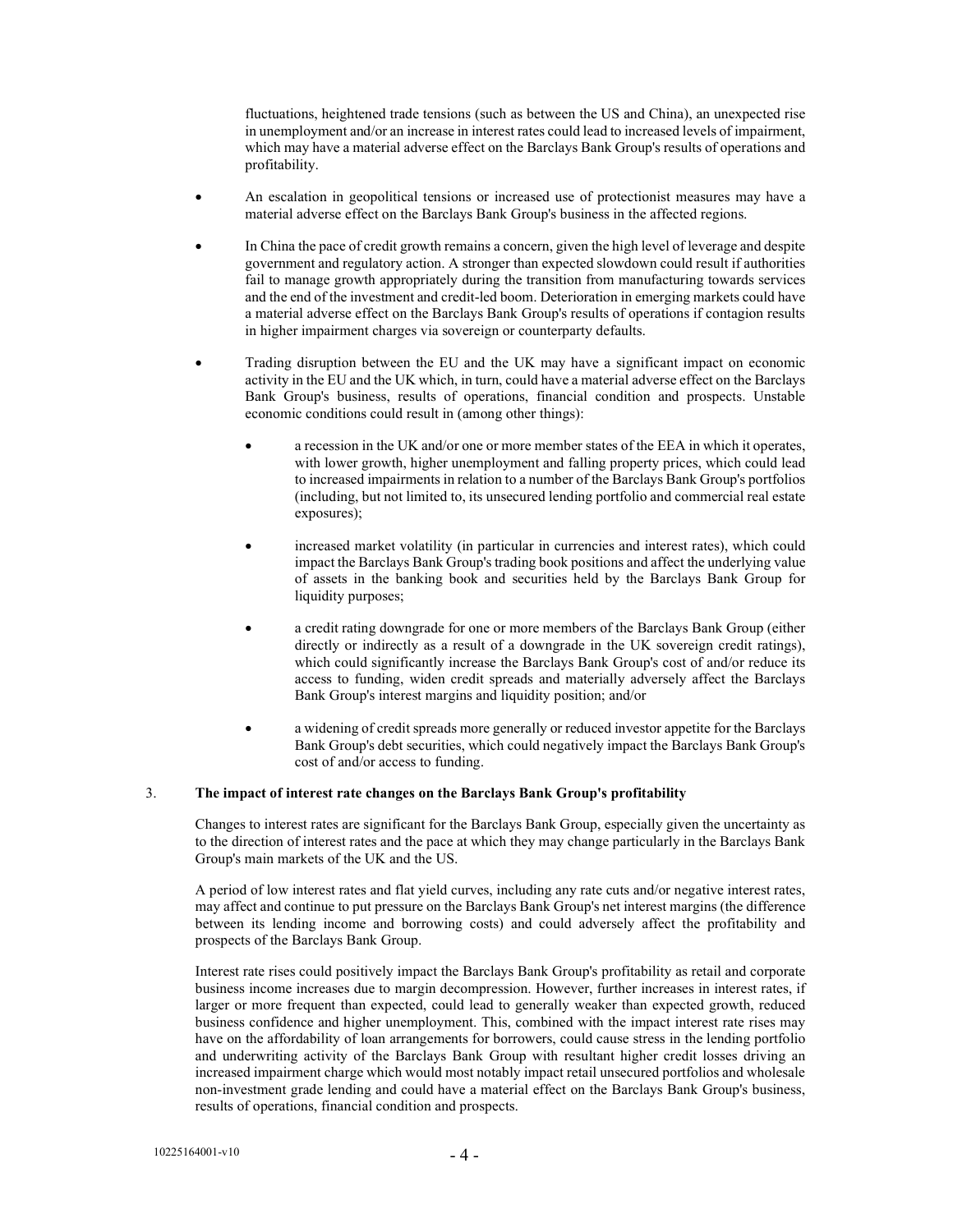In addition, changes in interest rates could have an adverse impact on the value of the securities held in the Barclays Bank Group's liquid asset portfolio. Consequently, this could create more volatility than expected through the Barclays Bank Group's Fair Value through Other Comprehensive Income reserve.

### 4. Competition in the banking and financial services industry

The Barclays Bank Group operates in a highly competitive environment (in particular, in the UK and US) in which it must evolve and adapt to the significant changes as a result of financial regulatory reform, technological advances, increased public scrutiny and prevailing economic conditions. The Barclays Bank Group expects that competition in the financial services industry will continue to be intense and may have a material adverse effect on the Barclays Bank Group's future business, results of operations, financial condition and prospects.

New competitors in the financial services industry continue to emerge. Technological advances and the growth of e-commerce have made it possible for non-banks to offer products and services that traditionally were banking products such as electronic securities trading, payments processing and online automated algorithmic-based investment advice. Furthermore, payments processing and other services could be significantly disrupted by technologies, such as blockchain (used in cryptocurrency systems) and "buy now pay later" lending, both of which are currently subject to lower levels of regulatory oversight. Furthermore, the introduction of Central Bank Digital Currencies could potentially have significant impacts on the banking system and the role of commercial banks within it by disrupting the current provision of banking products and services. It could allow new competitors, some previously hindered by banking regulation (such as FinTechs), to provide customers with access to banking facilities and increase disintermediation of banking services.

New technologies have required and could require the Barclays Bank Group to spend more to modify or adapt its products or make additional capital investments in its businesses to attract and retain clients and customers or to match products and services offered by its competitors, including technology companies.

Ongoing or increased competition and/or disintermediation of banking services may put pressure on the pricing for the Barclays Bank Group's products and services, which could reduce the Barclays Bank Group's revenues and profitability, or may cause the Barclays Bank Group to lose market share, particularly with respect to traditional banking products such as deposits, bank accounts and mortgage lending. This competition may be on the basis of quality and variety of products and services offered, transaction execution, innovation, reputation and price. The failure of any of the Barclays Bank Group's businesses to meet the expectations of clients and customers, whether due to general market conditions, under-performance, a decision not to offer a particular product or service, changes in client and customer expectations or other factors, could affect the Barclays Bank Group's ability to attract or retain clients and customers. Any such impact could, in turn, reduce the Barclays Bank Group's revenues.

### 5. Regulatory change agenda and impact on business model

The Barclays Bank Group remains subject to ongoing significant levels of regulatory change and scrutiny in many of the countries in which it operates (including, in particular, the UK and the US). As a result, regulatory risk will remain a focus for senior management. Furthermore, a more intensive regulatory approach and enhanced requirements together with the potential lack of international regulatory coordination as enhanced supervisory standards are developed and implemented may adversely affect the Barclays Bank Group's business, capital and risk management strategies and/or may result in the Barclays Bank Group deciding to modify its legal entity, capital and funding structures and business mix, or to exit certain business activities altogether or not to expand in areas despite otherwise attractive potential.

There are several significant pieces of legislation and areas of focus which will require considerable management attention, cost and resource, including:

 Changes in prudential requirements may impact minimum requirements for own funds and eligible liabilities ("MREL") (including requirements for internal MREL), leverage, liquidity or funding requirements, applicable buffers and/or add-ons to such minimum requirements and risk weighted assets calculation methodologies all as may be set by international, EU or national authorities. This includes the upcoming implementation of the remaining Basel III reforms, as well as the expected incorporation of risks associated with climate change into the prudential framework and increased scrutiny of firms' governance and risk management frameworks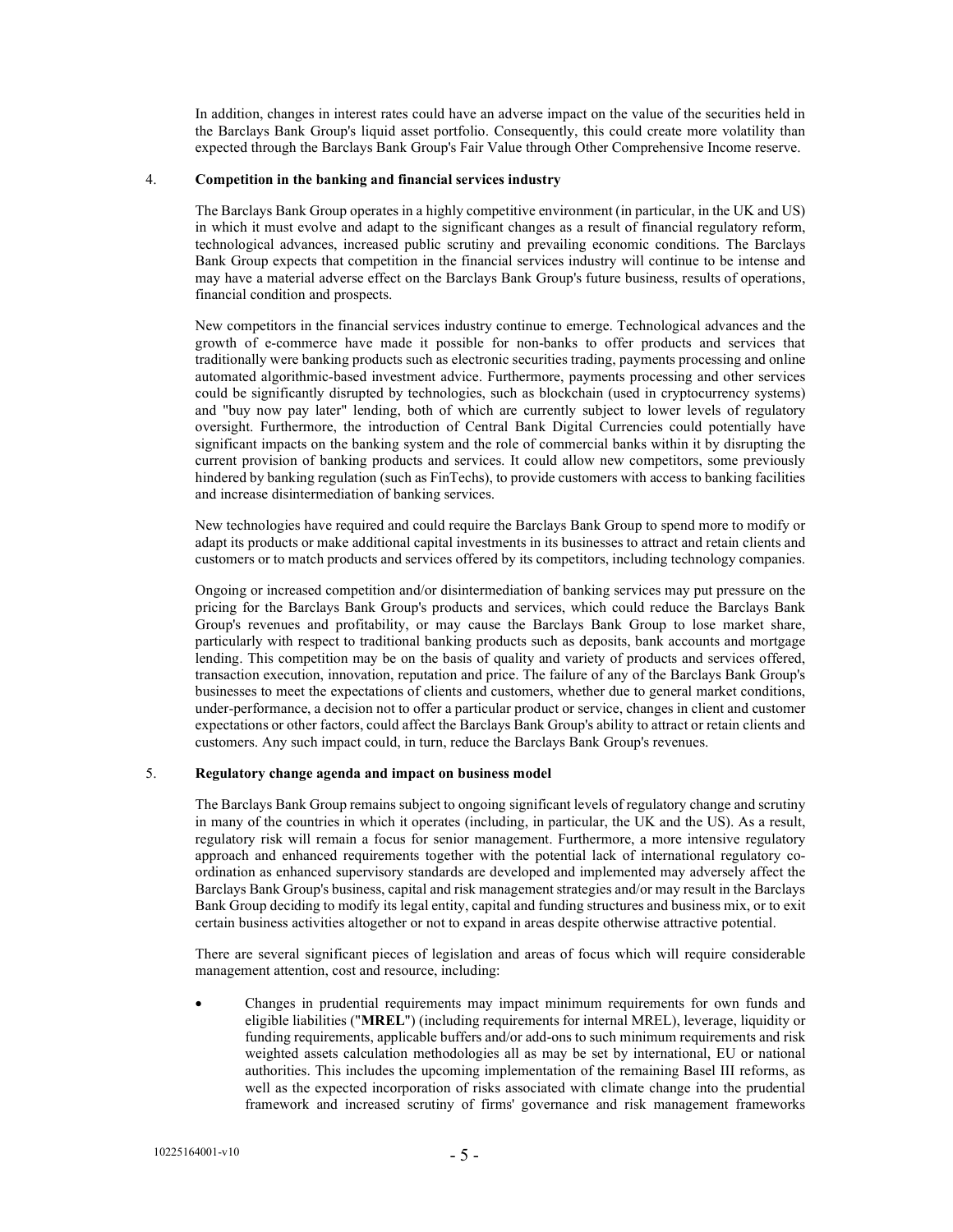(including in respect of climate change and ESG risks). Such or similar changes to prudential requirements or additional supervisory and prudential expectations, as well as requirements imposed by the Barclays Bank Group's regulators under the resolution framework, either individually or in aggregate, may result in, among other things, a need for further management actions to meet the changed requirements, such as:

- increasing capital, MREL or liquidity resources, reducing leverage and risk weighted assets;
- modifying the terms of outstanding capital instruments;
- modifying legal entity structure (including with regard to issuance and deployment of capital, MREL and funding);
- changing the Barclays Bank Group's business mix or exiting other businesses; and/or
- undertaking other actions to strengthen the Barclays Bank Group's position or resolvability.
- The derivatives market has been the subject of particular focus for regulators in recent years across the G20 countries and beyond, with regulations introduced which require the on-venue trading and clearing of standardised over the counter ("OTC") derivatives and the mandatory margining of non-cleared OTC derivatives. These regulations may increase costs for market participants, as well as reduce liquidity in the derivatives markets, in particular if there are areas of overlapping or conflicting regulation. More broadly, changes to the regulatory framework could entail significant costs for market participants and may have a significant impact on certain markets in which the Barclays Bank Group operates.
- The Barclays Group and certain of its members (including Barclays Bank PLC) are subject to supervisory stress testing exercises in a number of jurisdictions. These exercises currently include the programmes of the Bank of England ("BoE"), the European Banking Authority and the Federal Reserve Board. Failure to meet the requirements of regulatory stress tests, or the failure by regulators to approve the stress test results and capital plans of the Barclays Group, could result in the Barclays Group or certain of its members (including Barclays Bank PLC) being required to enhance their capital position, limit capital distributions or position additional capital in specific subsidiaries.
- As a result of the on-shoring of EU legislation in the UK, UK-based entities within the Barclays Group are currently subject to substantially the same rules and regulations as prior to the UK's withdrawal from the EU. It is the UK's intention to recast on-shored EU legislation as part of UK legislation and PRA and FCA rules, which could result in changes to regulatory requirements in the UK. If the regulatory regimes for EU and UK financial services change further, the provision of cross-border banking and investment services across the Barclays Bank Group may become more complex and costly which could have a material adverse effect on the Barclays Bank Group's business and results of operations and could result in the Barclays Bank Group modifying its legal entity, capital and funding structures and business mix, exiting certain business activities altogether or not expanding in areas despite otherwise attractive potential returns. This may also be exacerbated if Barclays Bank Ireland PLC expands further and, as a result of its growth and importance to the Barclays Bank Group and the EEA banking system as a whole, Barclays Bank Ireland PLC is made subject to higher capital requirements or restrictions are imposed by regulators, on capital allocation and capital distributions by Barclays Bank Ireland PLC.

### 6. Impact of benchmark interest rate reforms on the Barclays Bank Group

Global regulators and central banks in the UK, US and EU have been driving international efforts to reform key benchmark interest rates and indices, such as the London Interbank Offered Rate ("LIBOR"), which are used to determine the amounts payable under a wide range of transactions and make them more reliable and robust. These benchmark reforms have resulted in significant changes to the methodology and operation of certain benchmarks and indices, the adoption of alternative risk-free reference rates ("RFRs"), the discontinuation of certain reference rates (including LIBOR), and the introduction of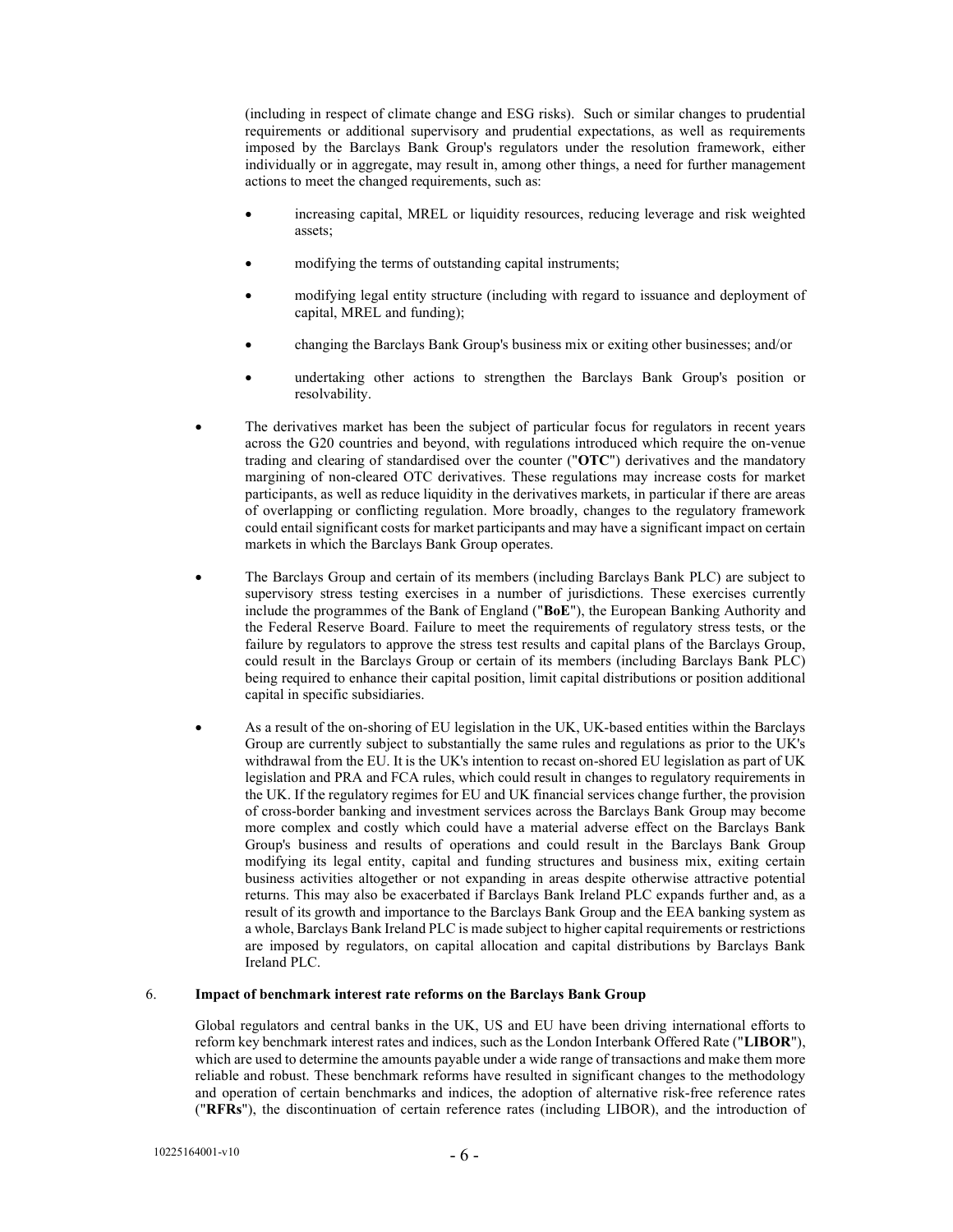implementing legislation and regulations. Specifically, regulators in the UK, US and EU directed that certain non-US dollar LIBOR tenors would cease at the end of 2021. Furthermore, certain US dollar LIBOR tenors are to cease by the end of June 2023, and restrictions have been imposed on new use of US dollar LIBOR. Notwithstanding these developments, given the unpredictable consequences of benchmark reform, any of these developments could have an adverse impact on market participants, including the Barclays Bank Group, in respect of any financial instruments linked to, or referencing, any of these benchmark interest rates.

Uncertainty associated with such potential changes, including the availability and/or suitability of alternative RFRs, the participation of customers and third-party market participants in the transition process, challenges with respect to required documentation changes, and impact of legislation to deal with certain legacy contracts that cannot convert into or add fall-back RFRs before cessation of the benchmark they reference, may adversely affect a broad range of transactions (including any securities, loans and derivatives which use LIBOR or any other affected benchmark to determine the interest payable which are included in the Barclays Bank Group's financial assets and liabilities) that use these reference rates and indices, and present a number of risks for the Barclays Bank Group, including but not limited to:

- Conduct risk: in undertaking actions to transition away from using certain reference rates (such as LIBOR) to new alternative RFRs, the Barclays Bank Group faces conduct risks. These may lead to customer complaints, regulatory sanctions or reputational impact if the Barclays Bank Group is considered to be (among other things): (i) undertaking market activities that are manipulative or create a false or misleading impression; (ii) misusing sensitive information or not identifying or appropriately managing or mitigating conflicts of interest; (iii) providing customers with inadequate advice, misleading information, unsuitable products or unacceptable service; (iv) not taking a consistent approach to remediation for customers in similar circumstances; (v) unduly delaying the communication and migration activities in relation to client exposure, leaving them insufficient time to prepare; or (vi) colluding or inappropriately sharing information with competitors.
- Litigation risk: members of the Barclays Bank Group may face legal proceedings, regulatory investigations and/or other actions or proceedings regarding (among other things): (i) the conduct risks identified above, (ii) the interpretation and enforceability of provisions in LIBOR-based contracts, and (iii) the Barclays Bank Group's preparation and readiness for the replacement of LIBOR with alternative RFRs.
- Financial risk: the valuation of certain of the Barclays Bank Group's financial assets and liabilities may change. Moreover, transitioning to alternative RFRs may impact the ability of members of the Barclays Bank Group to calculate and model amounts receivable by them on certain financial assets and determine the amounts payable on certain financial liabilities (such as debt securities issued by them) because certain alternative RFRs (such as the Sterling Overnight Index Average and the Secured Overnight Financing Rate) are look-back rates whereas term rates (such as LIBOR) allow borrowers to calculate at the start of any interest period exactly how much is payable at the end of such interest period. This may have a material adverse effect on the Barclays Bank Group's cash flows.
- Pricing risk: changes to existing reference rates and indices, discontinuation of any reference rate or indices and transition to alternative RFRs may impact the pricing mechanisms used by the Barclays Bank Group on certain transactions.
- Operational risk: changes to existing reference rates and indices, discontinuation of any reference rate or index and transition to alternative RFRs may require changes to the Barclays Bank Group's IT systems, trade reporting infrastructure, operational processes, and controls. In addition, if any reference rate or index (such as LIBOR) is no longer available to calculate amounts payable, the Barclays Bank Group may incur additional expenses in amending documentation for new and existing transactions and/or effecting the transition from the original reference rate or index to a new reference rate or index.
- Accounting risk: an inability to apply hedge accounting in accordance with International Accounting Standards 39 could lead to increased volatility in the Barclays Bank Group's financial results and performance.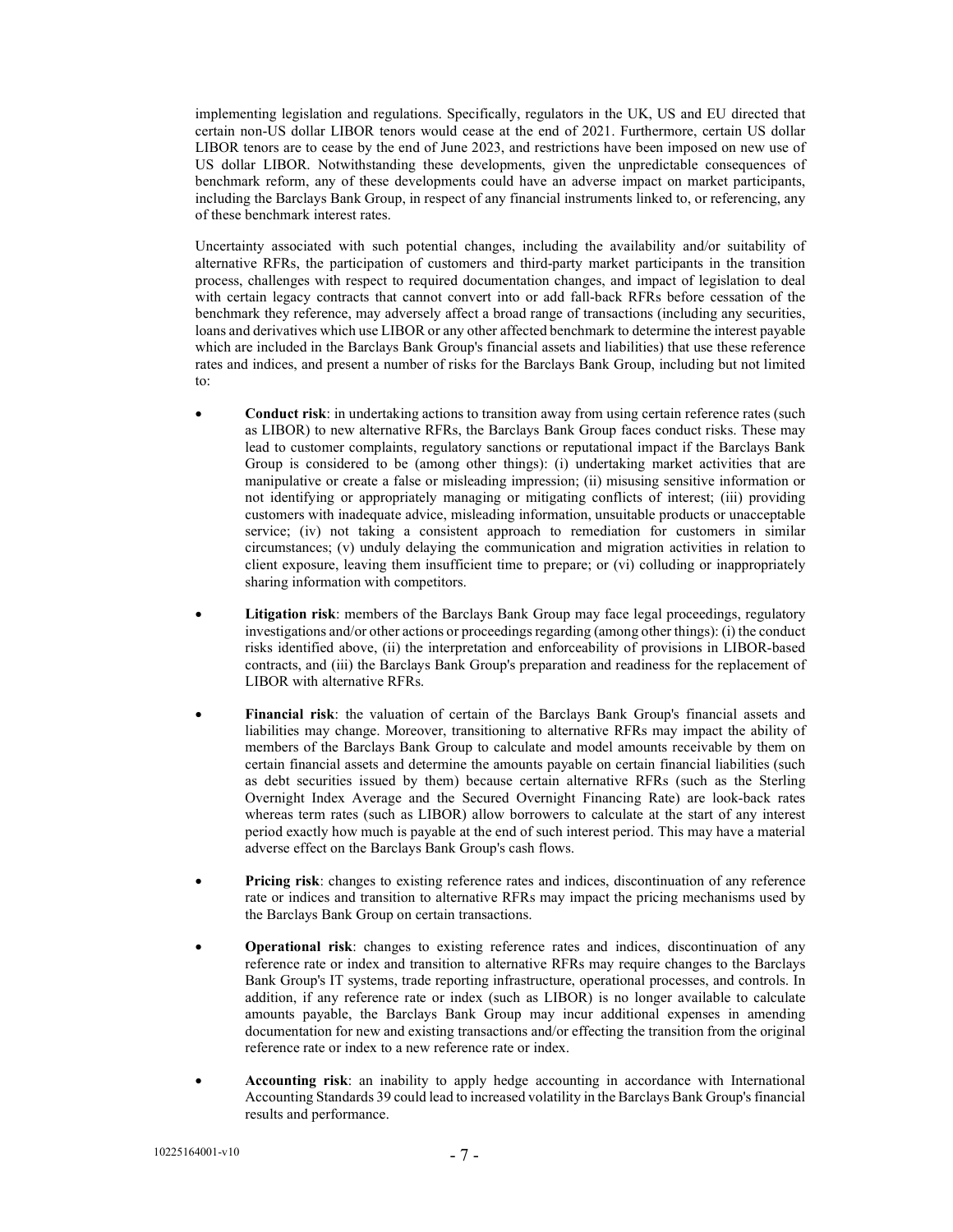Any of these factors may have a material adverse effect on the Barclays Bank Group's business, results of operations, financial condition, prospects and reputation.

For further details on the impacts of benchmark interest rate reforms on the Barclays Bank Group, see Note 40 (Interest rate benchmark reform) to the consolidated financial statements of the Issuer on pages 193 to 197 of the 20-F.

### 7. Change delivery and execution risks

The Barclays Bank Group will need to adapt and/or transform the way it conducts business in response to changing customer behaviour and needs, technological developments, regulatory expectations, increased competition and cost management initiatives. Accordingly, effective management of transformation projects is required to successfully deliver the Barclays Bank Group's strategic priorities, involving delivering both on externally driven programmes, as well as key business initiatives to deliver revenue growth, product enhancement and operational efficiency outcomes. The magnitude, complexity and, at times, concurrent demands of the projects required to meet these priorities can result in heightened execution risk.

The ability to execute the Barclays Bank Group's strategy may be limited by operational capacity and the increasing complexity of the regulatory environment in which the Barclays Bank Group operates. In addition, whilst the Barclays Bank Group continues to pursue cost management initiatives, they may not be as effective as expected and cost saving targets may not be met.

The failure to successfully deliver or achieve any of the expected benefits of these strategic initiatives and/or the failure to meet customer and stakeholder expectations could have a material adverse effect on the Barclays Bank Group's business, results of operations, financial condition, customer outcomes, prospects and reputation.

### Material existing and emerging risks impacting individual principal risks

#### Climate risk

The risks associated with climate change are subject to rapidly increasing societal, regulatory and political focus, both in the UK and internationally. Embedding climate risk into the Barclays Bank Group's risk framework in line with regulatory expectations and requirements, and adapting the Barclays Bank Group's operations and strategy to address the financial risks resulting from both: (i) the physical risk of climate change; and (ii) the risk from the transition to a low-carbon economy, could have a significant impact on the Barclays Bank Group's business results of operations, financial condition and prospects, the Barclays Bank Group's customers and clients and the creditworthiness of the Barclays Bank Group's counterparties.

Physical risks from climate change arise from a number of factors and relate to specific weather events and longerterm shifts in the climate. The nature and timing of extreme weather events are uncertain but they are increasing in frequency and their impact on the economy is predicted to be more acute in the future. The potential impact on the economy includes, but is not limited to, lower GDP growth, higher unemployment and significant changes in asset prices and profitability of industries. Damage to properties and operations of borrowers could impair asset values and the creditworthiness of customers leading to increased default rates, delinquencies, write-offs and impairment charges in the Barclays Bank Group's portfolios. In addition, the Barclays Bank Group's premises and resilience may also suffer physical damage due to weather events leading to increased costs for the Barclays Bank Group.

As the economy transitions to a low-carbon economy, financial institutions such as the Barclays Bank Group may face significant and rapid developments in stakeholder expectations, policy, law and regulation which could impact the lending activities the Barclays Bank Group undertakes, as well as the risks associated with its lending portfolios, and the value of the Barclays Bank Group's financial assets. As sentiment towards climate change shifts and societal preferences change, the Barclays Bank Group may face greater scrutiny of the type of business it conducts, adverse media coverage and reputational damage, which may in turn impact customer demand for the Barclays Bank Group's products, returns on certain business activities and the value of certain assets and trading positions, resulting in impairment charges.

In addition, the impacts of physical and transition climate risks can lead to second order connected risks, which have the potential to affect the Barclays Bank Group's retail and wholesale portfolios. The impacts of climate change may increase losses for those sectors sensitive to the effects of physical and transition risks. Any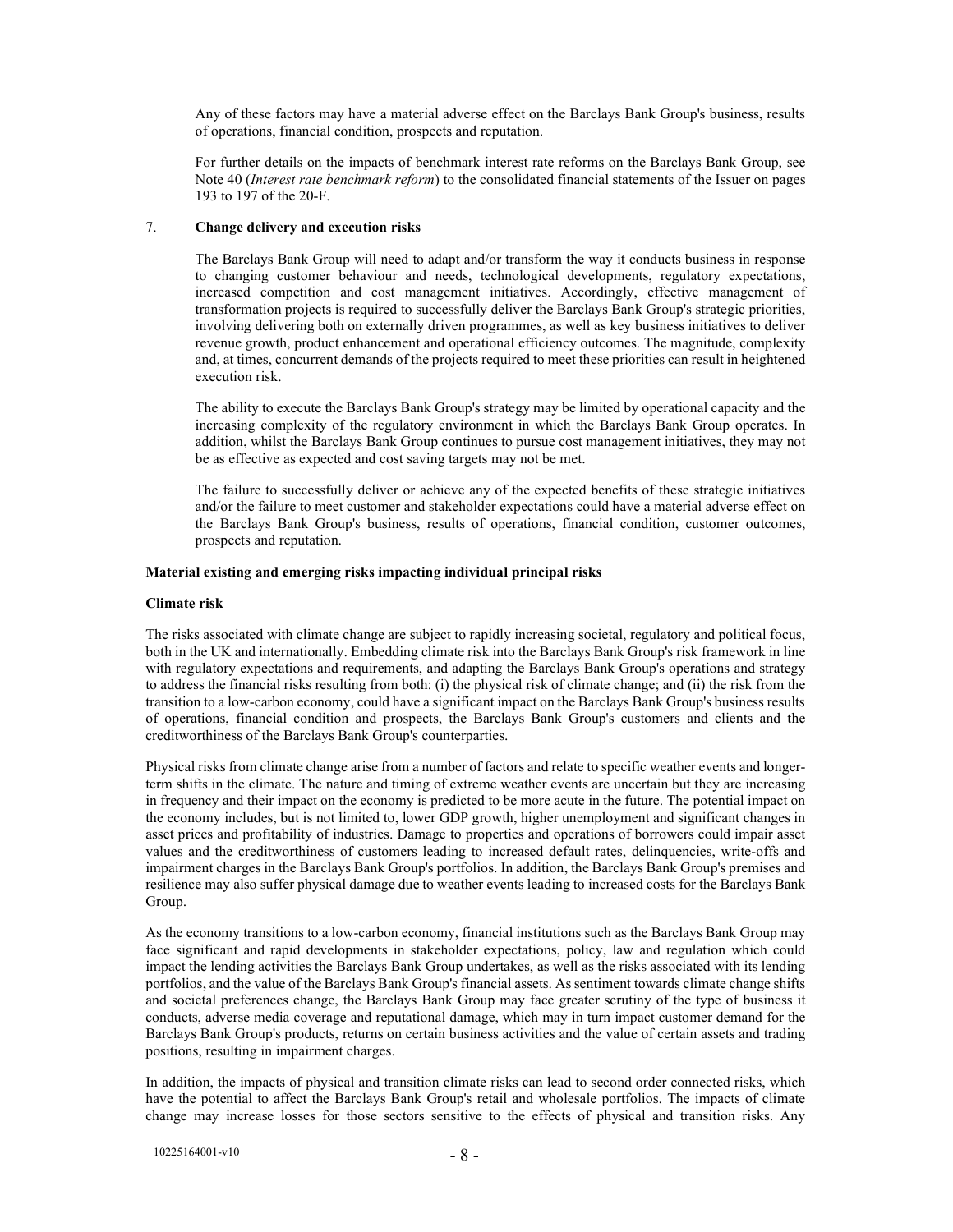subsequent increase in defaults and rising unemployment could create recessionary pressures, which may lead to wider deterioration in the creditworthiness of the Barclays Bank Group's clients, higher ECLs, and increased charge-offs and defaults among retail customers.

With effect from 1 January 2022, climate risk became one of the principal risks within the Barclays Bank Group's Enterprise Risk Management Framework. Failure to adequately embed risks associated with climate change into its risk framework to appropriately measure, manage and disclose the various financial and operational risks it faces as a result of climate change, or failure to adapt the Barclays Bank Group's strategy and business model to the changing regulatory requirements and market expectations on a timely basis, may have a material and adverse impact on the Barclays Bank Group's level of business growth, competitiveness, profitability, capital requirements, cost of funding, and financial condition.

In March 2020, the Barclays Group announced its ambition to become a net zero bank by 2050 and its commitment to align all of its financing activities with the goals and timelines of the Paris Agreement. In order to reach these ambitions and targets or any other climate-related ambitions or targets the Barclays Group may commit to in future, the Barclays Bank Group will need to incorporate climate considerations into its strategy, business model, the products and services it provides to customers and its financial and non-financial risk management processes (including processes to measure and manage the various financial and non-financial risks the Barclays Bank Group faces as a result of climate change). The Barclays Bank Group also needs to ensure that its strategy and business model adapt to changing national and international standards, industry and scientific practices, regulatory requirements and market expectations regarding climate change, which remain under continuous development and are subject to different interpretations. There can be no assurance that these standards, practices, requirements and expectations will not be interpreted differently than what was the Barclays Group's understanding when defining its climate-related ambitions and targets, or change in a manner that substantially increases the cost or effort for the Barclays Bank Group to achieve such ambitions and targets. In addition, the Barclays Group's ambitions and targets may prove to be considerably more difficult or even impossible to achieve under such changing circumstances. This may be exacerbated if the Barclays Group chooses or is required to accelerate its climate-related ambitions or targets as a result of (among other things) UK or international regulatory developments or stakeholder expectations. Achieving the Barclays Group's climate-related ambitions and targets will also depend on a number of factors outside the Barclays Bank Group's control, including (among other things) availability of data to measure and assess the climate impact of the Barclays Bank Group's customers, advancements of low-carbon technologies and supportive public policies in the markets where the Barclays Bank Group operates. If these external factors and other changes do not occur, or do not occur on a timely basis, the Barclays Group may fail to achieve its climate-related ambitions and targets and this could have a material adverse effect on the Barclays Bank Group's business, results of operations, financial condition, prospects and reputation.

### Credit risk

Credit risk is the risk of loss to the Barclays Bank Group from the failure of clients, customers or counterparties, including sovereigns, to fully honour their obligations to members of the Barclays Bank Group, including the whole and timely payment of principal, interest, collateral and other receivables.

### 1. Impairment

Impairment is calculated in line with the requirements of IFRS9 which results in recognition of loss allowances, based on ECLs, on a forward-looking basis using a broad scope of financial instruments. Measurement involves complex judgement and impairment charges are potentially volatile, particularly under stressed conditions, which could have a material adverse effect on the Barclays Bank Group's business, results of operations, financial condition and prospects.

For more information, refer to Note 7 (Credit impairment charges) to the consolidated financial statements of the Issuer on pages 124 to 127 of the 20-F.

#### 2. Specific sectors and concentrations

The Barclays Bank Group is subject to risks arising from changes in credit quality and recovery rates of loans and advances due from borrowers and counterparties in any specific portfolio. Any deterioration in credit quality could lead to lower recoverability and higher impairment in a specific sector. The following are areas of uncertainties to the Barclays Bank Group's portfolio which could have a material impact on performance: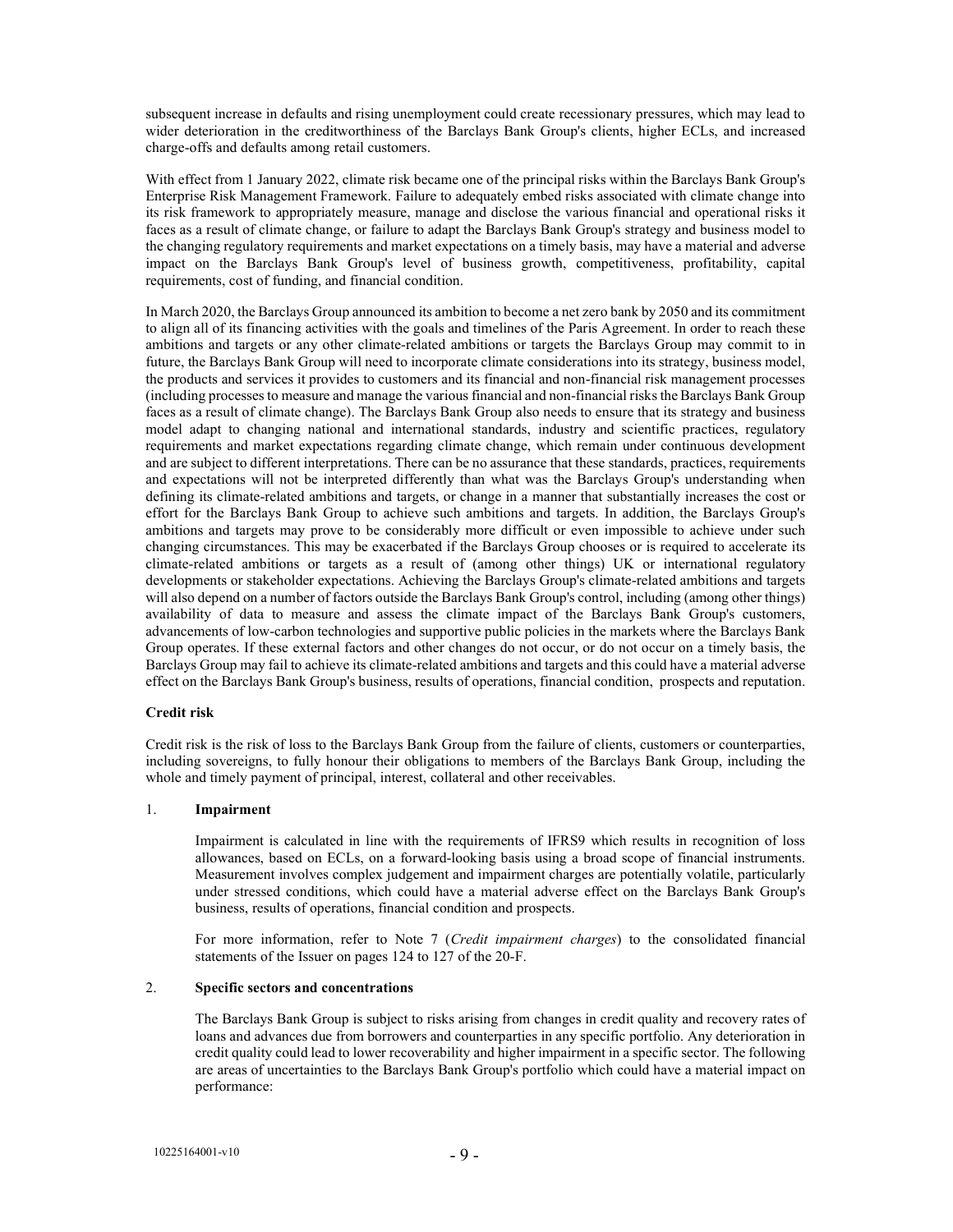#### UK retail, hospitality and leisure

Softening demand, rising costs and a structural shift to online shopping, which have been exacerbated due to restrictions imposed during the COVID-19 pandemic and changes in consumer behaviour, continue to pressurise the UK High Street and other sectors heavily reliant on consumer discretionary spending. As these sectors continue to reposition themselves, the trend represents a potential risk in the Barclays Bank Group's UK corporate portfolio as a higher probability of default exists for retailers, hospitality providers and their landlords while this transition takes place.

### Consumer affordability

This has remained a key area of focus, particularly in unsecured lending. Macroeconomic factors, such as unemployment, higher interest rates or broader inflationary pressures, that impact a customer's ability to service debt payments, could lead to increased arrears in both unsecured and secured products. The Barclays Bank Group is exposed to the adverse credit performance of unsecured products, particularly in the US through its US Cards business.

### UK real estate market

The Barclays Bank Group's corporate credit exposure is vulnerable to weakness in retail property, for example, as a result of reduced rent collections and residential development, and faces the risk of increased impairment from a material fall in property prices. There can be no assurance that the significant increase in house prices seen during 2021 will continue in 2022. In addition, small segments of the housing market could be subject to specific valuation impacts such as requirements to remediate issues related to fire safety standards.

### Leverage finance underwriting

The Barclays Bank Group takes on sub-investment grade underwriting exposure, including single name risk, particularly in the US and Europe. The Barclays Bank Group is exposed to credit events and market volatility during the underwriting period. Any adverse events during this period may potentially result in loss for the Barclays Bank Group, or an increased capital requirement should there be a need to hold the exposure for an extended period.

#### Italian mortgage and wholesale exposure

The Barclays Bank Group is exposed to a decline in the Italian economic environment through a mortgage portfolio in run-off and positions to wholesale customers. The Italian economy was severely impacted by the COVID-19 pandemic in 2020 and recovery has been slower than anticipated. Should the Italian economy deteriorate further or any recovery take longer to materialise, there could be a material adverse effect on the Barclays Bank Group's results of operations including, but not limited to, increased credit losses and higher impairment charges.

# Oil & Gas sector

The Barclays Bank Group's corporate credit exposure includes companies whose performance is dependent on the oil and gas sector. Whilst market prices have recovered in 2021, a sustained period of lower energy prices in recent years has led to the erosion of balance sheet strength, particularly for higher cost producers and those businesses which supply goods and services to the oil and gas sector. In the longer term, costs associated with the transition towards renewable sources of energy may place greater financial demands on companies that the Barclays Bank Group has exposure to globally. These factors could have a material adverse effect on the Barclays Bank Group's business, results of operations, financial condition and prospects through increased impairment charges.

### • **Air travel**

The COVID-19 pandemic has caused a significant reduction in demand for air travel as both the willingness and ability to travel have reduced, impacting revenues of the Barclays Bank Group's clients and their ability to service their debt obligations. While the situation is expected to improve as travel restrictions are eased, changes in consumer behaviour both due to COVID-19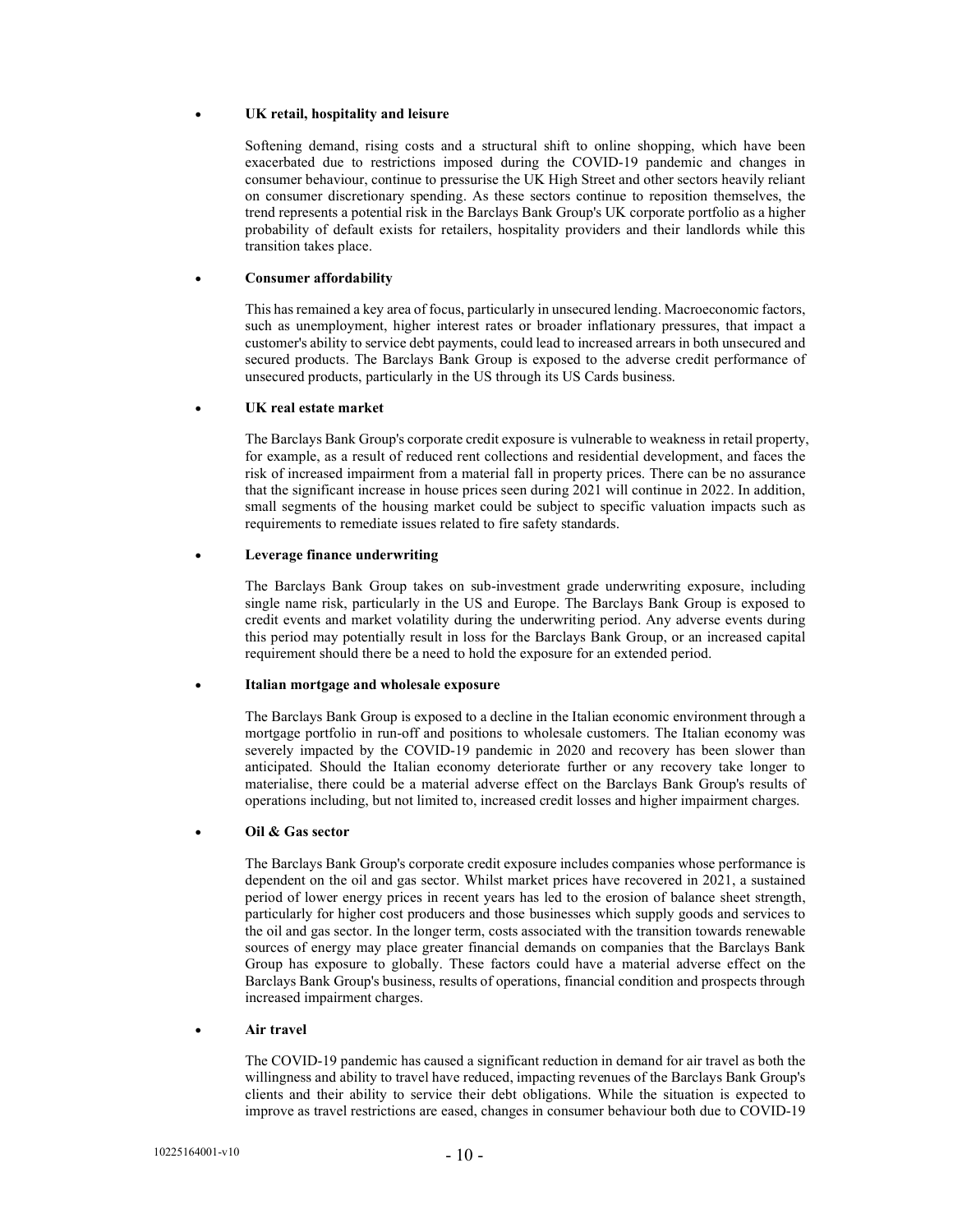and climate change create uncertainty for the sector. Furthermore, the possibility of further global and regional pandemics pose additional risks for the sector.

The Barclays Bank Group also has large individual exposures to single name counterparties, both in its lending activities and in its financial services and trading activities, including transactions in derivatives and transactions with brokers, central clearing houses, dealers, other banks, mutual and hedge funds and other institutional clients. The default of such counterparties could have a significant impact on the carrying value of these assets. In addition, where such counterparty risk has been mitigated by taking collateral, credit risk may remain high if the collateral held cannot be monetised, or has to be liquidated at prices which are insufficient to recover the full amount of the loan or derivative exposure. Any such defaults could have a material adverse effect on the Barclays Bank Group's results due to, for example, increased credit losses and higher impairment charges.

### Market risk

Market risk is the risk of loss arising from potential adverse change in the value of the Barclays Bank Group's assets and liabilities from fluctuation in market variables including, but not limited to, interest rates, foreign exchange, equity prices, commodity prices, credit spreads, implied volatilities and asset correlations.

Economic and financial market uncertainties remain elevated, as the path of the COVID-19 pandemic is inherently difficult to predict. Further waves of the COVID-19 pandemic, a disruptive adjustment to monetary policy normalisation, intensifying social unrest that weighs on market sentiment and deteriorating trade and geopolitical tensions are some of the factors that could heighten market risks for the Barclays Bank Group's portfolios.

In addition, the Barclays Bank Group's trading business is generally exposed to a prolonged period of elevated asset price volatility, particularly if it adversely affects market liquidity. Such a scenario could impact the Barclays Bank Group's ability to execute client trades and may also result in lower client flow-driven income and/or marketbased losses on its existing portfolio of market risks. These can include higher hedging costs from rebalancing risks that need to be managed dynamically as market levels and their associated volatilities change.

It is difficult to predict changes in market conditions, and such changes could have a material adverse effect on the Barclays Bank Group's business, results of operations, financial condition and prospects.

#### Treasury and capital risk

There are three primary types of treasury and capital risk faced by the Barclays Bank Group:

#### 1. Liquidity risk

Liquidity risk is the risk that the Barclays Bank Group is unable to meet its contractual or contingent obligations or that it does not have the appropriate amount, tenor and composition of funding and liquidity to support its assets. This could cause the Barclays Bank Group to fail to meet internal and/or regulatory liquidity requirements, make repayments as they fall due or be unable to support day-to-day banking activities. Key liquidity risks that the Barclays Bank Group faces include:

### Stability of the Barclays Bank Group's deposit funding profile:

Deposits which are payable on demand or at short notice could be affected by the Barclays Bank Group failing to preserve the current level of customer and investor confidence.

#### Ongoing access to wholesale funding:

The Barclays Bank Group regularly accesses the money and capital markets to provide shortterm and long-term unsecured and secured funding to support its operations. A loss of counterparty confidence, or adverse market conditions could lead to a reduction in the tenor, or an increase in the costs, of the Barclays Bank Group's unsecured and secured wholesale funding.

#### Impacts of market volatility:

Adverse market conditions, with increased volatility in asset prices can negatively impact the Barclays Bank Group's liquidity position through increased derivative margin requirements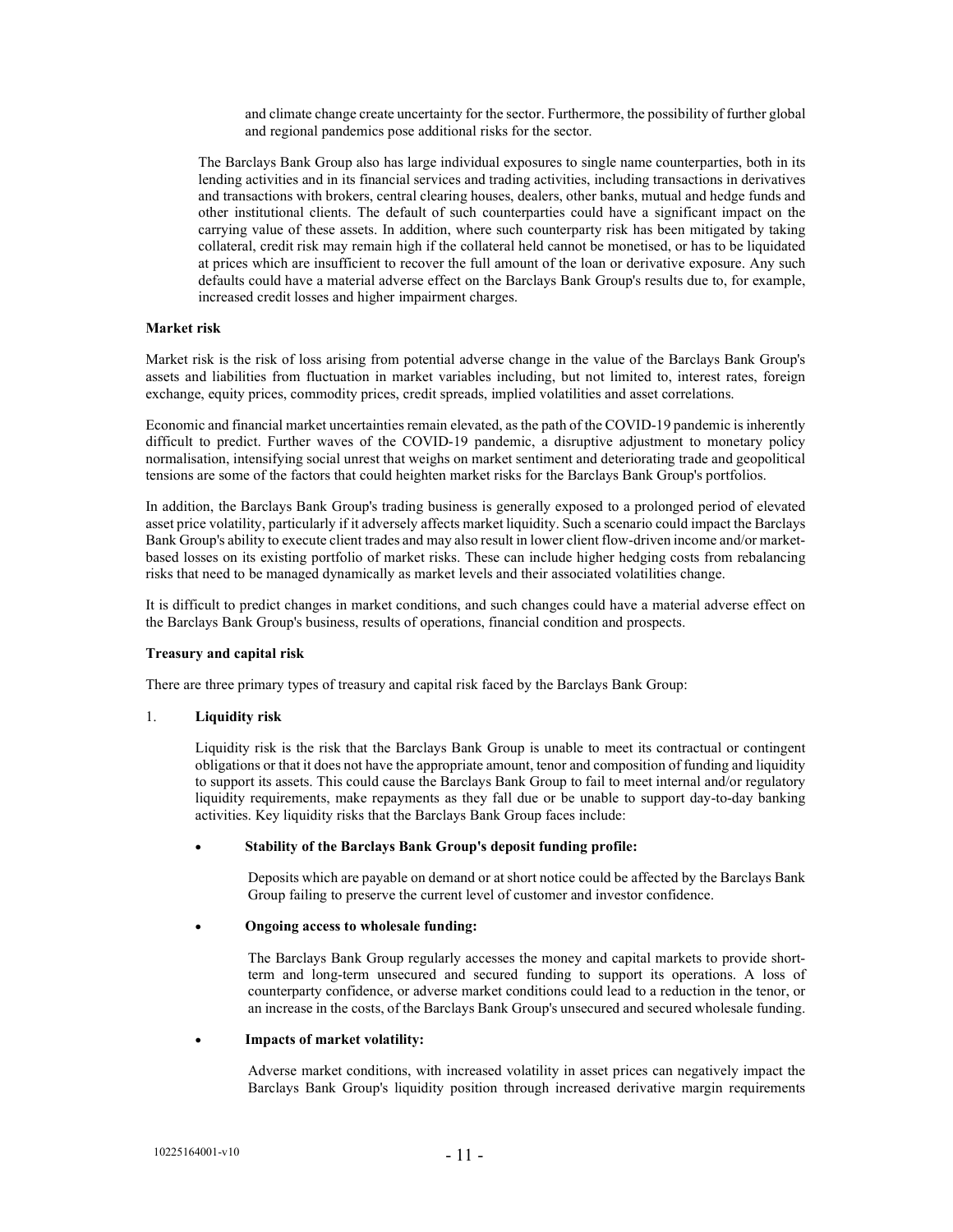and/or wider haircuts when monetising liquidity pool securities, and make it more difficult to execute secured financing transactions.

### Intraday liquidity usage:

Increased collateral requirements for payments and securities settlement systems could negatively impact the Barclays Bank Group's liquidity position, as cash and liquid assets required for intraday purposes are unavailable to meet other outflows.

### Off-balance sheet commitments:

Deterioration in economic and market conditions could cause customers to draw on off-balance sheet commitments provided to them, for example, revolving credit facilities, negatively affecting the Barclays Bank Group's liquidity position.

### Credit rating changes and the impact on funding costs:

Any reductions in a credit rating (in particular, any downgrade below investment grade) may affect the Barclays Bank Group's access to the money or capital markets and/or terms on which the Barclays Bank Group is able to obtain market funding (for example, this could lead to increased costs of funding and wider credit spreads, the triggering of additional collateral or other requirements in derivative contracts and other secured funding arrangements, or limits on the range of counterparties who are willing to enter into transactions with the Barclays Bank Group).

Any of these factors could have a material adverse effect on the Barclays Bank Group's business, results of operations, financial condition and prospects.

### 2. Capital risk

Capital risk is the risk that the Barclays Bank Group has an insufficient level or composition of capital to support its normal business activities and to meet its regulatory capital requirements under normal operating environments or stressed conditions (both actual and as defined for internal planning or regulatory stress testing purposes). This includes the risk from the Barclays Bank Group's pension plans. Key capital risks that the Barclays Bank Group faces include:

#### Failure to meet prudential capital requirements:

This could lead to the Barclays Bank Group being unable to support some or all of its business activities, a failure to pass regulatory stress tests, increased cost of funding due to deterioration in investor appetite or credit ratings, restrictions on distributions including the ability to meet dividend targets, and/or the need to take additional measures to strengthen the Barclays Bank Group's capital or leverage position.

#### Adverse changes in foreign exchange rates impacting capital ratios:

The Barclays Bank Group has capital resources, risk weighted assets and leverage exposures denominated in foreign currencies. Changes in foreign currency exchange rates may adversely impact the Sterling equivalent value of these items. As a result, the Barclays Bank Group's regulatory capital ratios are sensitive to foreign currency movements. Failure to appropriately manage the Barclays Bank Group's balance sheet to take account of foreign currency movements could result in an adverse impact on the Barclays Bank Group's regulatory capital and leverage ratios.

#### Adverse movements in the pension fund:

Adverse movements in pension assets and liabilities for defined benefit pension schemes could result in deficits on a technical provision and/or International Accounting Standards 19 accounting basis. This could lead to the Barclays Bank Group making substantial additional contributions to its pension plans and/or a deterioration in its capital position. Under International Accounting Standards 19, the liabilities' discount rate is derived from the yields of high quality corporate bonds. Therefore, the valuation of the Barclays Bank Group's defined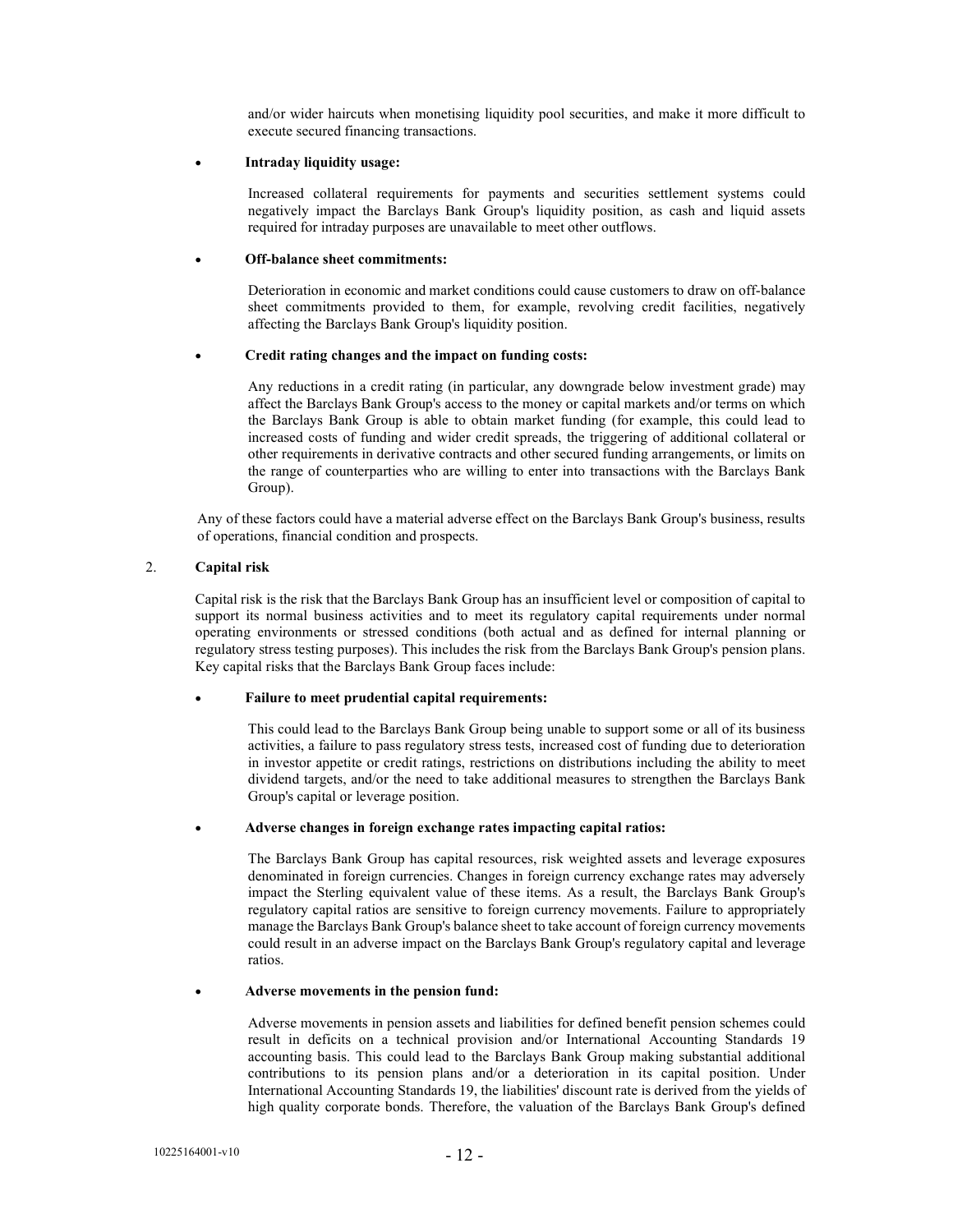benefits schemes would be adversely affected by a prolonged fall in the discount rate due to a persistent low interest rate and/or credit spread environment. Inflation is another significant risk driver to the pension fund as the liabilities are adversely impacted by an increase in long-term inflation expectations.

#### 3. Interest rate risk in the banking book

Interest rate risk in the banking book is the risk that the Barclays Bank Group is exposed to capital or income volatility because of a mismatch between the interest rate exposures of its (non-traded) assets and liabilities. The Barclays Bank Group's hedging programmes for interest rate risk in the banking book rely on behavioural assumptions and, as a result, the effectiveness of the hedging strategy cannot be guaranteed. A potential mismatch in the balance or duration of the hedging assumptions could lead to earnings deterioration. A decline in interest rates in sterling, US dollars or euros may also compress net interest margin on retail and corporate portfolios. In addition, the Barclays Bank Group's liquid asset portfolio is exposed to potential capital and/or income volatility due to movements in market rates and prices which may have a material adverse effect on the capital position of the Barclays Bank Group.

### Operational risk

Operational risk is the risk of loss to the Barclays Bank Group from inadequate or failed processes or systems, human factors or due to external events where the root cause is not due to credit or market risks. Examples include:

### Operational resilience

The Barclays Bank Group functions in a highly competitive market, with market participants that expect consistent and smooth business processes. The loss of or disruption to business processing is a material inherent risk within the Barclays Bank Group and across the financial services industry, whether arising through impacts on the Barclays Bank Group's technology systems or availability of personnel or services supplied by third parties. Failure to build resilience and recovery capabilities into business processes or into the services of technology, real estate or suppliers on which the Barclays Bank Group's business processes depend, may result in significant customer detriment, costs to reimburse losses incurred by the Barclays Bank Group's customers, and reputational damage.

#### Cyber-attacks

Cyberattacks continue to be a global threat that is inherent across all industries, with the number and severity of attacks continuing to rise. The financial sector remains a primary target for cybercriminals, hostile nation states, opportunists and hacktivists. The Barclays Bank Group, like other financial institutions, experiences numerous attempts to compromise its cybersecurity.

The Barclays Bank Group dedicates significant resources to reducing cybersecurity risks, but it cannot provide absolute security against cyberattacks. Malicious actors are increasingly sophisticated in their methods, seeking to steal money, gain unauthorised access to, destroy or manipulate data, and disrupt operations, and some of their attacks may not be recognised until launched, such as zero-day attacks that are launched before patches and defences can be readied. Cyberattacks can originate from a wide variety of sources and target the Barclays Bank Group in numerous ways, including attacks on networks, systems, or devices used by the Barclays Bank Group or parties such as service providers and other suppliers, counterparties, employees, contractors, customers or clients, presenting the Barclays Bank Group with a vast and complex defence perimeter. Moreover, the Barclays Bank Group does not have direct control over the cybersecurity of the systems of its clients, customers, counterparties and third-party service providers and suppliers, limiting the Barclays Bank Group's ability to effectively defend against certain threats. Some of the Barclays Bank Group's third-party service providers and suppliers have experienced successful attempts to compromise their cybersecurity. These included ransomware attacks that disrupted the service providers' or suppliers' operations and, in some cases, had a limited impact on the Barclays Bank Group's operations. Such cyberattacks are likely to continue.

A failure in the Barclays Bank Group's adherence to its cybersecurity policies, procedures or controls, employee malfeasance, and human, governance or technological error could also compromise the Barclays Bank Group's ability to successfully defend against cyberattacks. Furthermore, certain legacy technologies that are at or approaching end-of-life may not be able to maintain acceptable levels of security. The Barclays Bank Group has experienced cybersecurity incidents and near-misses in the past, and it is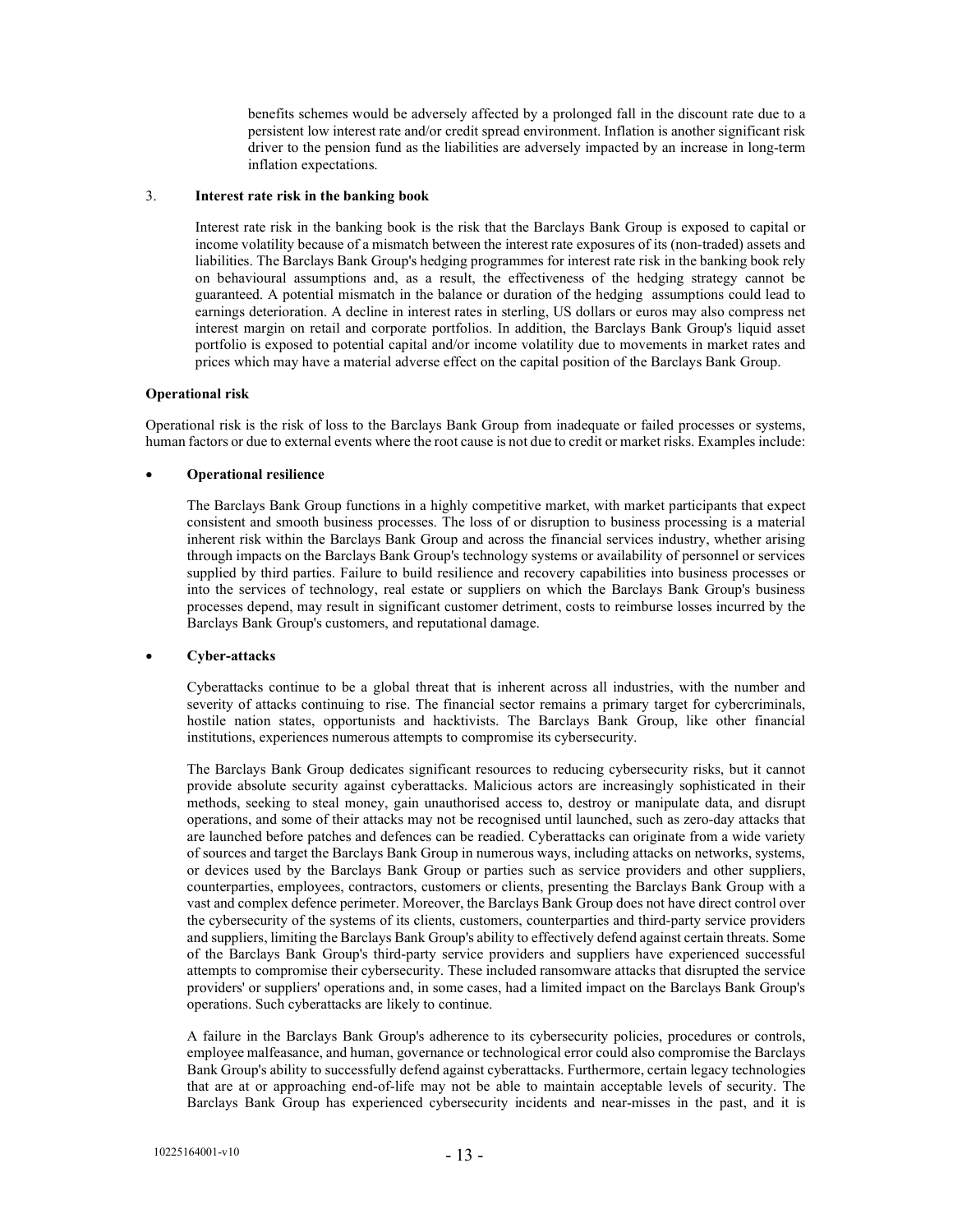inevitable that additional incidents will occur in the future. Cybersecurity risks will continue to increase, due to factors such as the increasing demand across the industry and customer expectations for continued expansion of services delivered over the Internet; increasing reliance on internet-based products, applications and data storage; and changes in ways of working by the Barclays Bank Group's employees, contractors, and third party service providers and suppliers and their subcontractors as a potentially longterm consequence of the COVID-19 pandemic. Bad actors have taken advantage of remote working practices and modified customer behaviours that have taken hold during the COVID-19 pandemic, exploiting the situation in novel ways that may elude defences.

Common types of cyberattacks include deployment of malware to obtain covert access to systems and data; ransomware attacks that render systems and data unavailable through encryption; denial of service and distributed denial of service (DDoS) attacks; infiltration via business email compromise; social engineering, including phishing, vishing and smishing; automated attacks using botnets; and credential validation or stuffing attacks using login and password pairs from unrelated breaches. A successful cyberattack of any type has the potential to cause serious harm to the Barclays Bank Group or its clients and customers, including exposure to potential contractual liability, litigation, regulatory or other government action, loss of existing or potential customers, damage to the Barclays Bank Group's brand and reputation, and other financial loss. The impact of a successful cyberattack is also likely to include operational consequences (such as unavailability of services, networks, systems, devices or data), remediation of which could come at significant cost.

Regulators worldwide continue to recognise cybersecurity as an increasing systemic risk to the financial sector and have highlighted the need for financial institutions to improve their monitoring and control of, and resilience to cyberattacks. A successful cyberattack may, therefore, result in significant regulatory fines for the Barclays Bank Group.

### New and emergent technology

Technology is fundamental to the Barclays Bank Group's business and the financial services industry. Technological advancements present opportunities to develop new and innovative ways of doing business across the Barclays Bank Group, with new solutions being developed both in-house and in association with third-party companies. For example, payment services and securities, futures and options trading are increasingly occurring electronically, both on the Barclays Bank Group's own systems and through other alternative systems, and becoming automated. Whilst increased use of electronic payment and trading systems and direct electronic access to trading markets could significantly reduce the Barclays Bank Group's cost base, it may, conversely, reduce the commissions, fees and margins made by the Barclays Bank Group on these transactions which could have a material adverse effect on the Barclays Bank Group's business, results of operations, financial condition and prospects.

Introducing new forms of technology, however, has the potential to increase inherent risk. Failure to evaluate, actively manage and closely monitor risk exposure during all phases of business development could introduce new vulnerabilities and security flaws and have a material adverse effect on the Barclays Bank Group's business, results of operations, financial condition and prospects.

### External fraud

The nature of fraud is wide-ranging and continues to evolve, as criminals continually seek opportunities to target the Barclays Bank Group's business activities and exploit changes in customer behaviour and product and channel use (such as the increased use of digital products and enhanced online services). Fraud attacks can be very sophisticated and are often orchestrated by highly organised crime groups which use ever more sophisticated techniques to target customers and clients directly to obtain confidential or personal information that can be used to commit fraud. The impact from fraud can lead to customer detriment, financial losses (including the reimbursement of losses incurred by customers), loss of business, missed business opportunities and reputational damage, all of which could have a material adverse impact on the Barclays Bank Group's business, results of operations, financial condition and prospects.

#### Data management and information protection

The Barclays Bank Group holds and processes large volumes of data, including personal information, intellectual property and financial data and the Barclays Bank Group's businesses are subject to complex and evolving laws and regulations governing the privacy and protection of personal information of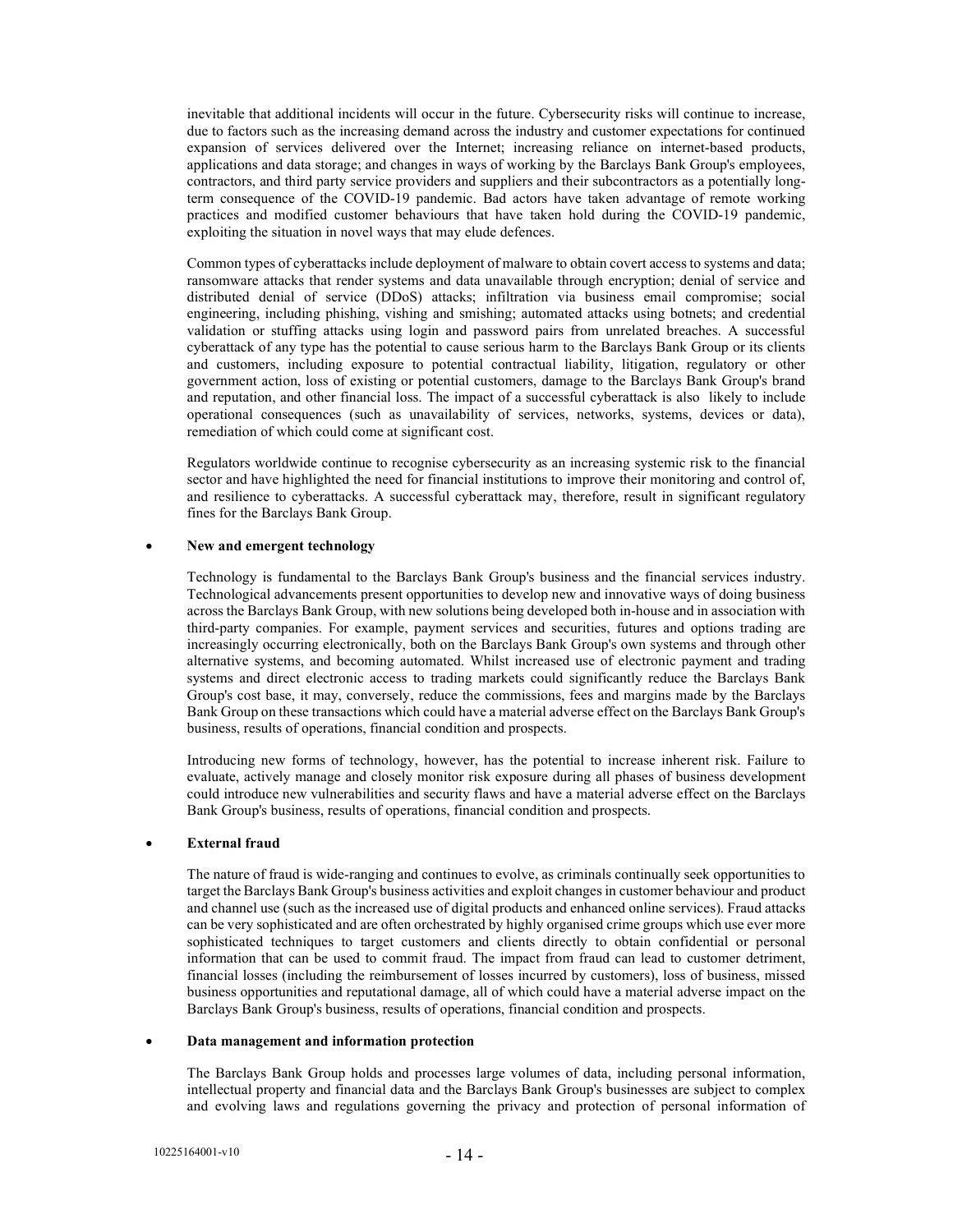individuals. The protected parties can include: (i) the Barclays Bank Group's clients and customers, and prospective clients and customers; (ii) clients and customers of the Barclays Bank Group's clients and customers; (iii) employees and prospective employees; and (iv) employees of the Barclays Bank Group's suppliers, counterparties and other external parties.

The international nature of both the Barclays Bank Group's business and its IT infrastructure also means that personal information may be available in countries other than those from where it originated. Accordingly, the Barclays Bank Group needs to ensure that its collection, use, transfer and storage of personal information complies with all applicable laws and regulations in all relevant jurisdictions (including as such new and existing regulations continue to be implemented, interpreted and applied), which could: (i) increase the Barclays Bank Group's compliance and operating costs, particularly in the context of ensuring that adequate data protection and data transfer mechanisms are in place; (ii) impact the development of new products or services, impact the offering of existing products or services, or affect how products and services are offered to clients and customers; (iii) demand significant oversight by the Barclays Bank Group's management; and (iv) require the Barclays Bank Group to review some elements of the structure of its businesses, operations and systems in less efficient ways.

Concerns regarding the effectiveness of the Barclays Bank Group's measures to safeguard personal information, or even the perception that those measures are inadequate, could expose the Barclays Bank Group to the risk of loss or unavailability of data or data integrity issues and/or cause the Barclays Bank Group to lose existing or potential clients and customers, and thereby reduce the Barclays Bank Group's revenues. Furthermore, any failure or perceived failure by the Barclays Bank Group to comply with applicable privacy or data protection laws and regulations (and the evolving standards imposed by data protection authorities in connection therewith) may subject it to potential contractual liability, litigation, regulatory or other government investigation or action (including significant regulatory fines) and require changes to certain operations or practices which could also inhibit the Barclays Bank Group's development or marketing of certain products or services, or increase the costs of offering them to customers. Any of these events could damage the Barclays Bank Group's reputation, subject the Barclays Bank Group to material fines or other monetary penalties, make the Barclays Bank Group liable to the payment of compensatory damages, divert management's time and attention, lead to enhanced regulatory oversight and otherwise materially adversely affect its business, results of operations, financial condition and prospects.

### Algorithmic trading

In some areas of the investment banking business, trading algorithms are used to price and risk manage client and principal transactions. An algorithmic error could result in erroneous or duplicated transactions, a system outage, or impact the Barclays Bank Group's pricing abilities, which could have a material adverse effect on the Barclays Bank Group's business, results of operations, financial condition, prospects and reputation.

### Processing errors

The Barclays Bank Group's businesses are highly dependent on its ability to process and monitor, on a daily basis, a very large number of transactions, many of which are highly complex and occur at high volumes and frequencies, across numerous and diverse markets in many currencies. As the Barclays Bank Group's customer base and geographical reach expand and the volume, speed, frequency and complexity of transactions, especially electronic transactions (as well as the requirements to report such transactions on a real-time basis to clients, regulators and exchanges) increase, developing, maintaining and upgrading operational systems and infrastructure becomes more challenging, and the risk of systems or human error in connection with such transactions increases, as well as the potential consequences of such errors due to the speed and volume of transactions involved and the potential difficulty associated with discovering errors quickly enough to limit the resulting consequences. Furthermore, events that are wholly or partially beyond the Barclays Bank Group's control, such as a spike in transaction volume, could adversely affect the Barclays Bank Group's ability to process transactions or provide banking and payment services.

Processing errors could result in the Barclays Bank Group, among other things: (i) failing to provide information, services and liquidity to clients and counterparties in a timely manner; (ii) failing to settle and/or confirm transactions; (iii) causing funds transfers, capital markets trades and/or other transactions to be executed erroneously, illegally or with unintended consequences; and (iv) adversely affecting financial, trading or currency markets. Any of these events could materially disadvantage the Barclays Bank Group's customers, clients and counterparties (including them suffering financial loss) and/or result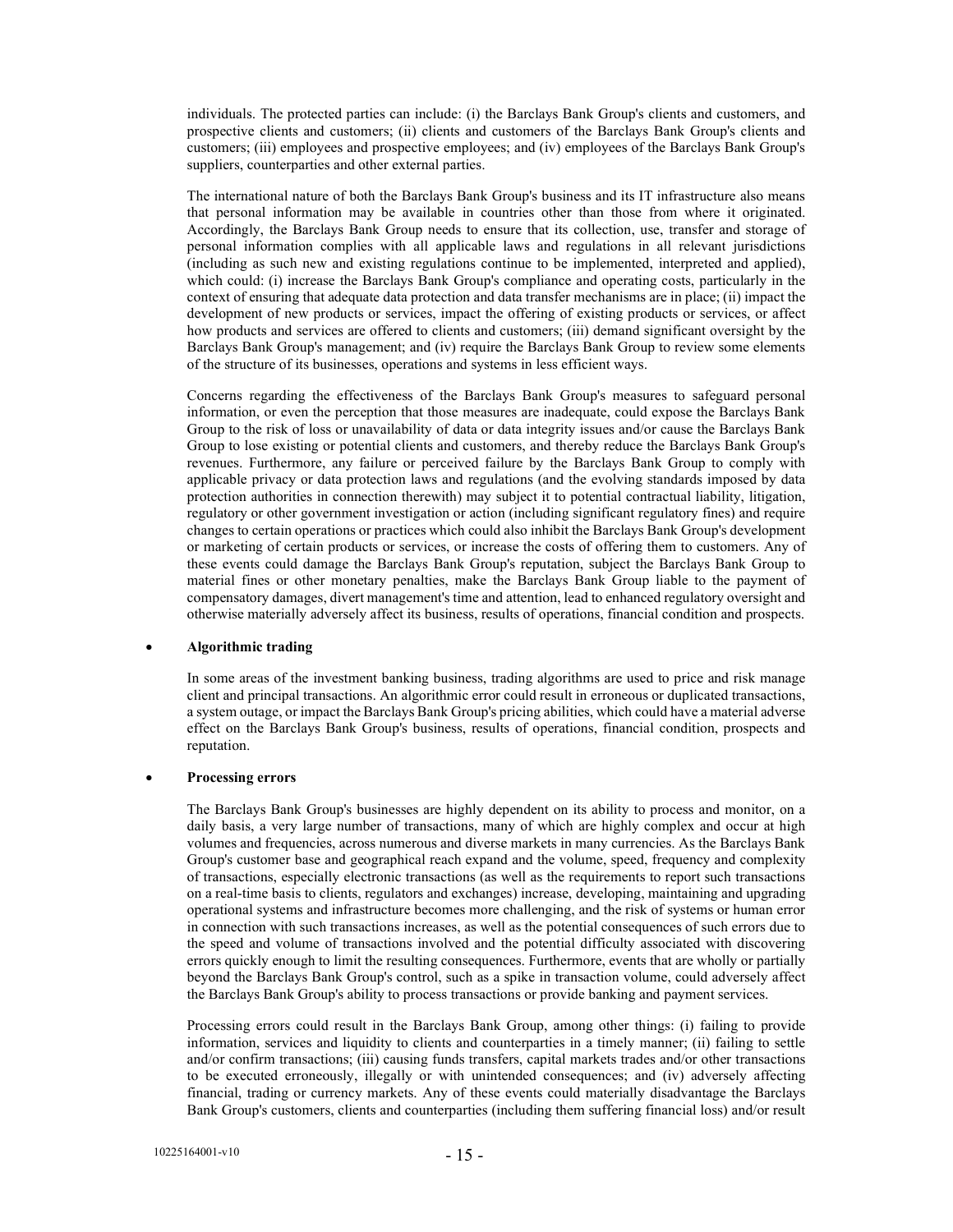in a loss of confidence in the Barclays Bank Group which, in turn, could have a material adverse effect on the Barclays Bank Group's business, results of operations, financial condition and prospects.

### Supplier exposure

The Barclays Bank Group depends on suppliers for the provision of many of its services and the development of technology. Whilst the Barclays Bank Group depends on suppliers, it remains fully accountable for any risk arising from the actions of suppliers. The dependency on suppliers and subcontracting of outsourced services introduces concentration risk where the failure of specific suppliers could have an impact on the Barclays Bank Group's ability to continue to provide material services to its customers. Failure to adequately manage supplier risk could have a material adverse effect on the Barclays Bank Group's business, results of operations, financial condition and prospects.

### Estimates and judgements relating to critical accounting policies and regulatory disclosures

The preparation of financial statements requires the application of accounting policies and judgements to be made in accordance with IFRS. Regulatory returns and capital disclosures are prepared in accordance with the relevant capital reporting requirements and also require assumptions and estimates to be made. The key areas involving a higher degree of judgement or complexity, or areas where assumptions are significant to the consolidated and individual financial statements, include credit impairment provisions, taxes, fair value of financial instruments, pensions and post-retirement benefits, and provisions including conduct and legal, competition and regulatory matters. There is a risk that if the judgement exercised, or the estimates or assumptions used, subsequently turn out to be incorrect, this could result in material losses to the Barclays Bank Group, beyond what was anticipated or provided for. Further development of accounting standards and regulatory interpretations could also materially impact the Barclays Bank Group's results of operations, financial condition and prospects.

### Tax risk

The Barclays Bank Group is required to comply with the domestic and international tax laws and practice of all countries in which it has business operations. There is a risk that the Barclays Bank Group could suffer losses due to additional tax charges, other financial costs or reputational damage as a result of failing to comply with such laws and practice, or by failing to manage its tax affairs in an appropriate manner, with much of this risk attributable to the international structure of the Barclays Bank Group. In addition, increasing tax authority focus on reporting and disclosure requirements around the world and the digitisation of the administration of tax has potential to increase the Barclays Bank Group's tax compliance obligations further. For example, the OECD and G20 Inclusive Framework on Base Erosion and Profit Shifting has announced plans to introduce a global minimum tax from 2023 which, if enacted, will increase the Barclays Bank Group's tax compliance obligations. In addition, the proposed Build Back Better Act includes proposals to implement changes to US international tax provisions which may require systems and process changes if enacted. Any systems and process changes associated with these changes introduce additional operational risk.

#### Ability to hire and retain appropriately qualified employees

As a regulated financial institution, the Barclays Bank Group requires diversified and specialist skilled colleagues. The Barclays Bank Group's ability to attract, develop and retain a diverse mix of talent is key to the delivery of its core business activity and strategy. This is impacted by a range of external and internal factors, such as potential effects on employee engagement and wellbeing from long-term periods of working remotely. Failure to attract or prevent the departure of appropriately qualified and skilled employees could have a material adverse effect on the Barclays Bank Group's business, results of operations, financial condition and prospects. Additionally, this may result in disruption to service which could in turn lead to disenfranchising certain customer groups, customer detriment and reputational damage.

#### Model risk

Model risk is the risk of potential adverse consequences from financial assessments or decisions based on incorrect or misused model outputs and reports. The Barclays Bank Group relies on models to support a broad range of business and risk management activities, including informing business decisions and strategies, measuring and limiting risk, valuing exposures (including the calculation of impairment), conducting stress testing, assessing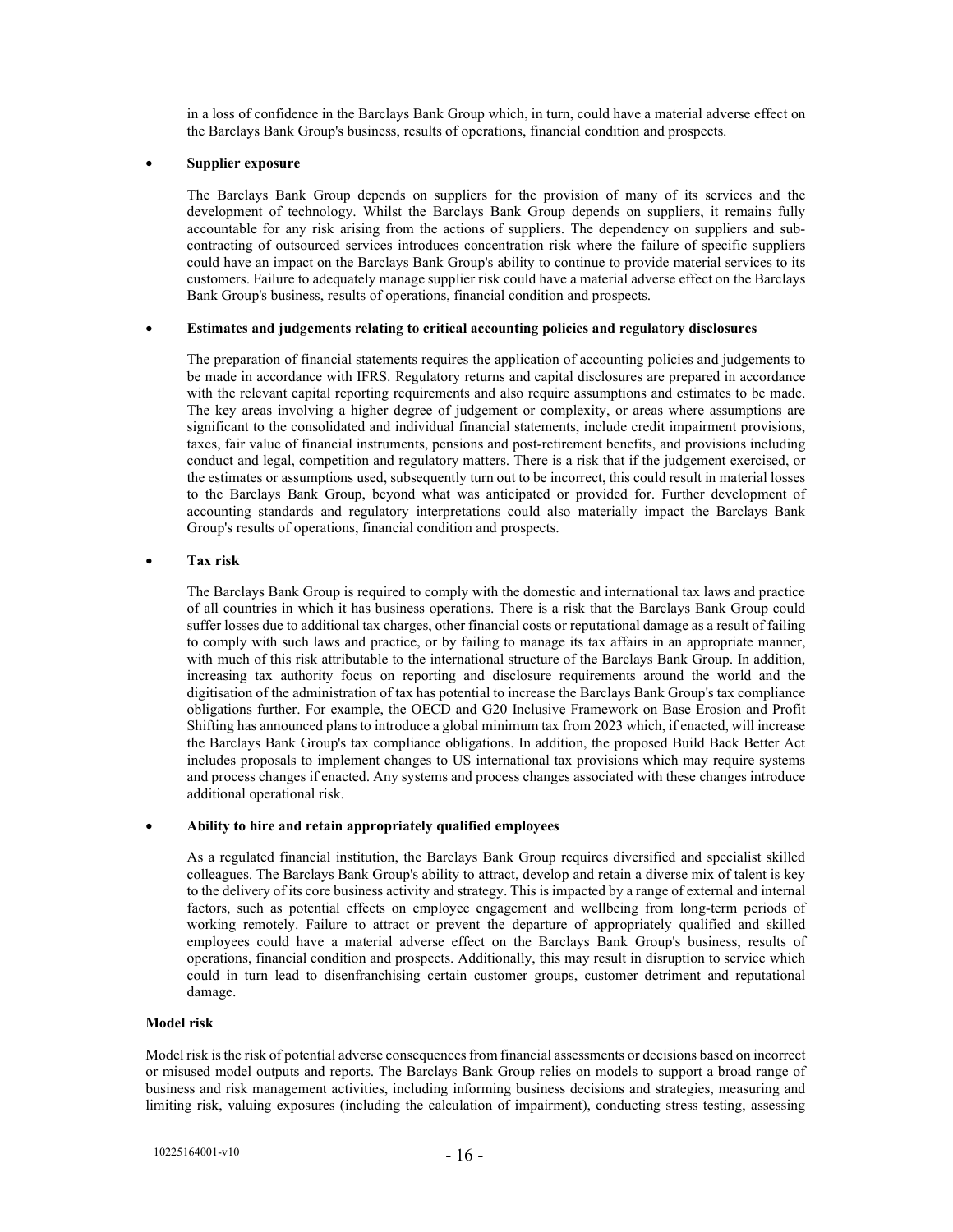capital adequacy, supporting new business acceptance and risk and reward evaluation, managing client assets, and meeting reporting requirements.

Models are, by their nature, imperfect representations of reality and have some degree of uncertainty because they rely on assumptions and inputs, and so are subject to intrinsic uncertainty, errors and inappropriate use affecting the accuracy of their outputs. This may be exacerbated when dealing with unprecedented scenarios, such as the COVID-19 pandemic, due to the lack of reliable historical reference points and data. For instance, the quality of the data used in models across the Barclays Bank Group has a material impact on the accuracy and completeness of its risk and financial metrics. Model uncertainty, errors and inappropriate use may result in (among other things) the Barclays Bank Group making inappropriate business decisions and/or inaccuracies or errors in the Barclays Bank Group's risk management and regulatory reporting processes. This could result in significant financial loss, imposition of additional capital requirements, enhanced regulatory supervision and reputational damage, all of which could have a material adverse effect on the Barclays Bank Group's business, results of operations, financial condition and prospects.

### Conduct risk

Conduct risk is the risk of poor outcomes for, or harm to customers, clients and markets, arising from the delivery of the Barclays Bank Group's products and services. This risk could manifest itself in a variety of ways, including:

# Market integrity

The Barclays Bank Group's businesses are exposed to risk from potential non-compliance with its policies and standards and instances of wilful and negligent misconduct by employees, all of which could result in potential customer and client detriment, enforcement action (including regulatory fines and/or sanctions), increased operation and compliance costs, redress or remediation or reputational damage which in turn could have a material adverse effect on the Barclays Bank Group's business, results of operations, financial condition and prospects. Examples of employee misconduct which could have a material adverse effect on the Barclays Bank Group's business include: (i) employees improperly selling or marketing the Barclays Bank Group's products and services; (ii) employees engaging in insider trading, market manipulation or unauthorised trading; or (iii) employees misappropriating confidential or proprietary information belonging to the Barclays Bank Group, its customers or third parties. These risks may be exacerbated in circumstances where the Barclays Bank Group is unable to rely on physical oversight and supervision of employees (such as during the COVID-19 pandemic where employees have worked remotely).

### Customer protection

The Barclays Bank Group must ensure that its customers, particularly those that are vulnerable, are able to make well-informed decisions on how best to use the Barclays Bank Group's financial services and understand that they are appropriately protected if something goes wrong. Poor customer outcomes can result from the failure to: (i) communicate fairly and clearly with customers; (ii) provide services in a timely and fair manner; (iii) handle and protect customer data appropriately; and (iv) undertake appropriate activity to address customer detriment, including the adherence to regulatory and legal requirements on complaint handling. The Barclays Bank Group is at risk of financial loss and reputational damage as a result.

### Product design and review risk

Products and services must meet the needs of clients, customers, markets and the Barclays Bank Group throughout their life cycle. However, there is a risk that the design and review of the Barclays Bank Group products and services fail to reasonably consider and address potential or actual negative outcomes, which may result in customer detriment, enforcement action (including regulatory fines and/or sanctions), redress and remediation and reputational damage. Both the design and review of products and services are a key area of focus for regulators and the Barclays Bank Group.

# Financial crime

The Barclays Bank Group may be adversely affected if it fails to effectively mitigate the risk that third parties or its employees facilitate, or that its products and services are used to facilitate, financial crime (money laundering, terrorist financing, breaches of economic and financial sanctions, bribery and corruption, and the facilitation of tax evasion). UK and US regulations covering financial institutions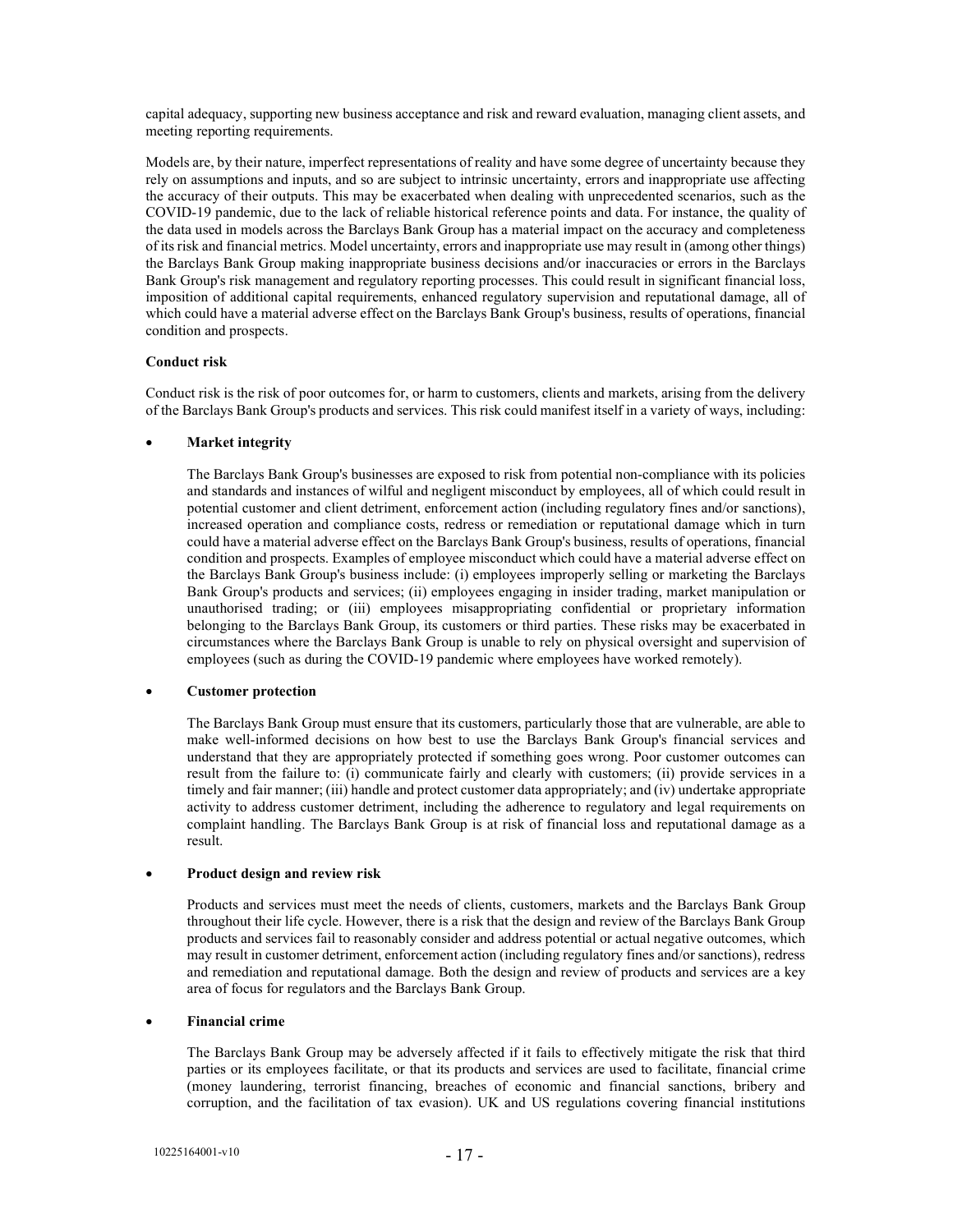continue to focus on combating financial crime. Failure to comply may lead to enforcement action by the Barclays Bank Group's regulators, including severe penalties, which may have a material adverse effect on the Barclays Bank Group's business, financial condition and prospects.

### Regulatory focus on culture and accountability

Regulators around the world continue to emphasise the importance of culture and personal accountability and enforce the adoption of adequate internal reporting and whistleblowing procedures to help to promote appropriate conduct and drive positive outcomes for customers, colleagues, clients and markets. The requirements and expectations of the UK Senior Managers Regime, Certification Regime and Conduct Rules have reinforced additional accountabilities for individuals across the Barclays Bank Group with an increased focus on governance and rigour, with similar requirements also introduced in other jurisdictions globally. Failure to meet these requirements and expectations may lead to regulatory sanctions, both for the individuals and the Barclays Bank Group.

### Reputation risk

Reputation risk is the risk that an action, transaction, investment, event, decision or business relationship will reduce trust in the Barclays Bank Group's integrity and competence.

Any material lapse in standards of integrity, compliance, customer service or operating efficiency may represent a potential reputation risk. Stakeholder expectations constantly evolve, and so reputation risk is dynamic and varies between geographical regions, groups and individuals. A risk arising in one business area can have an adverse effect upon the Barclays Bank Group's overall reputation and any one transaction, investment or event (in the perception of key stakeholders) can reduce trust in the Barclays Bank Group's integrity and competence. The Barclays Bank Group's association with sensitive topics and sectors has been, and in some instances continues to be, an area of concern for stakeholders, including: (i) the financing of, and investments in, businesses which operate in sectors that are sensitive because of their relative carbon intensity or local environmental impact; (ii) potential association with human rights violations (including combating modern slavery) in the Barclays Bank Group's operations or supply chain and by clients and customers; and (iii) the financing of businesses which manufacture and export military and riot control goods and services.

Reputation risk could also arise from negative public opinion about the actual, or perceived, manner in which the Barclays Bank Group (including its employees, clients and other associations) conducts its business activities, or the Barclays Bank Group's financial performance, as well as actual or perceived practices in banking and the financial services industry generally. Modern technologies, in particular online social media channels and other broadcast tools that facilitate communication with large audiences in short time frames and with minimal costs, may significantly enhance and accelerate the distribution and effect of damaging information and allegations. Negative public opinion may adversely affect the Barclays Bank Group's ability to retain and attract customers, in particular, corporate and retail depositors, and to retain and motivate staff, and could have a material adverse effect on the Barclays Bank Group's business, results of operations, financial condition and prospects.

In addition to the above, reputation risk has the potential to arise from operational issues or conduct matters which cause detriment to customers, clients, market integrity, effective competition or the Barclays Bank Group (see "Operational risk" above).

### Legal risk and legal, competition and regulatory matters

The Barclays Bank Group conducts activities in a highly regulated global market which exposes it and its employees to legal risk arising from: (i) the multitude of laws and regulations that apply to the businesses it operates, which are highly dynamic, may vary between jurisdictions and/or conflict, and are often unclear in their application to particular circumstances especially in new and emerging areas; and (ii) the diversified and evolving nature of the Barclays Bank Group's businesses and business practices. In each case, this exposes the Barclays Bank Group and its employees to the risk of loss or the imposition of penalties, damages or fines from the failure of members of the Barclays Bank Group to meet their respective legal obligations, including legal or contractual requirements. Legal risk may arise in relation to any number of the material existing and emerging risks identified above.

A breach of applicable legislation and/or regulations by the Barclays Bank Group or its employees could result in criminal prosecution, regulatory censure, potentially significant fines and other sanctions in the jurisdictions in which the Barclays Bank Group operates. Where clients, customers or other third parties are harmed by the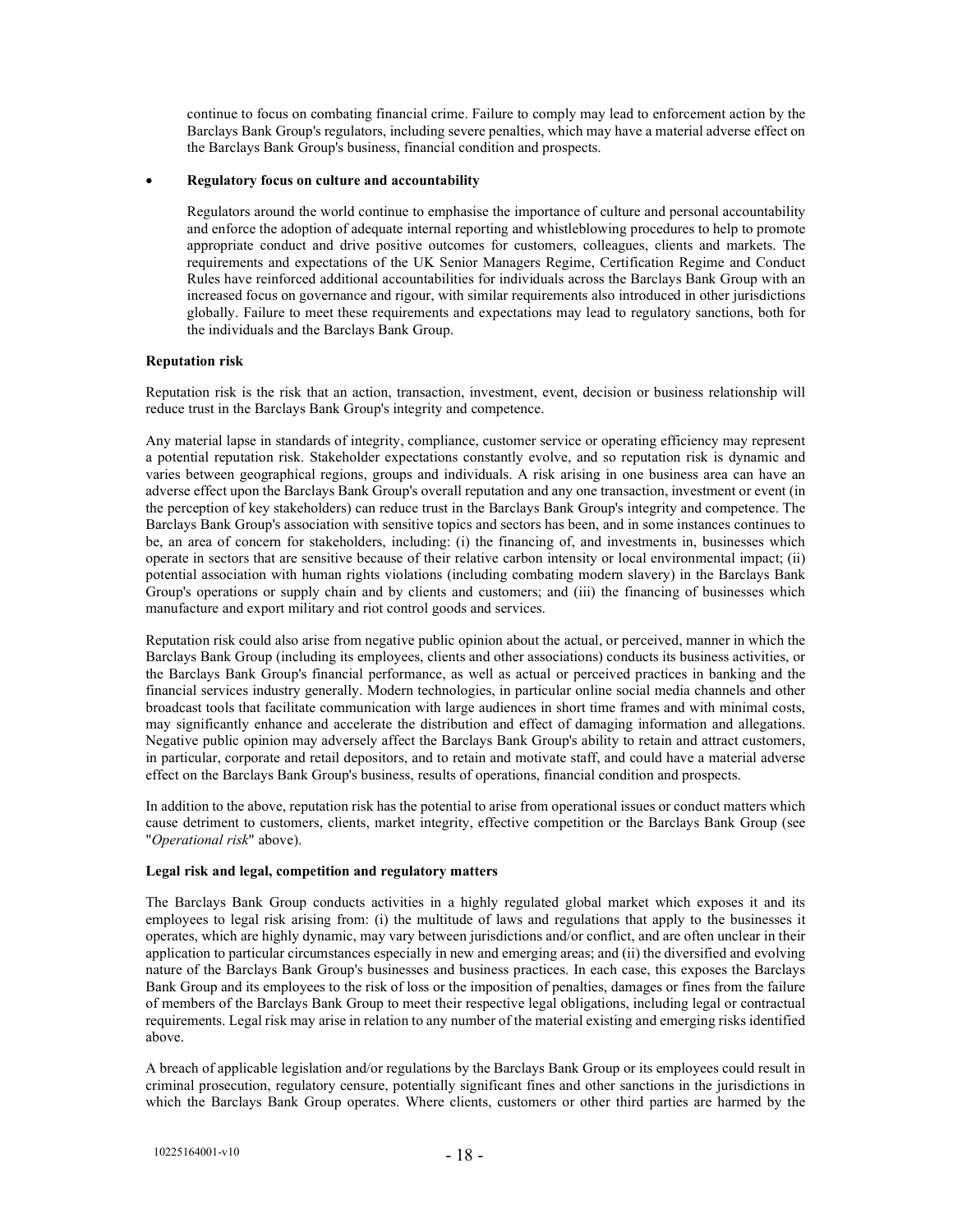Barclays Bank Group's conduct, this may also give rise to civil legal proceedings, including class actions. Other legal disputes may also arise between the Barclays Bank Group and third parties relating to matters such as breaches or enforcement of legal rights or obligations arising under contracts, statutes or common law. Adverse findings in any such matters may result in the Barclays Bank Group being liable to third parties or may result in the Barclays Bank Group's rights not being enforced as intended.

Details of legal, competition and regulatory matters to which the Barclays Bank Group is currently exposed are set out in Note 25 (Legal, competition and regulatory matters) to the consolidated financial statements of the Issuer on pages 162 to 166 of the 20-F. In addition to matters specifically described in Note 25 (Legal, competition and regulatory matters) to the consolidated financial statements of the Issuer on pages 162 to 166 of the 20-F, the Barclays Bank Group is engaged in various other legal proceedings which arise in the ordinary course of business. The Barclays Bank Group is also subject to requests for information, investigations and other reviews by regulators, governmental and other public bodies in connection with business activities in which the Barclays Bank Group is, or has been, engaged and may (from time to time) be subject to legal proceedings and other investigations relating to financial and non-financial disclosures made by members of the Barclays Bank Group (including, but not limited to, in relation to ESG disclosures). Additionally, due to the increasing number of new climate and sustainability-related laws and regulations (or laws and regulatory processes seeking to protect the energy sector from any risks of divestment or challenges in accessing finance), growing demand from investors and customers for environmentally sustainable products and services, and regulatory scrutiny, financial institutions, including the Barclays Bank Group, may through their business activities face increasing litigation, conduct, enforcement and contract liability risks related to climate change, environmental degradation and other social, governance and sustainability-related issues. Furthermore, there is a risk that shareholders, campaign groups, customers and other interest groups could seek to take legal action against the Barclays Bank Group for financing or contributing to climate change and environmental degradation.

The outcome of legal, competition and regulatory matters, both those to which the Barclays Bank Group is currently exposed and any others which may arise in the future, is difficult to predict. In connection with such matters, the Barclays Bank Group may incur significant expense, regardless of the ultimate outcome, and any such matters could expose the Barclays Bank Group to any of the following outcomes: substantial monetary damages, settlements and/or fines; remediation of affected customers and clients; other penalties and injunctive relief; additional litigation; criminal prosecution; the loss of any existing agreed protection from prosecution; regulatory restrictions on the Barclays Bank Group's business operations including the withdrawal of authorisations; increased regulatory compliance requirements or changes to laws or regulations; suspension of operations; public reprimands; loss of significant assets or business; a negative effect on the Barclays Bank Group's reputation; loss of confidence by investors, counterparties, clients and/or customers; risk of credit rating agency downgrades; potential negative impact on the availability and/or cost of funding and liquidity; and/or dismissal or resignation of key individuals. In light of the uncertainties involved in legal, competition and regulatory matters, there can be no assurance that the outcome of a particular matter or matters (including formerly active matters or those arising after the date of the 20-F) will not have a material adverse effect on the Barclays Bank Group's business, results of operations, financial condition and prospects.

### Regulatory action in the event a bank or investment firm in the Group is failing or likely to fail, including the exercise by the Resolution Authority of a variety of statutory resolution powers, could materially adversely affect the value of the Securities

### The Issuer and the Barclays Bank Group are subject to substantial resolution powers

Under the Banking Act 2009, as amended (the "Banking Act"), substantial powers are granted to the BoE (or, in certain circumstances, HM Treasury), in consultation with the United Kingdom Prudential Regulation Authority, the FCA and HM Treasury, as appropriate as part of a special resolution regime (the "SRR"). These powers enable the Bank of England (or any successor or replacement thereto and/or such other authority in the United Kingdom with the ability to exercise the UK Bail-in Power) (the "**Resolution Authority**") to implement various resolution measures and stabilisation options (including, but not limited to, the bail-in tool) with respect to a UK bank or investment firm and certain of its affiliates (as at the date of this Registration Document, including the Issuer) (each a "relevant entity") in circumstances in which the Resolution Authority is satisfied that the relevant resolution conditions are met.

The SRR consists of five stabilisation options: (a) private sector transfer of all or part of the business or shares of the relevant entity, (b) transfer of all or part of the business of the relevant entity to a "bridge bank" established by the Bank of England, (c) transfer to an asset management vehicle wholly or partly owned by HM Treasury or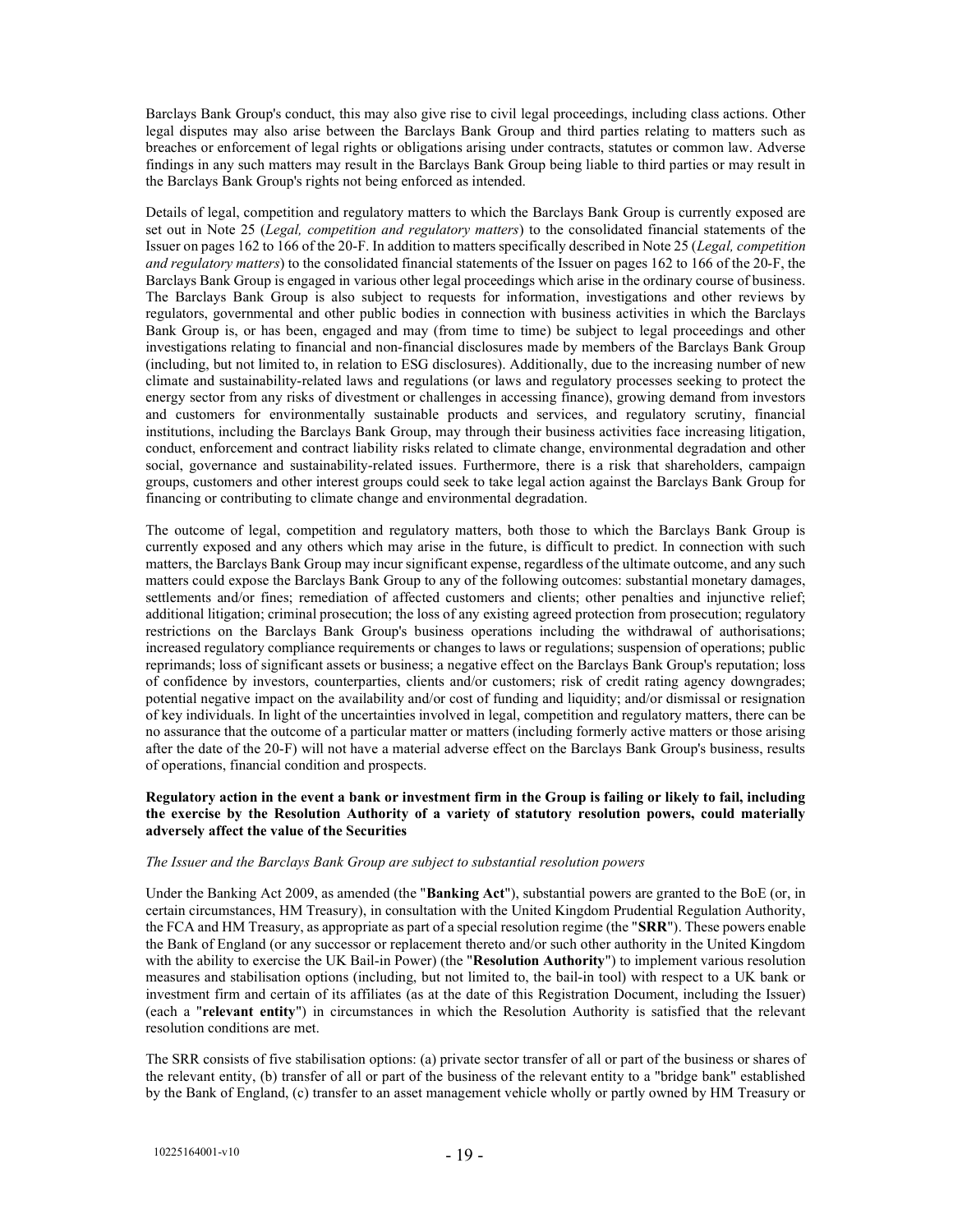the Bank of England, (d) the bail-in tool (as described below) and (e) temporary public ownership (nationalisation).

The Banking Act also provides for additional insolvency and administration procedures for relevant entities and for certain ancillary powers, such as the power to modify contractual arrangements in certain circumstances (which could include a variation of the terms of the Securities), powers to impose temporary suspension of payments, powers to suspend enforcement or termination rights that might be invoked as a result of the exercise of the resolution powers and powers for the Resolution Authority to disapply or modify laws in the UK (with possible retrospective effect) to enable the powers under the Banking Act to be used effectively.

Holders of the Securities should assume that, in a resolution situation, financial public support will only be available to a relevant entity as a last resort after the relevant resolution authorities have assessed and used, to the maximum extent practicable, the resolution tools, including the bail-in tool. Any such exercise of the bail-in tool in respect of the Issuer and/or the Securities may result in the cancellation of all, or a portion, of the principal amount of, interest on, or any other amounts payable on, the Securities and/or the conversion of the Securities into shares or other Securities or other obligations of the Issuer or another person, or any other modification or variation to the terms of the Securities.

The exercise of any resolution powers or any suggestion of any such exercise could materially adversely affect the value of any Securities and could lead to holders of the Securities losing some or all of the value of their investment in the Securities.

#### Resolution powers triggered prior to insolvency may not be anticipated and Holders may have only limited rights to challenge them

The resolution powers conferred by the SRR are intended to be used prior to the point at which any insolvency proceedings with respect to the relevant entity could have been initiated. The purpose of the resolution powers is to address the situation where all or part of a business of a relevant entity has encountered, or is likely to encounter, financial difficulties, giving rise to wider public interest concerns.

Although the Banking Act provides specific conditions to the exercise of any resolution powers, it is uncertain how the Resolution Authority would assess such conditions in any particular pre-insolvency scenario affecting the Issuer and/or other members of the Group and in deciding whether to exercise a resolution power.

The Resolution Authority is also not required to provide any advance notice to holders of the Securities of its decision to exercise any resolution power. Therefore, holders of the Securities may not be able to anticipate a potential exercise of any such powers nor the potential effect of any exercise of such powers on the Issuer, the Group and the Securities.

Furthermore, holders of the Securities may have only limited rights to challenge and/or seek a suspension of any decision of the Resolution Authority to exercise its resolution powers (including the bail-in tool) or to have that decision reviewed by a judicial or administrative process or otherwise.

As insured deposits are excluded from the scope of the bail-in tool and other preferred deposits (and insured deposits) rank ahead of any Securities issued by the Issuer, such Securities would be more likely to be bailed-in than certain other unsubordinated liabilities of the Issuer (such as other preferred deposits).

The relevant legislation in the UK (including the UK Insolvency Act 1986) establishes a statutory preference in the insolvency hierarchy for certain deposits. Firstly, deposits that are insured under the UK Financial Services Compensation Scheme ("insured deposits") rank with existing preferred claims as 'ordinary' preferred claims and secondly, all other deposits of individuals and micro, small and medium sized enterprises held in a UK bank ("other preferred deposits"), rank as 'secondary' preferred claims only after the 'ordinary' preferred claims.

In addition, the UK implementation of the EU Deposit Guarantee Scheme Directive increased, from July 2015, the nature and quantum of insured deposits to cover a wide range of deposits, including corporate deposits (unless the depositor is a public sector body or financial institution) and some temporary high value deposits.

The effect of these changes is to increase the size of the class of preferred creditors. All such preferred deposits will rank in the insolvency hierarchy ahead of all other unsecured senior creditors of the Issuer, including the holders of the Securities. Furthermore, insured deposits are excluded from the scope of the bail-in tool. As a result, if the bail-in tool were exercised by the Resolution Authority, the Securities would be more likely to be bailed-in than certain other unsubordinated liabilities of the Issuer such as other preferred deposits.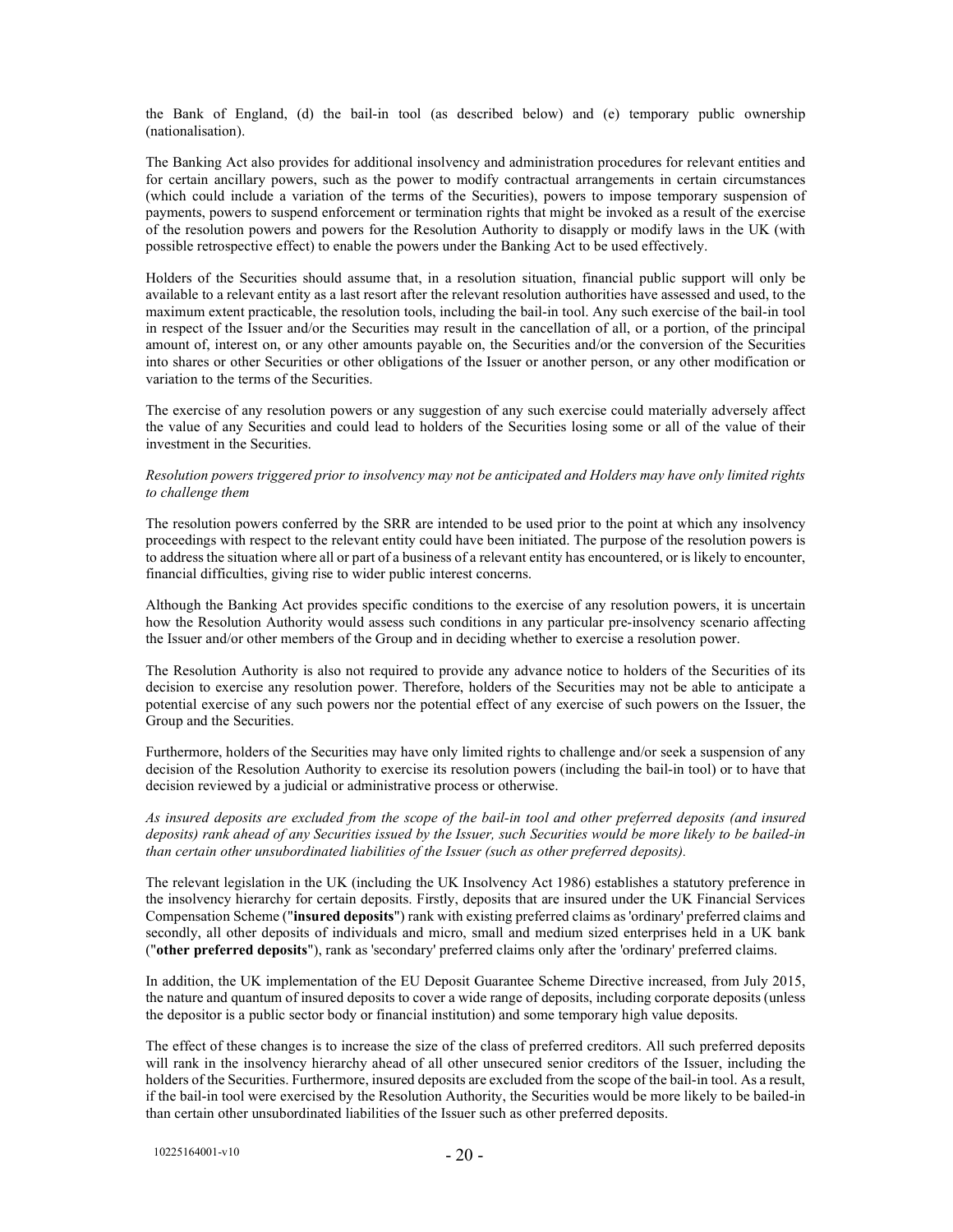Under the terms of certain securities, holders have agreed to be bound by the exercise of any UK Bail-in Power by the Resolution Authority.

The Issuer may issue securities which are governed by the laws of a jurisdiction other than England, for the purposes of this risk factor, the "Foreign Law Securities". The terms and conditions of such Foreign law Securities, as set out in the relevant prospectus or other offering document, will include provisions related to the agreement and acknowledgement with respect to the exercise of the UK Bail-in Power.

Accordingly, any UK Bail-in Power may be exercised in such a manner as to result in the holders of the Foreign law Securities losing all or a part of the value of your investment in such Foreign law Securities or receiving a different security from such Foreign law Securities, which may be worth significantly less than such Foreign law Securities and which may have significantly fewer protections than those typically afforded to debt securities. Moreover, the Resolution Authority may exercise the UK Bail-in Power without providing any advance notice to, or requiring the consent of, the holders of the Foreign law Securities.

In addition, under the terms and conditions of the Foreign law Securities, the exercise of the UK Bail-in Power by the Resolution Authority with respect to the Foreign law Securities is not an event of default for any purpose.

Prospective investors should refer to the terms and conditions of the relevant Foreign Law Securities for further information.

### A downgrade of the credit rating assigned by any credit rating agency to the Issuer or, if applicable, to the Securities could adversely affect the liquidity or market value of the Securities. Credit ratings downgrades could occur as a result of, among other causes, changes in the ratings methodologies used by credit rating agencies.

The Securities may be rated by credit rating agencies and may in the future be rated by additional credit rating agencies, although the Issuer is under no obligation to ensure that the Securities issued are rated by any credit rating agency. Credit ratings may not reflect the potential impact of all risks related to structure, market, additional factors discussed in these Risk Factors and other factors that may affect the liquidity or market value of the Securities. A credit rating is not a recommendation to buy, sell or hold securities and may be revised, suspended or withdrawn by the credit rating agency at any time.

Any rating assigned to the Issuer and/or, if applicable, the Securities may be withdrawn entirely by a credit rating agency, may be suspended or may be lowered, if, in that credit rating agency's judgment, circumstances relating to the basis of the rating so warrant. Ratings may be impacted by a number of factors which can change over time, including the credit rating agency's assessment of: the Issuer's strategy and management's capability; the Issuer's financial condition including in respect of capital, funding and liquidity; competitive and economic conditions in the Issuer's key markets; the level of political support for the industries in which the Issuer operates; and legal and regulatory frameworks affecting the Issuer's legal structure, business activities and the rights of its creditors. The credit rating agencies may also revise the ratings methodologies applicable to issuers within a particular industry, or political or economic region. If credit rating agencies perceive there to be adverse changes in the factors affecting an issuer's credit rating, including by virtue of change to applicable ratings methodologies, the credit rating agencies may downgrade, suspend or withdraw the ratings assigned to an issuer and/or its securities. Revisions to ratings methodologies and actions on the Issuer's ratings by the credit rating agencies may occur in the future.

If the Issuer determines to no longer maintain one or more ratings, or if any credit rating agency withdraws, suspends or downgrades the credit ratings of the Issuer or the Securities, or if such a withdrawal, suspension or downgrade is anticipated (or any credit rating agency places the credit ratings of the Issuer or, if applicable, the Securities on "credit watch" status in contemplation of a downgrade, suspension or withdrawal), whether as a result of the factors described above or otherwise, such event could adversely affect the liquidity or market value of the Securities (whether or not the Securities had an assigned rating prior to such event).

Furthermore, as a result of the EU CRA Regulation, if the status of a rating agency providing a rating in relation to this Registration Document changes or the rating is not endorsed by a credit rating agency registered under the EU CRA Regulation, European regulated investors may no longer be able to use the rating for regulatory purposes. Similarly and as a result of the UK CRA Regulation, if the status of a rating agency providing a rating in relation to this Registration Document changes or the rating is not endorsed by a credit rating agency registered under the UK CRA Regulation, UK regulated investors may no longer be able to use a rating for regulatory purposes. In both cases, any such change could cause this Registration Document to be subject to different regulatory treatment.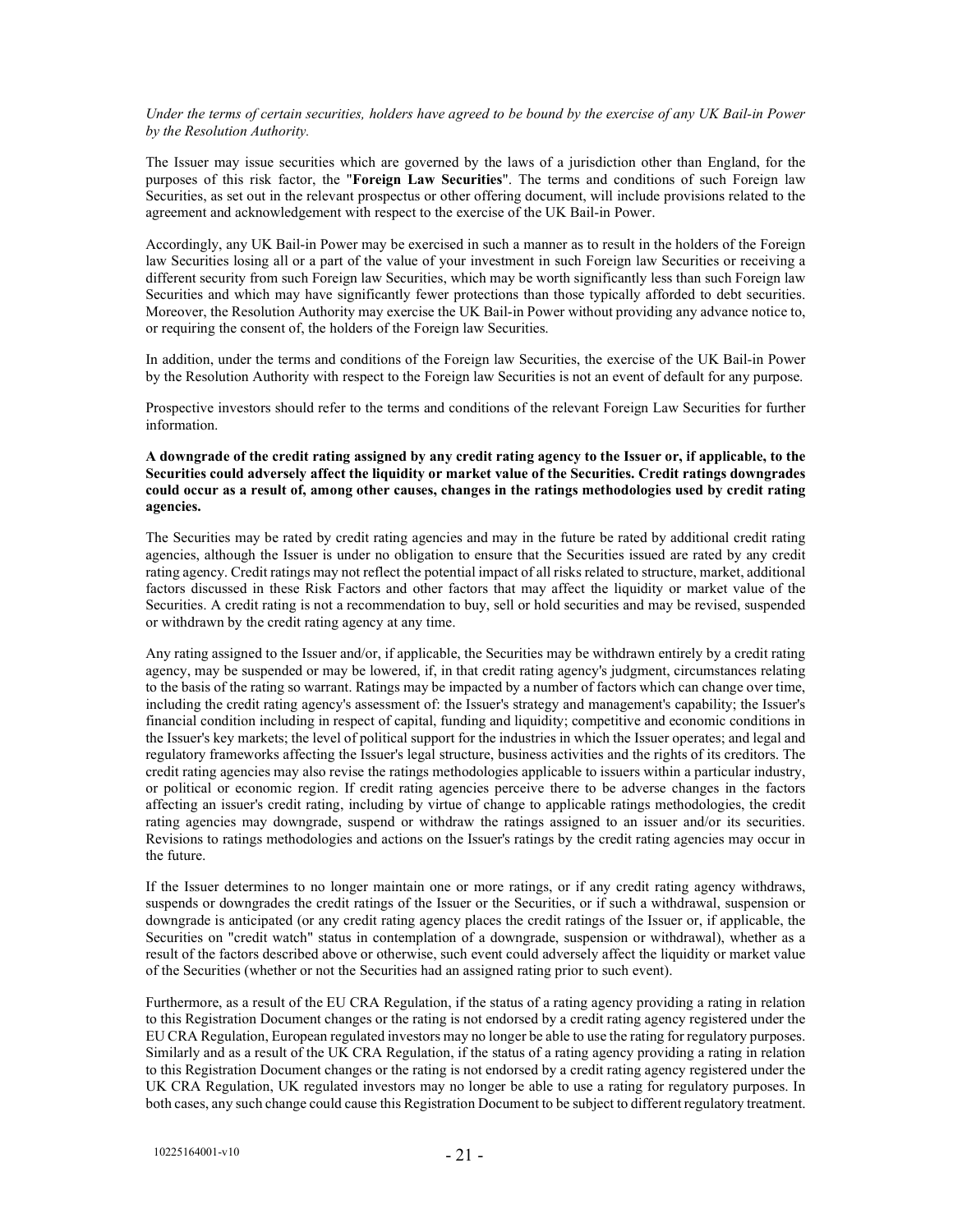### INFORMATION INCORPORATED BY REFERENCE

The following information has been filed with the FCA and shall be deemed to be incorporated in, and to form part of, this Registration Document:

- the Annual Report of the Issuer, as filed with the US Securities and Exchange Commission (the "SEC") on Form 20-F on 23 February 2022 in respect of the years ended 31 December 2021 and 31 December 2020 (the "20-F"), except for the section entitled "Exhibit Index" on page 252 of the 20-F, which is not incorporated in and does not form part of this Registration Document.
- the sections set out below from the Annual Report of the Issuer, as filed with the SEC on Form 20- F on 18 February 2021 containing the audited consolidated financial statements of the Issuer and the independent auditor's report thereon, in respect of the financial years ended 31 December 2020 and 31 December 2019 (the "2020 20-F"):

| Report of Independent Registered Public Accounting Firm | Pages 101-104 |
|---------------------------------------------------------|---------------|
| Consolidated Financial Statements                       | Pages 105-111 |
| Notes to the Financial Statements                       | Pages 112-196 |

The above documents may be inspected as described in paragraph 5 of "*General Information – Documents* Available" herein. The documents listed above that have been filed with the SEC are available on the SEC's website at https://sec.report/CIK/0000312070 and at https://home.barclays/investor-relations. Any information contained in any of the documents specified above which is not incorporated by reference in this Registration Document is either not relevant for prospective investors for the purposes of Article 6(1) of the UK Prospectus Regulation or is covered elsewhere in this Registration Document. For the avoidance of doubt, unless specifically incorporated by reference into this Registration Document, information contained on the above websites does not form part of this Registration Document.

To the extent that any document or information incorporated by reference into this Registration Document itself incorporates any information by reference, either expressly or impliedly, such information will not form part of this Registration Document for the purposes of the UK Prospectus Regulation, except where such information or documents are stated within this Registration Document as specifically being incorporated by reference.

The Issuer has prepared the financial statements incorporated by reference above from the 20-F in accordance with UK-adopted international accounting standards. Such financial statements have also been prepared in accordance with (i) IFRS and interpretations ("IFRICs") as issued by the International Accounting Standards Board; and (ii) IFRS adopted pursuant to Regulation (EC) No 1606/2002 as it applies in the European Union. There are currently no differences between UK-adopted international accounting standards and IFRS as adopted by the EU. A summary of the significant accounting policies for the Issuer is included in the 20-F.

The Issuer has prepared the financial statements incorporated by reference above from the 2020 20-F in accordance with international accounting standards in conformity with the requirements of the Companies Act 2006 and in accordance with IFRS and IFRICs as issued by the International Accounting Standards Board and adopted pursuant to Regulation (EC) No 1606/2002 as it applied in the EU. These standards had also been adopted by the UK. A summary of the significant accounting policies for the Issuer is included in the 2020 20-F.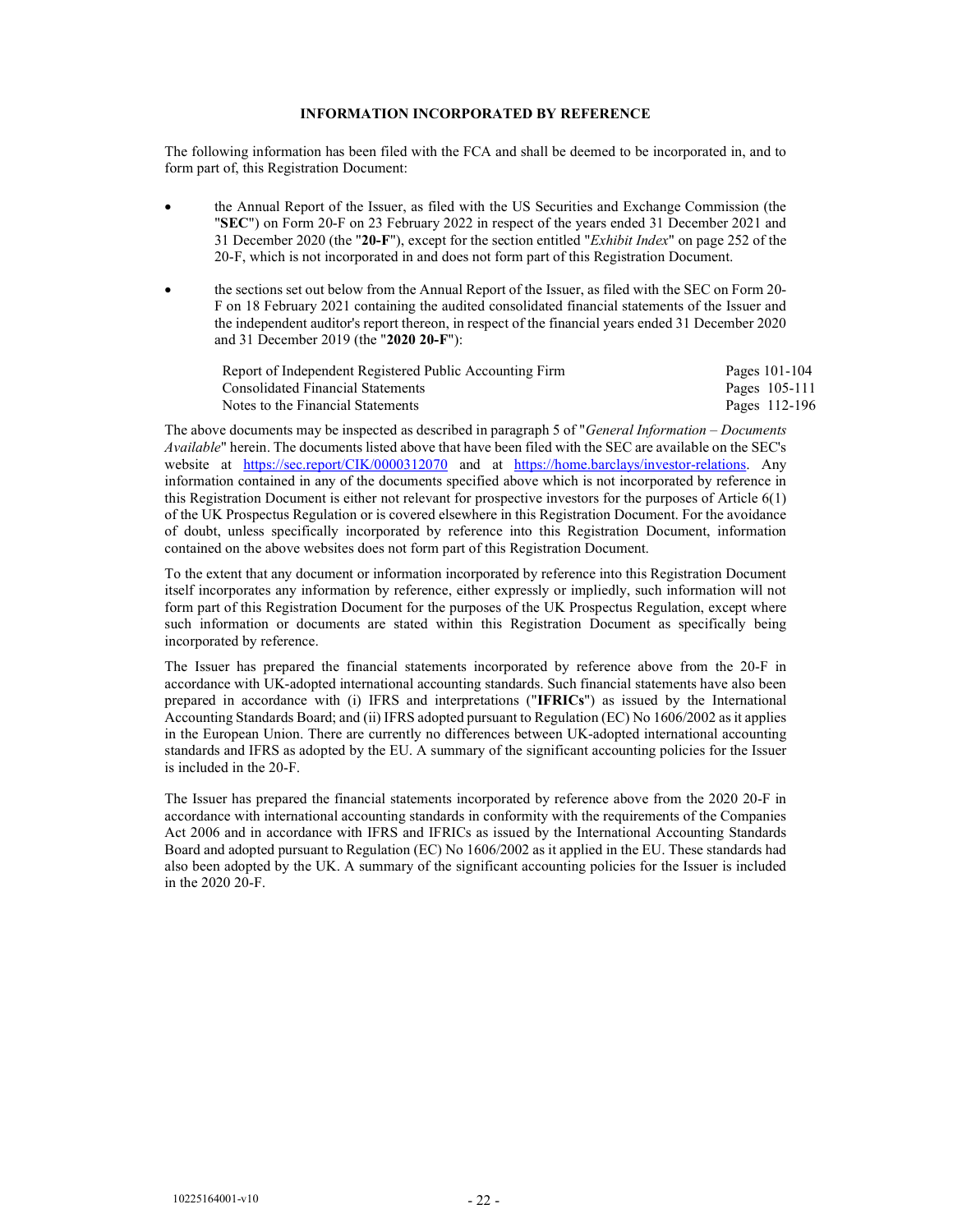#### FORWARD-LOOKING STATEMENTS

This Registration Document and certain documents incorporated by reference herein contain certain forward-looking statements within the meaning of Section 21E of the US Securities Exchange Act of 1934, as amended, and Section 27A of the US Securities Act of 1933, as amended, with respect to the Barclays Bank Group. Barclays Bank Group cautions readers that no forward-looking statement is a guarantee of future performance and that actual results or other financial condition or performance measures could differ materially from those contained in the forward-looking statements. These forward-looking statements can be identified by the fact that they do not relate only to historical or current facts.

Forward-looking statements sometimes use words such as 'may', 'will', 'seek', 'continue', 'aim', 'anticipate', 'target', 'projected', 'expect', 'estimate', 'intend', 'plan', 'goal', 'believe', 'achieve' or other words of similar meaning. Forward-looking statements can be made in writing but also may be made verbally by members of the management of the Barclays Bank Group (including, without limitation, during management presentations to financial analysts) in connection with this document. Examples of forward-looking statements include, among others, statements or guidance regarding or relating to the Barclays Bank Group's future financial position, income growth, assets, impairment charges, provisions, business strategy, capital, leverage and other regulatory ratios, capital distributions (including dividend pay-out ratios and expected payment strategies), projected levels of growth in the banking and financial markets, projected costs or savings, any commitments and targets (including, without limitation, environmental, social and governance ("ESG") commitments and targets), estimates of capital expenditures, plans and objectives for future operations, projected employee numbers, IFRS impacts and other statements that are not historical fact.

By their nature, forward-looking statements involve risk and uncertainty because they relate to future events and circumstances. The forward-looking statements speak only as at the date on which they are made. Forward-looking statements may be affected by a number of factors, including, without limitation: changes in legislation, the development of standards and interpretations under IFRS, including evolving practices with regard to the interpretation and application of accounting and regulatory standards, emerging and developing ESG reporting standards, the outcome of current and future legal proceedings and regulatory investigations, future levels of conduct provisions, the policies and actions of governmental and regulatory authorities, the Barclays Bank Group's ability along with governments and other stakeholders to measure, manage and mitigate the impacts of climate change effectively, environmental, social and geopolitical risks, and the impact of competition. In addition, factors including (but not limited to) the following may have an effect: capital, leverage and other regulatory rules applicable to past, current and future periods; UK, US, Eurozone and global macroeconomic and business conditions; the effects of any volatility in credit markets; market related risks such as changes in interest rates and foreign exchange rates; effects of changes in valuation of credit market exposures; changes in valuation of issued securities; volatility in capital markets; changes in credit ratings of any entity within the Barclays Bank Group or any securities issued by such entities; direct and indirect impacts of the coronavirus ("COVID-19") pandemic; instability as a result of the UK's exit from the European Union ("EU"), the effects of the EU-UK Trade and Cooperation Agreement and the disruption that may subsequently result in the UK and globally; the risk of cyber-attacks, information or security breaches or technology failures on the Group's reputation, business or operations; and the success of future acquisitions, disposals and other strategic transactions. A number of these influences and factors are beyond the Barclays Bank Group's control. As a result, the Barclays Bank Group's actual financial position, future results, capital distributions, capital, leverage or other regulatory ratios or other financial and non-financial metrics or performance measures or ability to meet commitments and targets may differ materially from the statements or guidance set forth in the Barclays Bank Group's forward-looking statements.

Additional risks and factors which may impact the Barclays Bank Group's future financial condition and performance are identified in Barclays Bank PLC's filings with the SEC (including, without limitation, Barclays Bank PLC's Annual Report on Form 20-F for the fiscal year ended 31 December 2021), which are available on the SEC's website at www.sec.gov.

Subject to Barclays' obligations under the applicable laws and regulations of any relevant jurisdiction, (including, without limitation, the UK and the US), in relation to disclosure and ongoing information, we undertake no obligation to update publicly or revise any forward-looking statements, whether as a result of new information, future events or otherwise.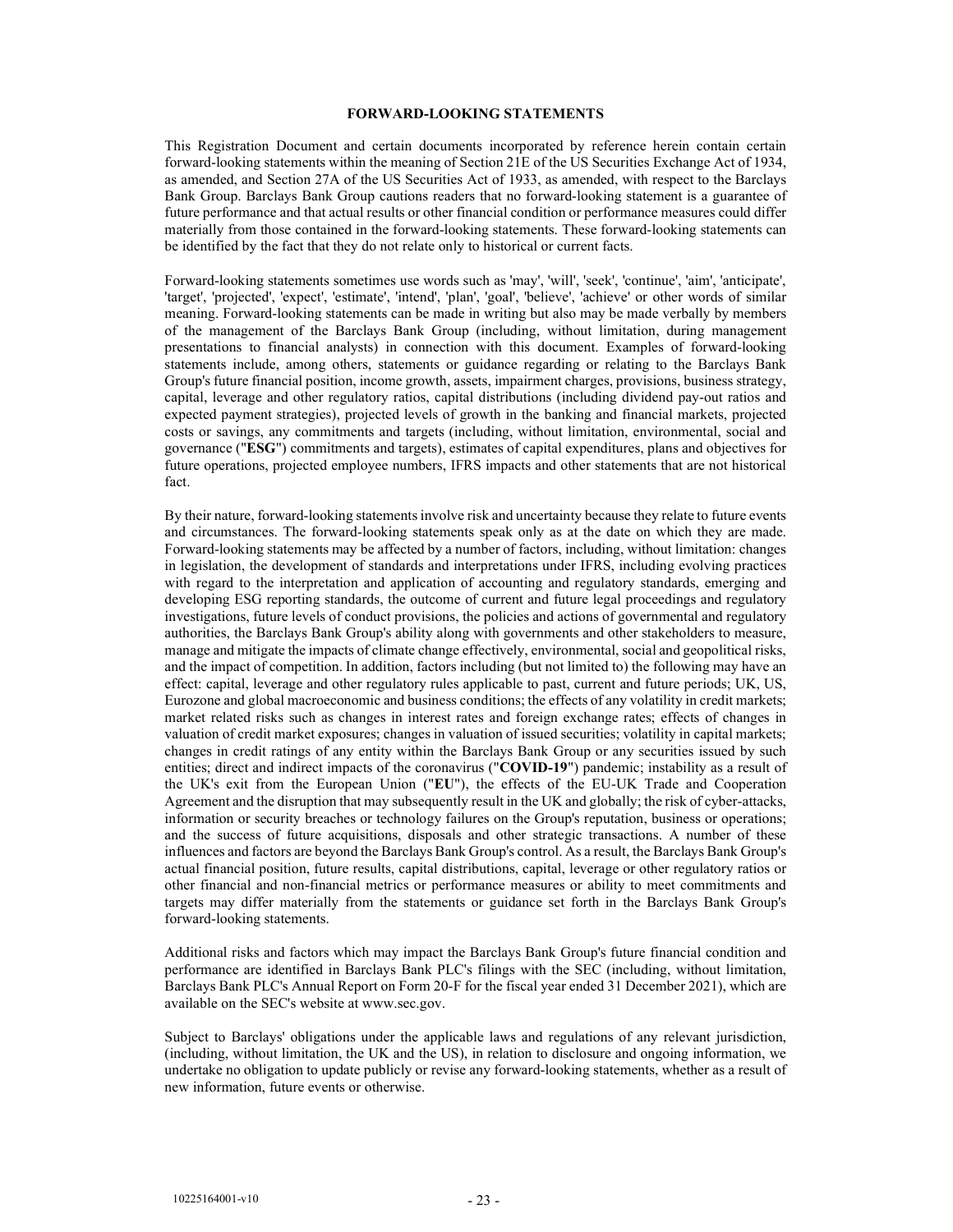### THE ISSUER, THE BARCLAYS BANK GROUP AND THE GROUP

The Issuer is a public limited company registered in England and Wales under number 1026167. The liability of the members of the Issuer is limited. It has its registered head office at 1 Churchill Place, London, E14 5HP, United Kingdom (telephone number +44 (0)20 7116 1000). The Issuer was incorporated on 7 August 1925 under the Colonial Bank Act 1925 and on 4 October 1971 was registered as a company limited by shares under the Companies Acts 1948 to 1967. Pursuant to The Barclays Bank Act 1984, on 1 January 1985, the Issuer was re-registered as a public limited company and its name was changed from 'Barclays Bank International Limited' to 'Barclays Bank PLC'. The whole of the issued ordinary share capital of the Issuer is beneficially owned by Barclays PLC. Barclays PLC is the ultimate holding company of the Group. The Issuer's principal activity is to offer products and services designed for larger corporate, wholesale and international banking clients.

Barclays is a British universal bank, supporting individuals and small businesses through its consumer banking services, and larger businesses and institutions through its corporate and investment banking services. Barclays is diversified by business, geography and income type. The Group's operations include consumer banking and payments services in the UK, U.S. and Europe, as well as a top-tier global corporate and investment bank. The Group operates as two divisions – the Barclays UK ("Barclays UK") division and the Barclays International ("Barclays International") division – which are supported by Barclays Execution Services Limited, the Group-wide service company providing technology, operations and functional services to businesses across the Group. Barclays UK consists of UK Personal Banking, UK Business Banking and Barclaycard Consumer UK businesses. These businesses are carried on by its UK ring-fenced bank, Barclays Bank UK PLC ("BBUKPLC"), and certain other entities within the Group. Barclays International consists of Corporate and Investment Bank and Consumer, Cards and Payments businesses. These businesses operate within its non-ring-fenced bank, the Issuer and its subsidiaries, and by certain other entities within the Group.

The short term unsecured obligations of the Issuer are rated A-1 by S&P Global Ratings UK Limited, P-1 by Moody's Investors Service Ltd. and F1 by Fitch Ratings Limited and the long-term unsecured unsubordinated obligations of the Issuer are rated A by S&P Global Ratings UK Limited, A1 by Moody's Investors Service Ltd. and A+ by Fitch Ratings Limited.

Based on the Barclays Bank Group's audited financial information for the year ended 31 December 2021, the Barclays Bank Group had total assets of £1,061,778m (2020: £1,059,731m), loans and advances at amortised cost of £145,259m (2020: £134,267m), total deposits at amortised cost of £262,828m (2020: £244,696m), and total equity of £56,487m (2020: £53,710m). The profit before tax of the Barclays Bank Group for the year ended 31 December 2021 was £5,638m (2020: £3,075m) after credit impairment releases of £277m (2020: credit impairment charges of £3,377m). The financial information in this paragraph is extracted from the audited consolidated financial statements of the Issuer for the year ended 31 December 2021.

#### Legal Proceedings

For a description of the governmental, legal or arbitration proceedings that the Issuer and the Barclays Bank Group face, see Note 25 (Legal, competition and regulatory matters) to the consolidated financial statements of the Issuer on pages 162 to 166 of the 20-F.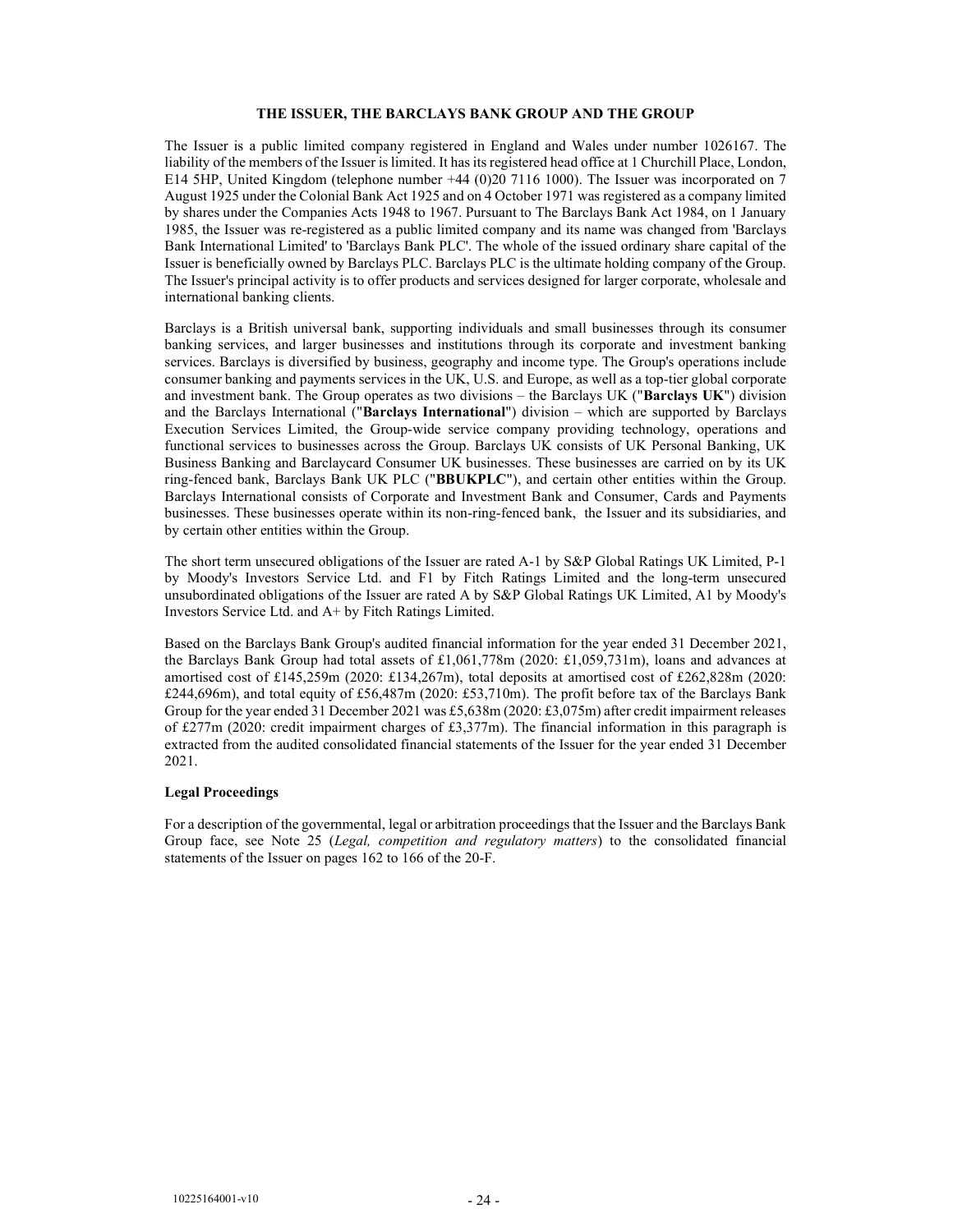# **Directors**

The Directors of the Issuer, each of whose business address is 1 Churchill Place, London E14 5HP, United Kingdom, their functions in relation to the Issuer and their principal outside activities (if any) of significance to the Issuer are as follows:

| Name                       | Function(s) within the Issuer             | Principal outside activities                                                                                                                                                                                                                                                                                                                                                                                                                                                                              |  |
|----------------------------|-------------------------------------------|-----------------------------------------------------------------------------------------------------------------------------------------------------------------------------------------------------------------------------------------------------------------------------------------------------------------------------------------------------------------------------------------------------------------------------------------------------------------------------------------------------------|--|
| Nigel Higgins              | Chairman and Non-Executive<br>Director    | Group Chairman, Barclays PLC; Chairman,<br>Sadler's Wells; Non-Executive Director, Tetra<br>Laval Group                                                                                                                                                                                                                                                                                                                                                                                                   |  |
| C.S.<br>Venkatakrishnan    | Chief Executive and Executive<br>Director | Group Chief Executive and<br>Executive<br>Director, Barclays PLC; Board Member,<br>Institute of International Finance; Advisory<br>Member of the Board, M.I.T. Golub Centre for<br>Finance and Technology                                                                                                                                                                                                                                                                                                 |  |
| Tushar Morzaria*           | <b>Executive Director</b>                 | Group Finance Director<br>and Executive<br>Director, Barclays PLC; Non-Executive<br>Director, bp p.l.c.; Member, 100 Group Main<br>Committee; Chair,<br>Sterling<br>Risk<br>Free<br>Reference Rates Working Group                                                                                                                                                                                                                                                                                         |  |
| Michael Ashley             | Non-Executive Director                    | Non-Executive Director, Barclays PLC; Non-<br>Executive<br>Director,<br><b>Barclays</b><br>Capital<br>Securities Limited; Member, Cabinet Office<br>Board; Member, ICAEW Ethics Standards<br>Committee; Treasurer, The Scout Association;<br>Member, UK Endorsement Board                                                                                                                                                                                                                                 |  |
| Robert Berry               | Non-Executive Director                    | Non-Executive Director, Barclays PLC; Board<br>President, Alpina Lodge                                                                                                                                                                                                                                                                                                                                                                                                                                    |  |
| El-<br>Mohamed A.<br>Erian | Non-Executive Director                    | Non-Executive Director, Barclays PLC; Lead<br>Independent Director, Under Armour Inc.;<br>Chief Economic Advisor,<br>Allianz<br>SE:<br>Chairman, Gramercy Funds Management;<br>Senior Advisor, Investcorp Bank BSC;<br>President,<br>Queens' College,<br>Cambridge<br>University                                                                                                                                                                                                                          |  |
| Dawn Fitzpatrick           | Non-Executive Director                    | Non-Executive Director, Barclays PLC; Non-<br>Director,<br><b>Barclays</b><br>Executive<br>Capital<br>Securities Limited; Chief Executive Officer<br>and Chief Investment Officer, Soros Fund<br>Management LLC; Member, The New York<br>Federal<br>Reserve's<br>Investor<br>Advisory<br>Committee on Financial Markets; Member,<br>Advisory Board and Investment Committee of<br>the Open Society Foundations' Economic<br>Justice Programme; Member of Advisory<br>Council, The Bretton Woods Committee |  |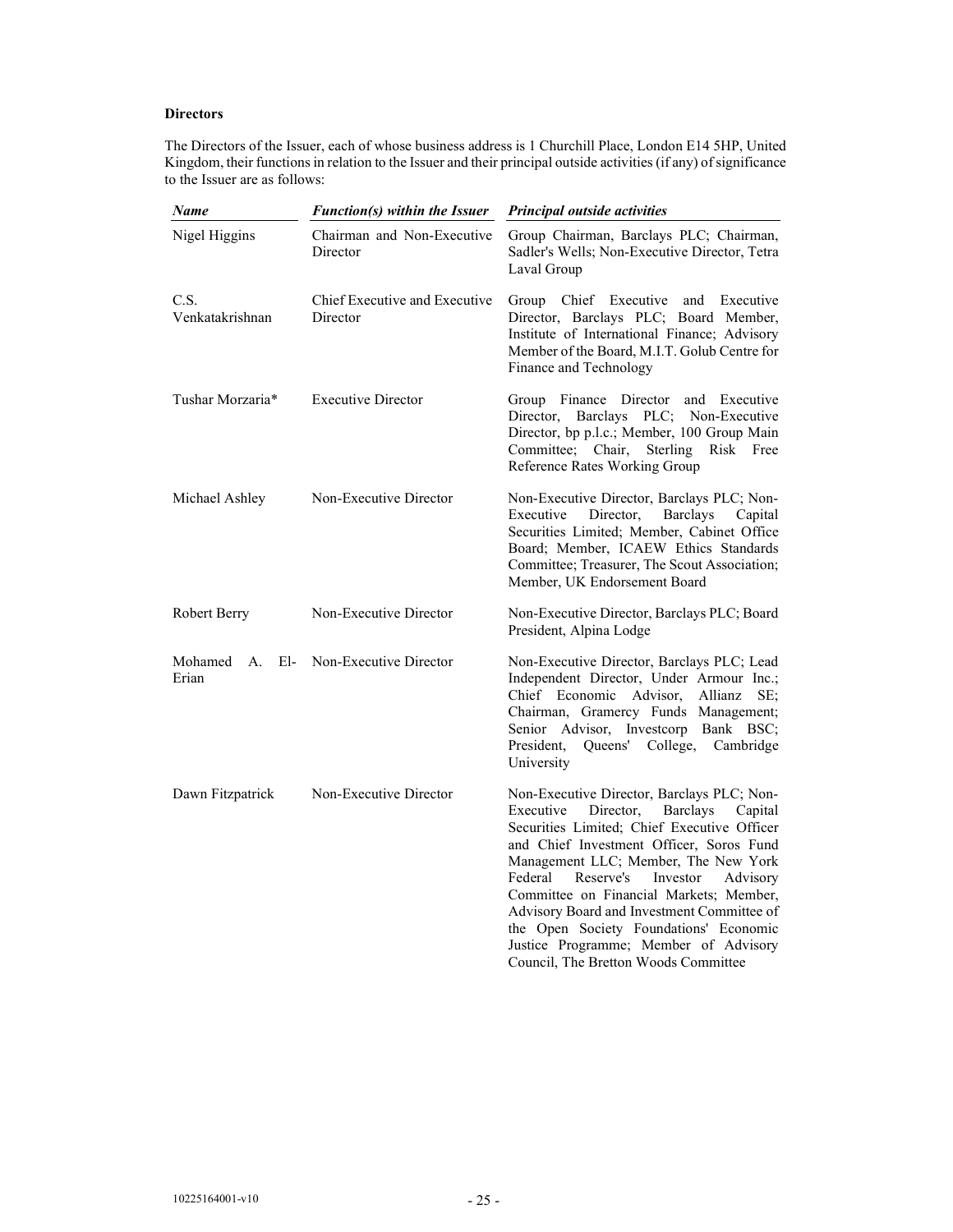| <b>Name</b>      | Function(s) within the Issuer<br>Non-Executive Director | <b>Principal outside activities</b><br>Non-Executive Director, Barclays<br>PLC:<br>Senior Independent Director, PensionBee<br>Group PLC; Member, UK Takeover Appeal<br>Board |  |
|------------------|---------------------------------------------------------|------------------------------------------------------------------------------------------------------------------------------------------------------------------------------|--|
| Mary Francis     |                                                         |                                                                                                                                                                              |  |
| Diane Schueneman | Non-Executive Director                                  | Non-Executive Director, Barclays PLC; Non-<br>Executive Director, Barclays US LLC; Chair,<br>Barclays Execution Services Limited                                             |  |

\*On 23 February 2022, Barclays PLC and the Issuer announced that Tushar Morzaria has decided to retire as Group Finance Director and Executive Director of Barclays PLC and the Issuer, in each case with effect from 22 April 2022. He will be succeeded by Anna Cross, who will take up the role of Group Finance Director of Barclays PLC subject to regulatory approval, and join the boards of Barclays PLC and the Issuer as an Executive Director, in each case with effect from 23 April 2022.

No potential conflicts of interest exist between any duties to the Issuer, of the Directors listed above, and their private interests and/or other duties.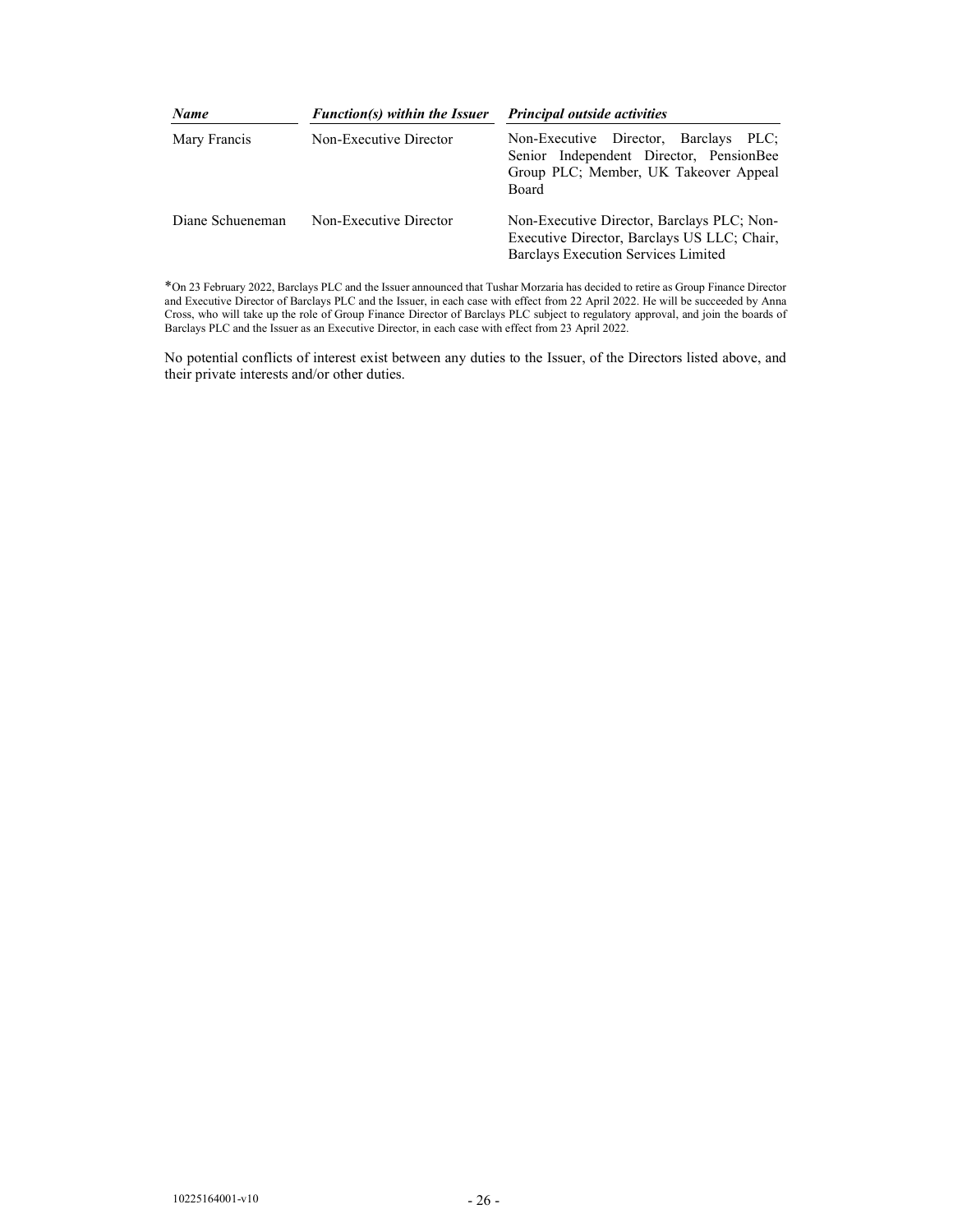### GENERAL INFORMATION

### 1. Significant Change Statement

There has been no significant change in the financial position or financial performance of the Issuer or the Barclays Bank Group since 31 December 2021.

### 2. Material Adverse Change Statement

There has been no material adverse change in the prospects of the Issuer or the Barclays Bank Group since 31 December 2021.

### 3. Legal Proceedings

Save as disclosed under Note 25 (Legal, competition and regulatory matters) to the consolidated financial statements of the Issuer as set out on pages 162 to 166 of the 20-F, there are no governmental, legal or arbitration proceedings (including any such proceedings which are pending or threatened of which the Issuer is aware) during the 12 months preceding the date of this Registration Document which may have, or have had in the recent past, significant effects on the financial position or profitability of the Issuer and/or the Barclays Bank Group.

### 4. Auditors

The annual consolidated financial statements of the Issuer for the years ended 31 December 2020 and 31 December 2021 have each been audited with an unmodified opinion by KPMG LLP, chartered accountants and registered auditors (a member of the Institute of Chartered Accountants in England and Wales), of 15 Canada Square, London E14 5GL, United Kingdom.

### 5. Documents Available

For as long as this Registration Document remains in effect or any Securities issued in conjunction with this Registration Document remain outstanding, copies of the following documents will, when available, be made available during usual business hours on a weekday (Saturdays, Sundays and public holidays excepted) for inspection and in the case of (a), (b), (c) and (d) below shall be available for collection, free of charge, at the registered office of the Issuer and at https://home.barclays/investor-relations.

- (a) the constitutional documents of the Issuer;
- (b) the documents set out in the "*Information Incorporated by Reference*" section of this Registration Document;
- (c) all future annual reports and semi-annual financial statements of the Issuer; and
- (d) the Registration Document.

For the avoidance of doubt, unless specifically incorporated by reference into this Registration Document, information contained on the above websites do not form part of this Registration Document.

### 6. Ratings

The credit ratings included or referred to in this Registration Document will be treated for the purposes of the UK CRA Regulation as having been issued by Fitch, Moody's and S&P, each of which is established in the United Kingdom and has been registered under the UK CRA Regulation\*.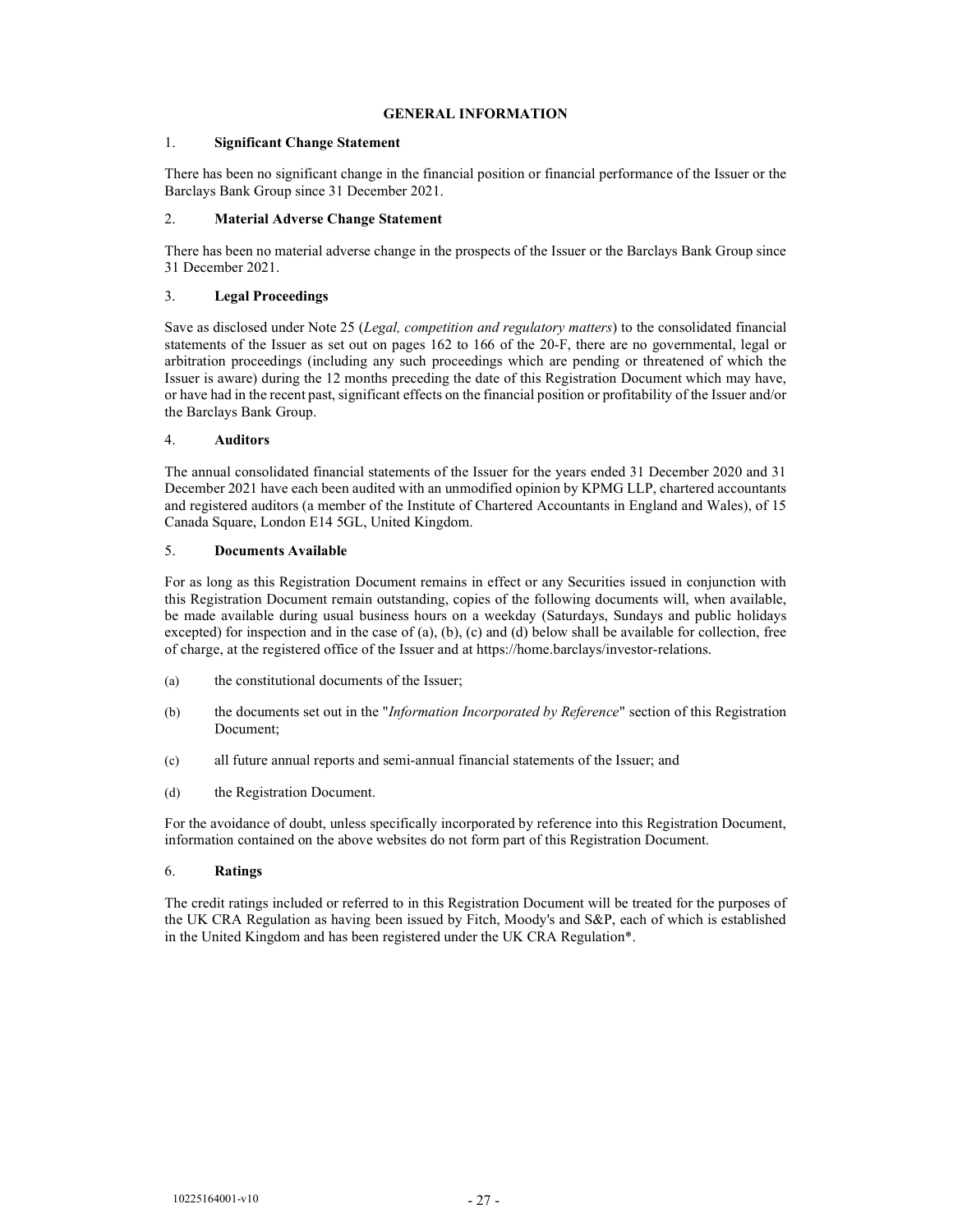As of the date of this Registration Document, the short-term unsecured obligations of the Issuer are rated A-1 by Standard & Poor's<sup>1</sup>, P-1 by Moody's<sup>2</sup>, and F1 by Fitch<sup>3</sup> and the long-term unsecured unsubordinated obligations of the Issuer are rated A by Standard & Poor's<sup>4</sup>, A1 by Moody's<sup>5</sup>, and A+ by Fitch<sup>6</sup>.

### 7. Legal Entity Identifier

The Legal Entity Identifier (LEI) of the Issuer is G5GSEF7VJP5I7OUK5573.

### 8. Issuer Website

The Issuer's website is https://home.barclays/. Unless specifically incorporated by reference into this Registration Document, information contained on the website does not form part of this Registration Document.

Notes on Issuer ratings: The information in these footnotes has been extracted from information made available by each rating agency (as at the date of this Registration Document) referred to below. The Issuer confirms that such information has been accurately reproduced and that, so far as the Issuer is aware, and is able to ascertain from information published by such rating agencies, no facts have been omitted which would render the reproduced information inaccurate or misleading.

<sup>1</sup> A short-term obligation rated 'A-1' is rated in the highest category by S&P. The obligor's capacity to meet its financial commitments on the obligation is strong. Within this category, certain obligations are designated with a plus sign (+). This indicates that the obligor's capacity to meet its financial commitments on these obligations is extremely strong.

<sup>2</sup> Ratings of Prime-1 reflect a superior ability to repay short-term obligations.

<sup>3</sup> An 'F1' rating indicates the strongest intrinsic capacity for timely payment of financial commitments; may have an added "+" to denote any exceptionally strong credit feature.

<sup>4</sup> An obligation rated 'A' is somewhat more susceptible to the adverse effects of changes in circumstances and economic conditions than obligations in higher-rated categories. However, the obligor's capacity to meet its financial commitments on the obligation is still strong. Ratings from 'AA' to 'CCC' may be modified by the addition of a plus  $(+)$  or minus  $(-)$  sign to show relative standing within the rating categories.

<sup>5</sup> Obligations rated 'A' are judged to be upper-medium grade and are subject to low credit risk. Note: Moody's appends numerical modifiers 1, 2, and 3 to each generic rating classification from 'Aa' through 'Caa'. The modifier 1 indicates that the obligation ranks in the higher end of its generic rating category; the modifier 2 indicates a mid-range ranking; and the modifier 3 indicates a ranking in the lower end of that generic rating category.

<sup>6</sup> 'A' ratings denote strong prospects for ongoing viability. Fundamental characteristics are strong and stable, such that it is unlikely that the bank would have to rely on extraordinary support to avoid default. This capacity may, nevertheless, be more vulnerable to adverse business or economic conditions than is the case for higher ratings.